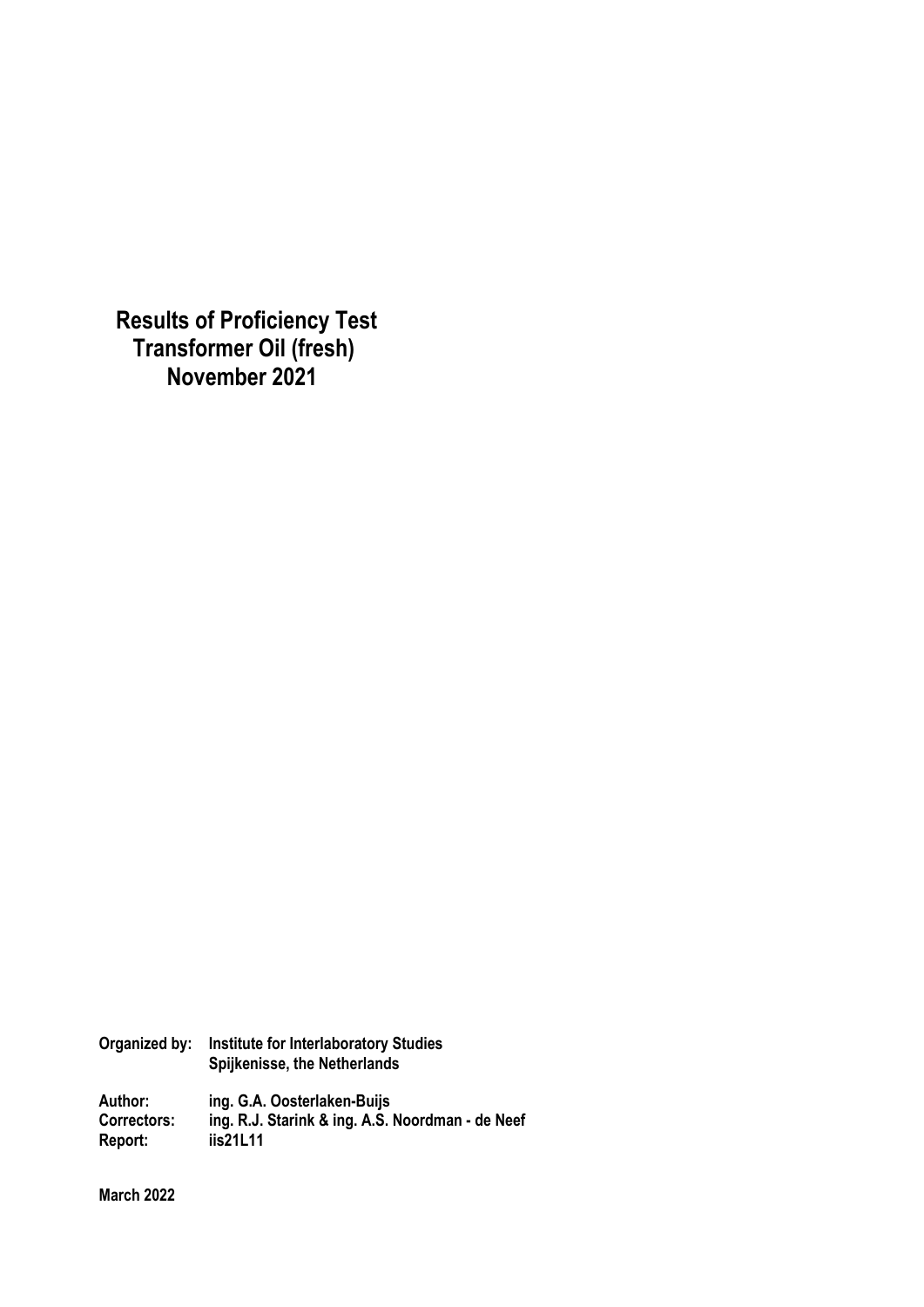# **CONTENTS**

| $\mathbf{1}$ |                                                                      |  |
|--------------|----------------------------------------------------------------------|--|
| 2            |                                                                      |  |
| 2.1          |                                                                      |  |
| 2.2          |                                                                      |  |
| 2.3          |                                                                      |  |
| 2.4          |                                                                      |  |
| 2.5          |                                                                      |  |
| 2.6          |                                                                      |  |
| 3            |                                                                      |  |
| 3.1          |                                                                      |  |
| 3.2          |                                                                      |  |
| 3.3          |                                                                      |  |
| 4            |                                                                      |  |
| 4.1          |                                                                      |  |
| 4.2          |                                                                      |  |
| 4.3          | COMPARISON OF PROFICIENCY TEST OF NOVEMBER 2021 WITH PREVIOUS PTS 10 |  |

Appendices: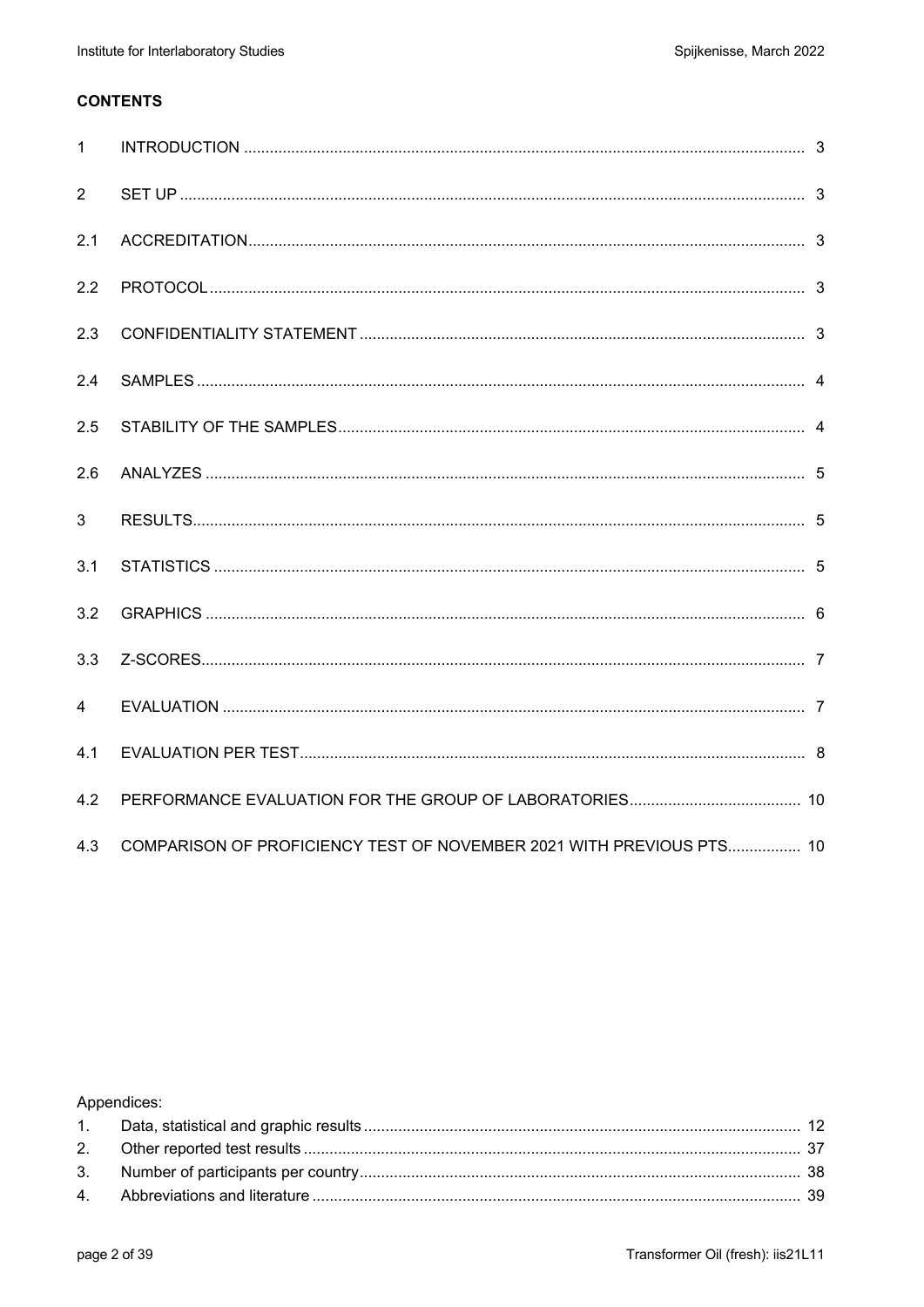## **1 INTRODUCTION**

Since 2001 the Institute for Interlaboratory Studies (iis) organizes a proficiency scheme for the analysis of Transformer Oil (fresh) in accordance with the latest version of IEC60296 and ASTM D3487 every year. During the annual proficiency testing program of 2021/2022 it was decided to continue the round robin for the analysis of Transformer Oil (fresh).

In this interlaboratory study 66 laboratories in 34 different countries registered for participation. See appendix 3 for the number of participants per country. In this report the results of the Transformer Oil (fresh) proficiency test are presented and discussed. This report is also electronically available through the iis website www.iisnl.com.

## **2 SET UP**

The Institute for Interlaboratory Studies (iis) in Spijkenisse, the Netherlands, was the organizer of this proficiency test (PT). Sample analyses for fit-for-use and homogeneity testing were subcontracted to an ISO/IEC17025 accredited laboratory. It was decided to send one sample Transformer Oil (fresh) in a 1L bottle labelled #21240. The participants were requested to report rounded and unrounded test results. The unrounded test results were preferably used for statistical evaluation.

## **2.1 ACCREDITATION**

The Institute for Interlaboratory Studies in Spijkenisse, the Netherlands, is accredited in agreement with ISO/IEC17043:2010 (R007), since January 2000, by the Dutch Accreditation Council (Raad voor Accreditatie). This PT falls under the accredited scope. This ensures strict adherence to protocols for sample preparation and statistical evaluation and 100% confidentiality of participant's data. Feedback from the participants on the reported data is encouraged and customer's satisfaction is measured on regular basis by sending out questionnaires.

## **2.2 PROTOCOL**

The protocol followed in the organization of this proficiency test was the one as described for proficiency testing in the report 'iis Interlaboratory Studies: Protocol for the Organisation, Statistics and Evaluation' of June 2018 (iis-protocol, version 3.5). This protocol is electronically available through the iis website www.iisnl.com, from the FAQ page.

### **2.3 CONFIDENTIALITY STATEMENT**

All data presented in this report must be regarded as confidential and for use by the participating companies only. Disclosure of the information in this report is only allowed by means of the entire report. Use of the contents of this report for third parties is only allowed by written permission of the Institute for Interlaboratory Studies. Disclosure of the identity of one or more of the participating companies will be done only after receipt of a written agreement of the companies involved.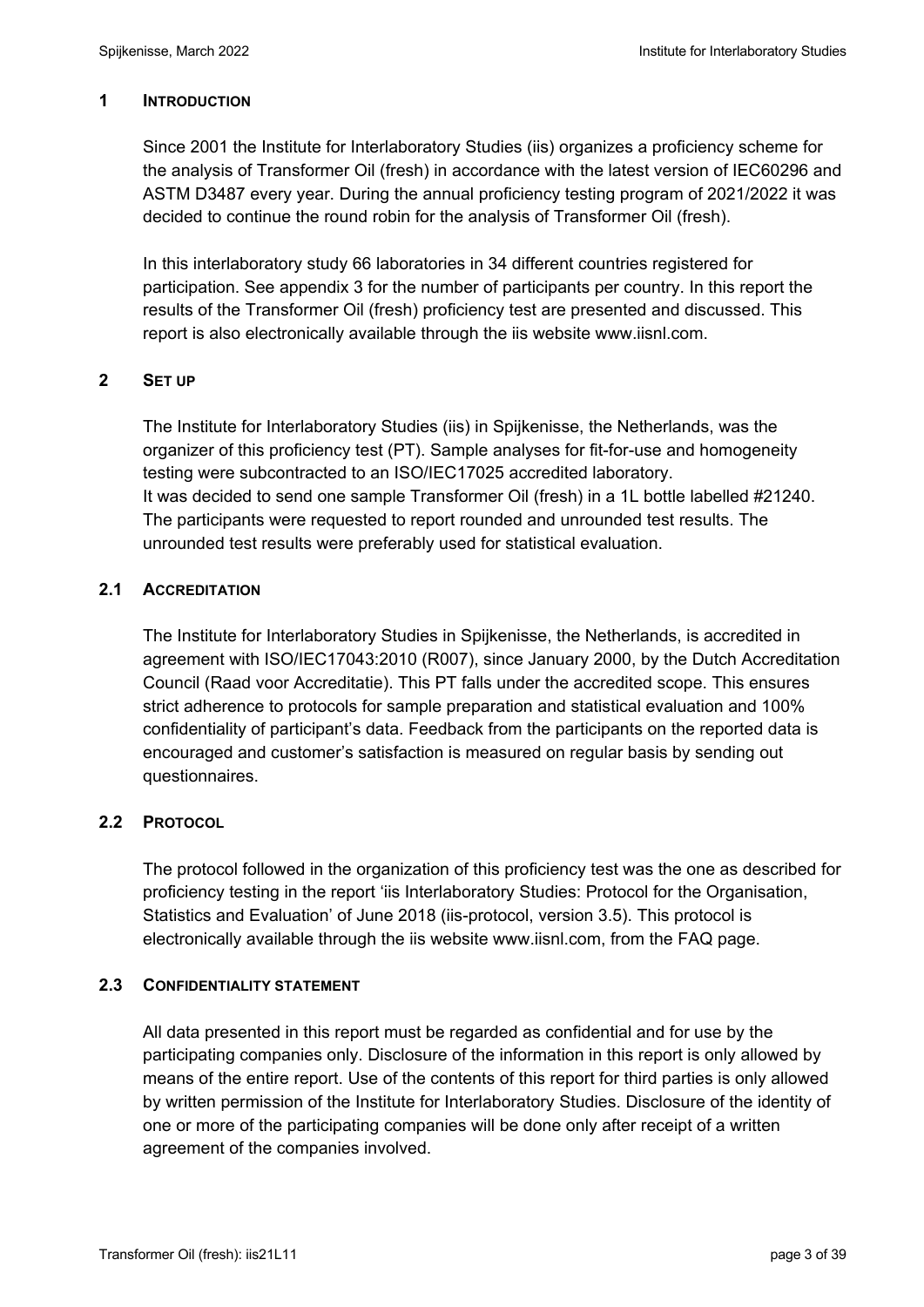## **2.4 SAMPLES**

A batch of approximately 85 liters of Transformer Oil (fresh) was obtained from a local supplier. After homogenization 82 amber glass bottles of 1L were filled and labelled #21240. The homogeneity of the subsamples was checked by the determination of Density at 20°C in accordance with ASTM D4052 on 8 stratified randomly selected subsamples.

|                 | Density at 20°C<br>in $kg/m3$ |
|-----------------|-------------------------------|
| sample #21240-1 | 874.61                        |
| sample #21240-2 | 874.65                        |
| sample #21240-3 | 874.64                        |
| sample #21240-4 | 874.64                        |
| sample #21240-5 | 874.63                        |
| sample #21240-6 | 874.63                        |
| sample #21240-7 | 874.66                        |
| sample #21240-8 | 874.59                        |

Table 1: homogeneity test results of subsamples #21240

From the above test results the repeatability was calculated and compared with 0.3 times the reproducibility of the reference test method in agreement with the procedure of ISO13528, Annex B2 in the next table.

|                                 | Density at 20°C<br>in $\text{kg/m}^3$ |
|---------------------------------|---------------------------------------|
| r (observed)                    | 0.06                                  |
| reference test method           | ISO3675:98                            |
| 0.3 x R (reference test method) | 0.36                                  |

Table 2: evaluation of the repeatability of subsamples #21240

The calculated repeatability was in agreement with 0.3 times the reproducibility of the reference test method. Therefore, homogeneity of the subsamples was assumed.

To each of the participating laboratories one sample of Transformer Oil (fresh) labelled #21240 was sent on October 27, 2021. An SDS was added to the sample package.

### **2.5 STABILITY OF THE SAMPLES**

The stability of Transformer Oil (fresh) packed in amber glass bottles was checked. The material was found sufficiently stable for the period of the proficiency test.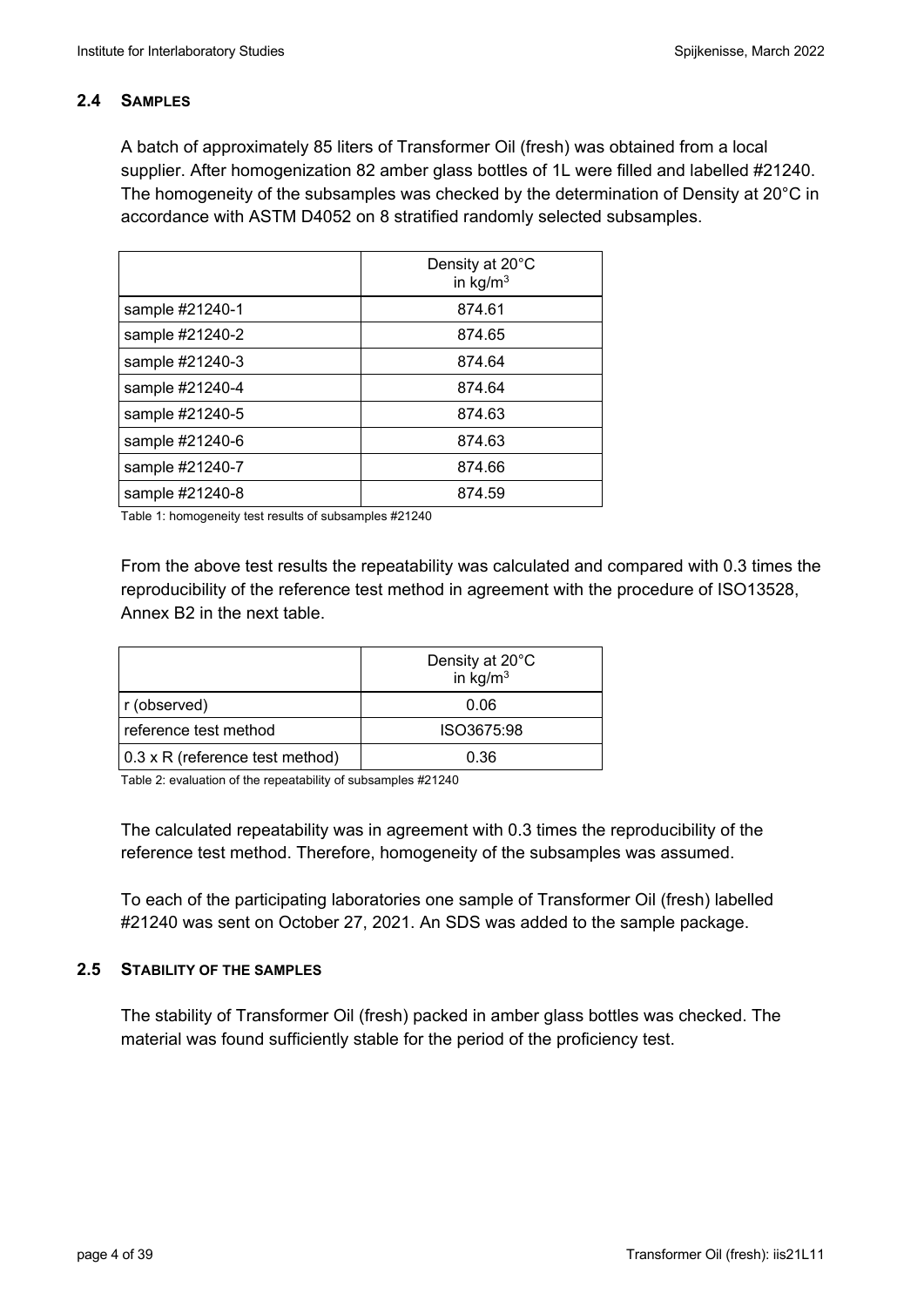## **2.6 ANALYZES**

The participants were requested to determine: Total Acidity (Potentiometric and Colorimetric), Appearance, Breakdown Voltage, Color ASTM, Density at 20°C, Di-electric loss at 90°C (Di-electric Dissipation Factor and Specific Resistance), Flash Point (C.O.C. and PMcc), Interfacial Surface Tension, Kinematic Viscosity at 40°C, Water and Additives (2,6- Ditertiary-butyl phenol (DBP), 2,6-Ditertiary-butyl paracresol (DBPC), Dibenzyl disulfide (DBDS), Benzotriazole (BTA) and Irgamet 39). Also, an extra question regarding stirring during the determination of the Breakdown Voltage was requested.

It was explicitly requested to treat the sample as if it was a routine sample and to report the test results using the indicated units on the report form and not to round the test results, but report as much significant figures as possible. It was also requested not to report 'less than' test results, which are above the detection limit, because such test results cannot be used for meaningful statistical evaluations.

To get comparable test results a detailed report form and a letter of instructions are prepared. On the report form the reporting units are given as well as the reference test methods (when applicable) that will be used during the evaluation. The detailed report form and the letter of instructions are both made available on the data entry portal www.kpmd.co.uk/sgs-iis/. The participating laboratories are also requested to confirm the sample receipt on this data entry portal. The letter of instructions can also be downloaded from the iis website www.iisnl.com.

### **3 RESULTS**

During five weeks after sample dispatch, the test results of the individual laboratories were gathered via the data entry portal www.kpmd.co.uk/sgs-iis/. The reported test results are tabulated per determination in appendix 1 and 2 of this report. The laboratories are presented by their code numbers.

Directly after the deadline, a reminder was sent to those laboratories that had not reported test results at that moment. Shortly after the deadline, the available test results were screened for suspect data. A test result was called suspect in case the Huber Elimination Rule (a robust outlier test) found it to be an outlier. The laboratories that produced these suspect data were asked to check the reported test results (no reanalyzes). Additional or corrected test results are used for data analysis and the original test results are placed under 'Remarks' in the result tables in appendix 1 or 2. Test results that came in after the deadline were not taken into account in this screening for suspect data and thus these participants were not requested for checks.

## **3.1 STATISTICS**

The protocol followed in the organization of this proficiency test was the one as described for proficiency testing in the report 'iis Interlaboratory Studies: Protocol for the Organisation, Statistics and Evaluation' of June 2018 (iis-protocol, version 3.5).

For the statistical evaluation the unrounded (when available) figures were used instead of the rounded test results. Test results reported as '<…' or '>…' were not used in the statistical evaluation.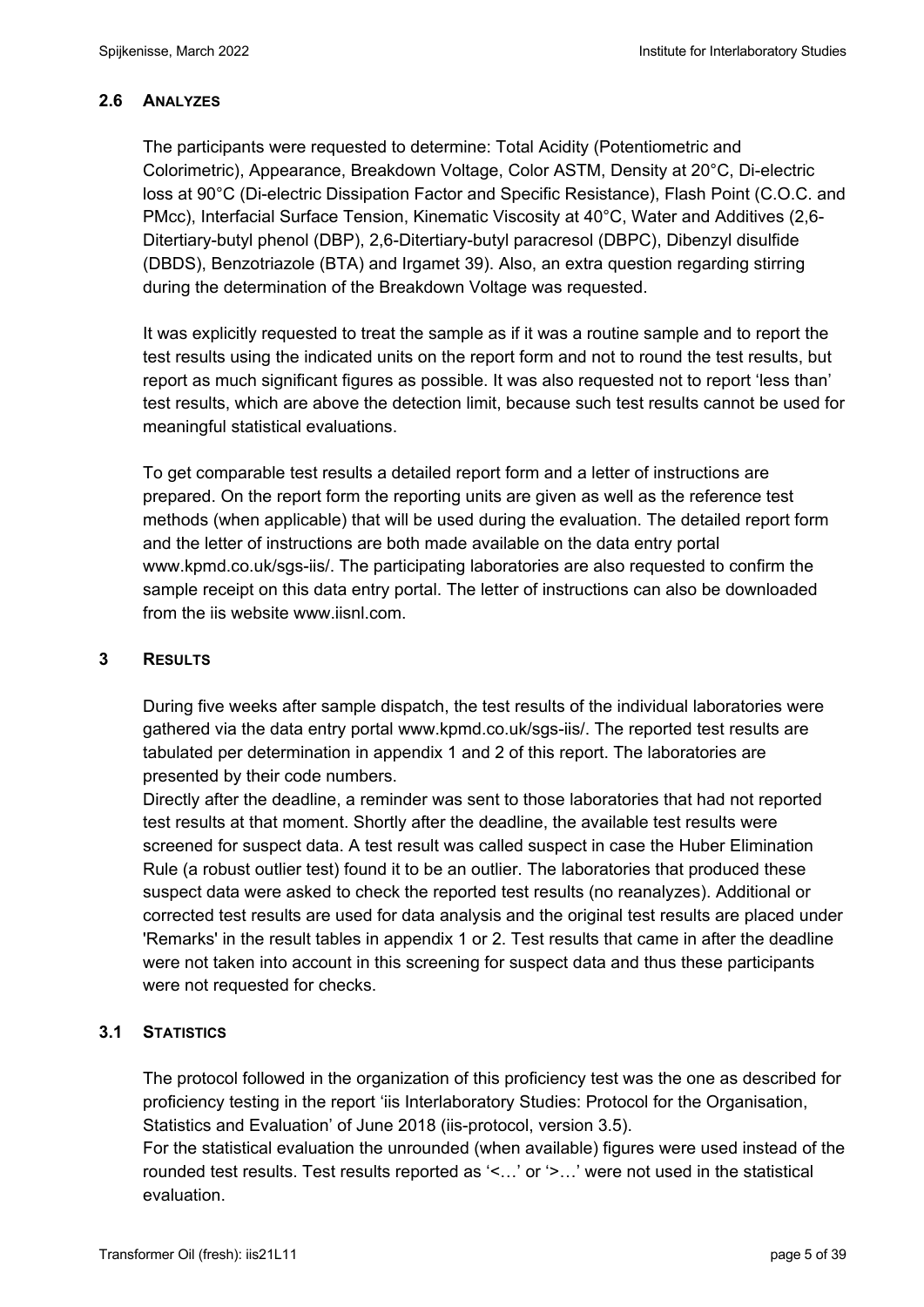First, the normality of the distribution of the various data sets per determination was checked by means of the Lilliefors-test, a variant of the Kolmogorov-Smirnov test and by the calculation of skewness and kurtosis. Evaluation of the three normality indicators in combination with the visual evaluation of the graphic Kernel density plot, lead to judgement of the normality being either 'unknown', 'OK', 'suspect' or 'not OK'. After removal of outliers, this check was repeated. If a data set does not have a normal distribution, the (results of the) statistical evaluation should be used with due care.

The assigned value is determined by consensus based on the test results of the group of participants after rejection of the statistical outliers and/or suspect data.

According to ISO13528 all (original received or corrected) results per determination were submitted to outlier tests. In the iis procedure for proficiency tests, outliers are detected prior to calculation of the mean, standard deviation and reproducibility. For small data sets, Dixon (up to 20 test results) or Grubbs (up to 40 test results) outlier tests can be used. For larger data sets (above 20 test results) Rosner's outlier test can be used. Outliers are marked by D(0.01) for the Dixon's test, by G(0.01) or DG(0.01) for the Grubbs' test and by R(0.01) for the Rosner's test. Stragglers are marked by D(0.05) for the Dixon's test, by G(0.05) or DG(0.05) for the Grubbs' test and by R(0.05) for the Rosner's test. Both outliers and stragglers were not included in the calculations of averages and standard deviations.

For each assigned value the uncertainty was determined in accordance with ISO13528. Subsequently the calculated uncertainty was evaluated against the respective requirement based on the target reproducibility in accordance with ISO13528. In this PT, the criterion of ISO13528, paragraph 9.2.1. was met for all evaluated tests, therefore, the uncertainty of all assigned values may be negligible and need not be included in the PT report.

Finally, the reproducibilities were calculated from the standard deviations by multiplying them with a factor of 2.8.

### **3.2 GRAPHICS**

In order to visualize the data against the reproducibilities from literature, Gauss plots were made, using the sorted data for one determination (see appendix 1). On the Y-axis the reported test results are plotted. The corresponding laboratory numbers are on the X-axis. The straight horizontal line presents the consensus value (a trimmed mean). The four striped lines, parallel to the consensus value line, are the +3s, +2s, -2s and -3s target reproducibility limits of the selected reference test method. Outliers and other data, which were excluded from the calculations, are represented as a cross. Accepted data are represented as a triangle.

Furthermore, Kernel Density Graphs were made. This is a method for producing a smooth density approximation to a set of data that avoids some problems associated with histograms. Also, a normal Gauss curve (dotted line) was projected over the Kernel Density Graph (smooth line) for reference. The Gauss curve is calculated from the consensus value and the corresponding standard deviation.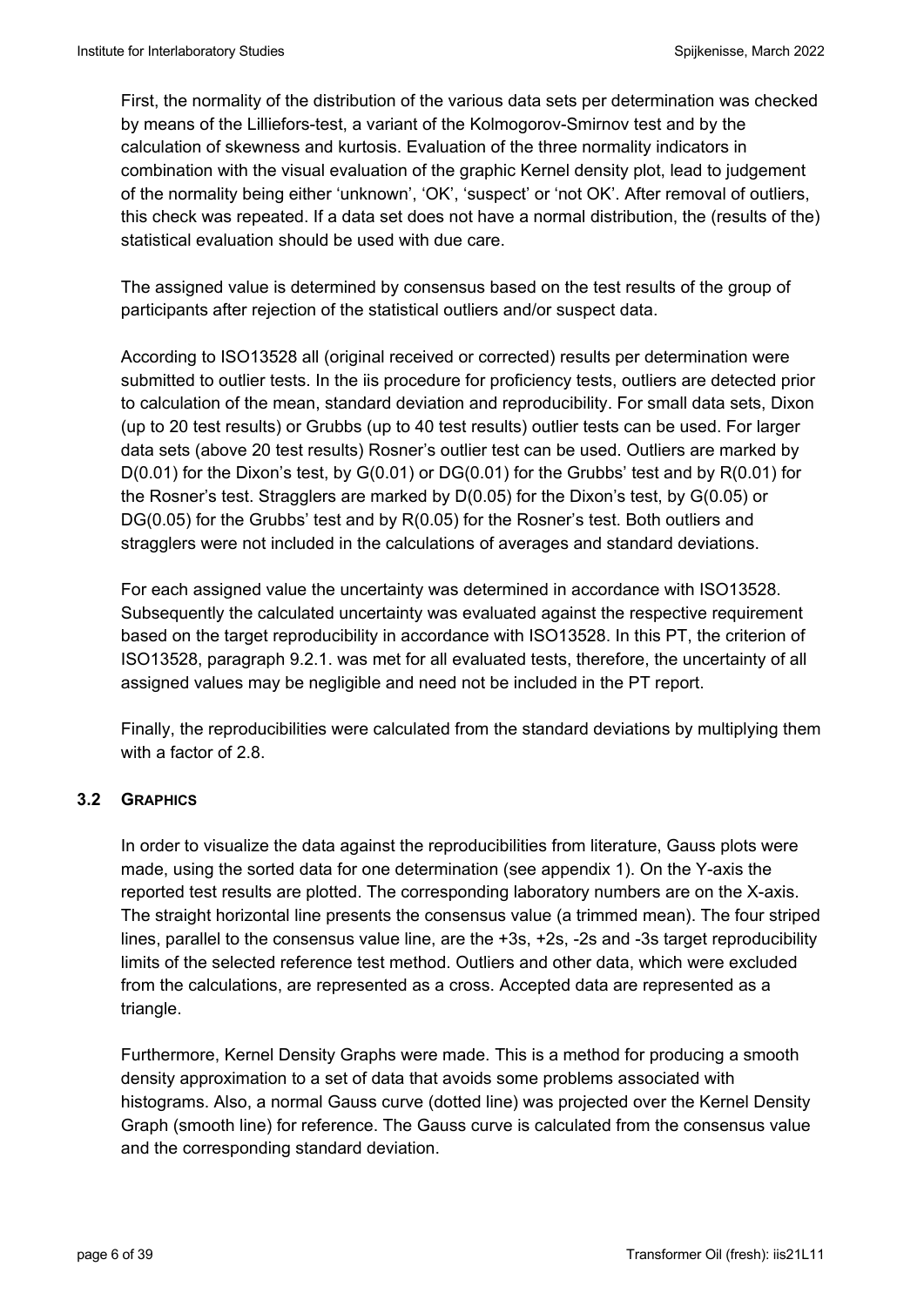## **3.3 Z-SCORES**

To evaluate the performance of the participating laboratories the z-scores were calculated. As it was decided to evaluate the performance of the participants in this proficiency test (PT) against the literature requirements (derived from e.g. ISO or ASTM test methods), the z-scores were calculated using a target standard deviation. This results in an evaluation independent of the variation in this interlaboratory study.

The target standard deviation was calculated from the literature reproducibility by division with 2.8. In case no literature reproducibility was available, other target values were used, like Horwitz or an estimated reproducibility based on former iis proficiency tests.

When a laboratory did use a test method with a reproducibility that is significantly different from the reproducibility of the reference test method used in this report, it is strongly advised to recalculate the z-score, while using the reproducibility of the actual test method used, this in order to evaluate whether the reported test result is fit-for-use. The z-scores were calculated according to:

z(target) = (test result - average of PT) / target standard deviation

The z(target) scores are listed in the test result tables in appendix 1.

Absolute values for z<2 are very common and absolute values for z>3 are very rare. Therefore, the usual interpretation of z-scores is as follows:

|        | $ z  < 1$ good             |
|--------|----------------------------|
|        | $1 <  z  < 2$ satisfactory |
|        | $2 <  z  < 3$ questionable |
| 3 <  z | unsatisfactory             |

## **4 EVALUATION**

In this proficiency test some problems were encountered with the dispatch of the samples. Eight participants reported the test results after the final reporting date and two other participants did not report any test results. Not all participants were able to report all test requested.

In total 64 participants reported 436 numerical test results. Observed were 20 outlying test results, which is 4.6%. In proficiency tests outlier percentages of 3% - 7.5% are quite normal.

Not all data sets proved to have a normal Gaussian distribution. These are referred to as "not OK" or "suspect". The statistical evaluation of these data sets should be used with due care, see also paragraph 3.1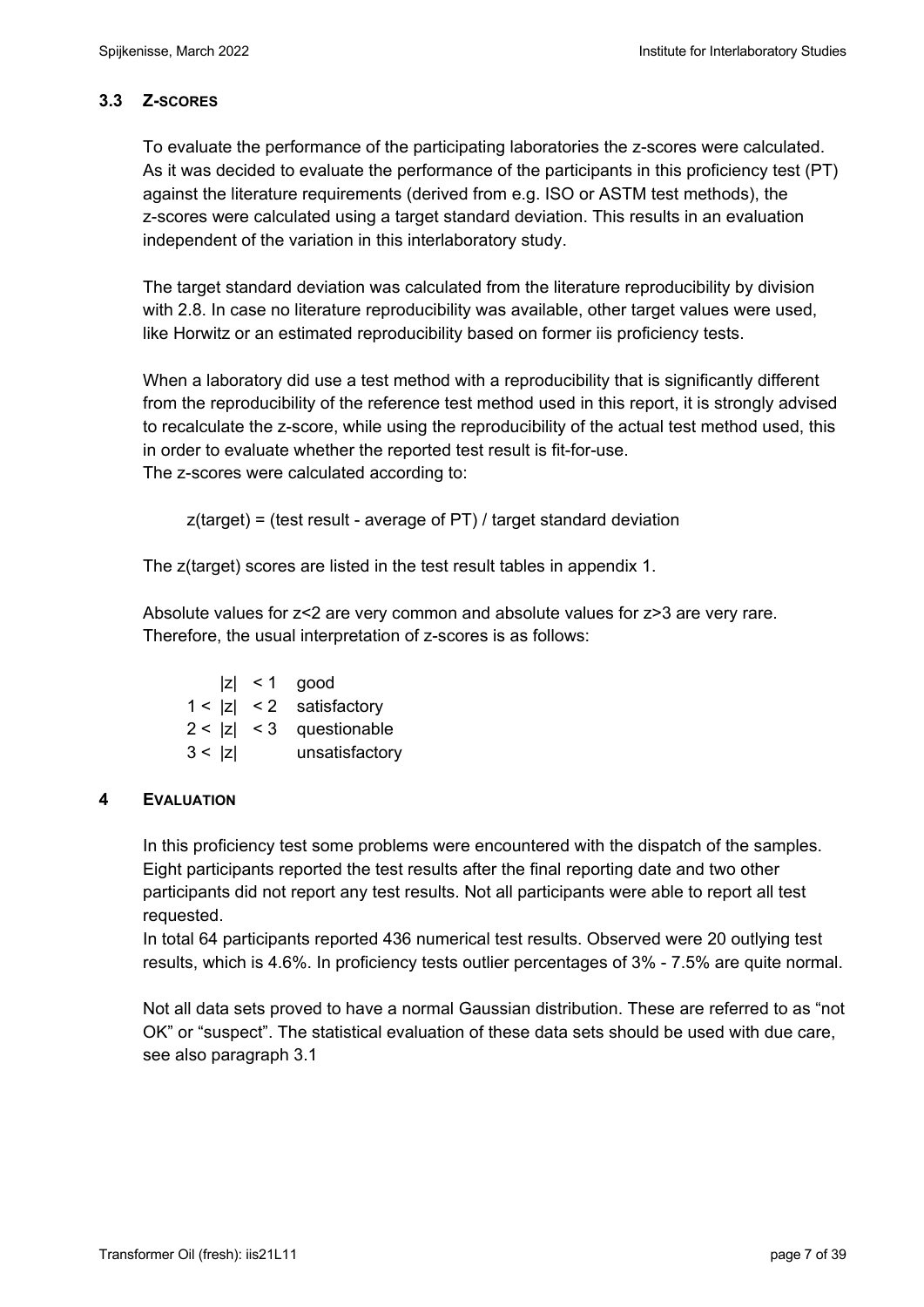#### **4.1 EVALUATION PER TEST**

In this section the reported test results are discussed per test. The test methods which were used by the various laboratories were taken into account for explaining the observed differences when possible and applicable. These test methods are also in the tables together with the reported test results in appendix 1. The abbreviations, used in these tables, are explained in appendix 4.

In the iis PT reports ASTM methods are referred to with a number (e.g. D1500) and an added designation for the year that the method was adopted or revised (e.g. D1500:12). If applicable, a designation in parentheses is added to designate the year of reapproval (e.g. D1500:12(2017)). In the results tables of appendix 1 only the method number (sub) and the year of adoption or revision (e.g. D1500:12) will be used.

- Total Acidity (Potentiometric): This determination may not be problematic. The Total Acidity was below the quantification limit of 0.014 mg KOH/g as given in test method EN62021-1:03 and also below the application range of ASTM D664-A:18e2 (0.1 – 150 mg KOH/g). Therefore, no z-sores were calculated.
- Total Acidity (Colorimetric): This determination was not problematic. No statistical outliers were observed. The calculated reproducibility is in agreement with the requirements of ASTM D974:21.
- Appearance: The determination was not problematic. Almost all reporting laboratories agreed on the appearance of the oil being 'Clear and Bright' or remarked in similar words to this.
- Breakdown Voltage: This determination was very problematic. No statistical outliers were observed. However, the calculated reproducibility is not at all in agreement with the requirements of EN60156:18. When the test results with stirring and without stirring were evaluated separately the calculated reproducibilities are still not in agreement with the requirements of EN60156:18.
- Color ASTM: This determination was not problematic. Three statistical outliers were observed. The calculated reproducibility after rejection of the statistical outliers is in agreement with the requirements of ASTM D1500:12(2017). Please note: the test values reported as "text" (e.g. L0.5) were converted to a numerical value before calculating z-scores, see also appendix 1.
- Density at 20<sup>°</sup>C: This determination may be problematic depending on the test method used. Three statistical outliers were observed. The calculated reproducibility after rejection of the statistical outliers is in agreement with the requirements of ISO3675:98 but is not in agreement with the requirements of ASTM D4052:18a or ISO12185:96.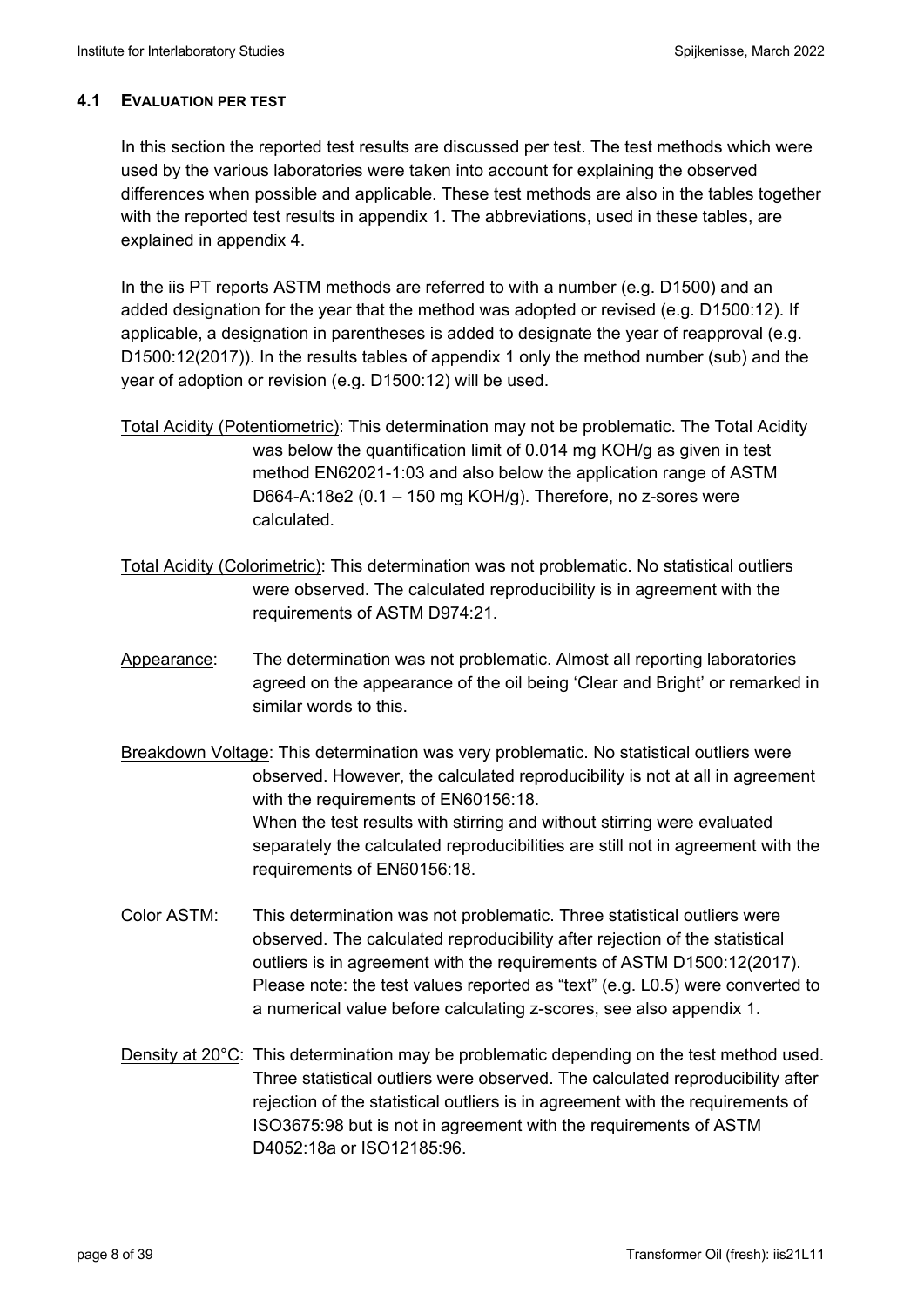When evaluated separately over the test methods the calculated reproducibility is in agreement with the requirements of ASTM D4052:18a/ISO12185:96 or with the requirements of ISO3675. DD-Factor: This determination was not problematic. Three statistical outliers were observed. The calculated reproducibility after rejection of the statistical outliers is in agreement with the requirements of EN60247:04.

- Specific Resistance: This determination was problematic. Two statistical outliers were observed. The calculated reproducibility after rejection of the statistical outliers is not in agreement with the requirements of EN60247:04. Please note that it is well known that specific resistance of new oils can vary over a wide range. This is due to randomly tiny amounts of impurities (maybe present in the air or in the test cell) which can dramatically change the value. In used oils, however, due to already present ion flow of the polar compounds, these problems are not observed.
- Flash Point COC: This determination was not problematic. No statistical outliers were observed. The calculated reproducibility is in full agreement with the requirements of ASTM D92:18 and ISO2592:17.
- Flash Point PMcc: This determination was not problematic. No statistical outliers were observed. The calculated reproducibility is in full agreement with the requirements of ISO2719-A:16 and ASTM D93-A:20.
- Interfacial Surface Tension: This determination was problematic. No statistical outliers were observed. However, the calculated reproducibility is not in agreement with the requirements of ASTM D971:20.
- Kinematic Viscosity: This determination may be problematic depending on the test method used. Three statistical outliers were observed. The calculated reproducibility after rejection of the statistical outliers is not in agreement with the requirements of ASTM D445:21 nor with ISO3104:20 but it is in agreement with the requirements of ASTM D7042:21a. When evaluated separately over the test methods the calculated reproducibility is still not in agreement with the requirements of ASTM D445:21 or ISO3104:20.
- Water: This determination may be problematic for a number of participants. Five statistical outliers were observed. The calculated reproducibility after rejection of the statistical outliers is in agreement with the requirements of EN60814:97.
- Additives: The majority of the participants agreed that 2,6-Ditertiary-butyl phenol (DBP), 2,6-Ditertiary-butyl paracresol (DBPC), Dibenzyl disulfide (DBDS), Benzotriazole (BTA) and Irgamet 39 were below the level of quantification. Therefore, these components were not further evaluated. The reported test results are given in appendix 2.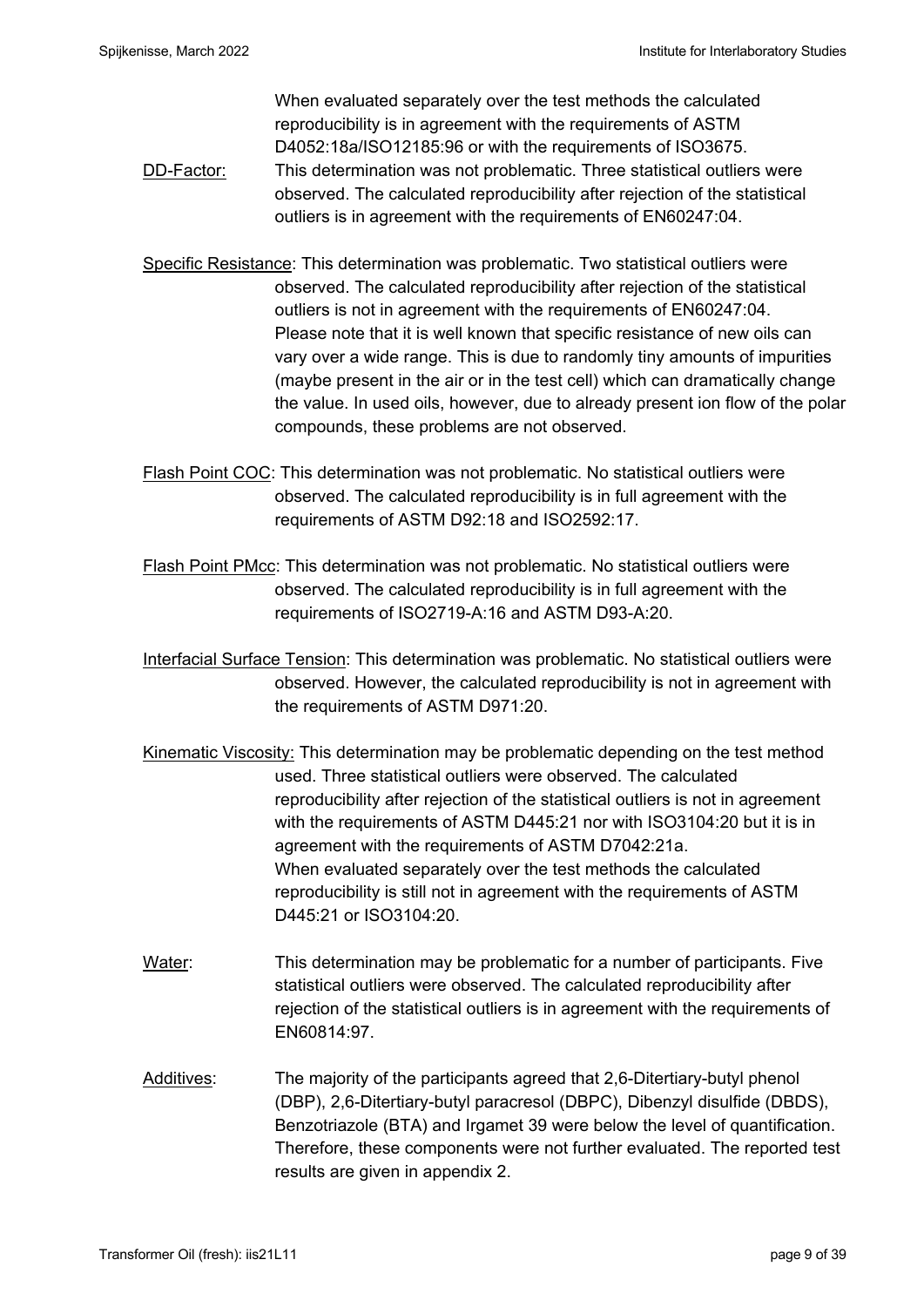#### **4.2 PERFORMANCE EVALUATION FOR THE GROUP OF LABORATORIES**

A comparison has been made between the reproducibility as declared by the reference test method and the reproducibility as found for the group of participating laboratories. The number of significant test results, the average, the calculated reproducibility (2.8 \* standard deviation) and the target reproducibility derived from reference test methods (in casu ASTM, EN and ISO test methods) are presented in the next table.

| Parameter                             | unit               | n  | average | $2.8 * sd$ | R(lit)  |
|---------------------------------------|--------------------|----|---------|------------|---------|
| <b>Total Acidity (Potentiometric)</b> | mg KOH/g           | 29 | 0.007   | 0.006      | (0.002) |
| <b>Total Acidity (Colorimetric)</b>   | mg KOH/g           | 21 | 0.008   | 0.011      | 0.04    |
| Appearance                            |                    | 36 | C&B     | n.a.       | n.a.    |
| <b>Breakdown Voltage</b>              | $kV/2.5$ mm        | 56 | 52.2    | 34.0       | 15.7    |
| Color ASTM                            |                    | 44 | 0.23    | 0.16       | 1       |
| Density at 20°C                       | kg/m <sup>3</sup>  | 42 | 874.65  | 0.68       | 1.2     |
| Di-electric Dissipation Factor 90°C   |                    | 47 | 0.0015  | 0.0015     | 0.0024  |
| Specific Resistance at 90°C           | $G\Omega m$        | 33 | 712     | 1448       | 747     |
| Flash Point C.O.C.                    | °C                 | 24 | 161.4   | 16.7       | 18      |
| <b>Flash Point PMcc</b>               | $^{\circ}C$        | 30 | 151.8   | 11.3       | 10.8    |
| Interfacial Surface Tension           | mN/m               | 41 | 47.3    | 6.1        | 4.7     |
| Kinematic Viscosity at 40°C           | mm <sup>2</sup> /s | 38 | 10.01   | 0.18       | 0.12    |
| Water                                 | mg/kg              | 46 | 16.7    | 5.0        | 6.1     |

Table 3: reproducibilities of tests on sample #21240

For results between brackets no z-scores are calculated

C&B = Clear and Bright

Without further statistical calculations, it can be concluded that for many tests there is a good compliance of the group of participating laboratories with the relevant reference test methods. The problematic tests have been discussed in paragraph 4.1.

### **4.3 COMPARISON OF THE PROFICIENCY TEST OF NOVEMBER 2021 WITH PREVIOUS PTS**

|                                    | November<br>2021 | November<br>2020 | November<br>2019 | November<br>2018 | November<br>2017 |
|------------------------------------|------------------|------------------|------------------|------------------|------------------|
| Number of reporting laboratories   | 64               | 59               | 48               | 50               | 55               |
| Number of test results             | 436              | 404              | 377              | 371              | 405              |
| Number of statistical outliers     | 20               | 28               | 24               | 24               | 18               |
| Percentage of statistical outliers | 4.6%             | 6.9%             | 6.4%             | 6.5%             | 4.4%             |

Table 4: comparison with previous proficiency tests

In proficiency tests, outlier percentages of 3% - 7.5% are quite normal.

The performance of the determinations of the proficiency tests was compared to the requirements of the reference test methods. The conclusions are given in the following table.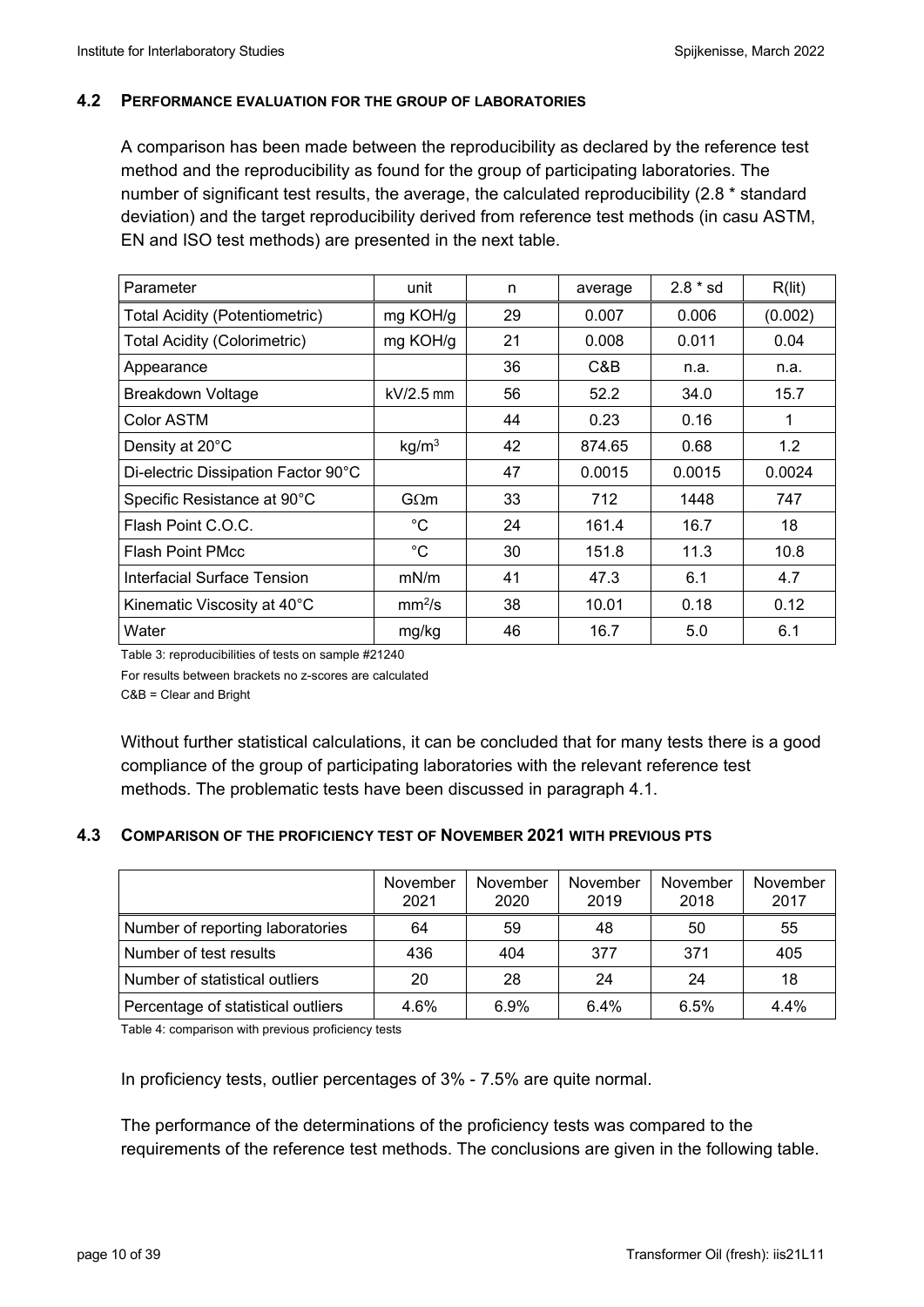| Parameter                             | November<br>2021 | November<br>2020 | November<br>2019 | November<br>2018 | November<br>2017 |
|---------------------------------------|------------------|------------------|------------------|------------------|------------------|
| <b>Total Acidity (Potentiometric)</b> | (--)             | $(-)$            | $(--)$           | (--)             | $(--)$           |
| <b>Total Acidity (Colorimetric)</b>   | $++$             | $++$             | $++$             | $++$             | $++$             |
| <b>Breakdown Voltage</b>              | --               | $\ddot{}$        | $\ddot{}$        | $+/-$            |                  |
| Color ASTM                            | $++$             | $++$             | $++$             | n.e.             | n.e.             |
| Density at 20°C                       | +                | $\ddot{}$        | $\ddot{}$        | $++$             | $++$             |
| Di-electric Dissipation Factor        | $\ddot{}$        | $+$              | $\ddot{}$        | ÷                | $\ddot{}$        |
| <b>Specific Resistance</b>            | ۰                |                  |                  |                  |                  |
| Flash Point C.O.C.                    | $+/-$            | $\ddot{}$        | $\ddot{}$        | $\ddot{}$        |                  |
| <b>Flash Point PMcc</b>               | $+/-$            | $+/-$            | $\ddot{}$        | $+$              | $+/-$            |
| Interfacial Surface Tension           |                  |                  | $+/-$            | $+/-$            |                  |
| Kinematic Viscosity at 40°C           | -                |                  |                  | $+/-$            |                  |
| Water                                 | +                | $+/-$            |                  | $+/-$            |                  |
| <b>DBPC Antioxidant Additive</b>      | n.e.             | n.e.             | n.e.             | $\ddot{}$        | $+/-$            |

Table 5. comparison of group performances against the reference test methods

Results between brackets should be used with due care

The following performance categories were used:

- ++ : group performed much better than the reference test method
- + : group performed better than the reference test method
- +/- : group performance equals the reference test method
- : group performed worse than the reference test method
- -- : group performed much worse than the reference test method
- n.e. : not evaluated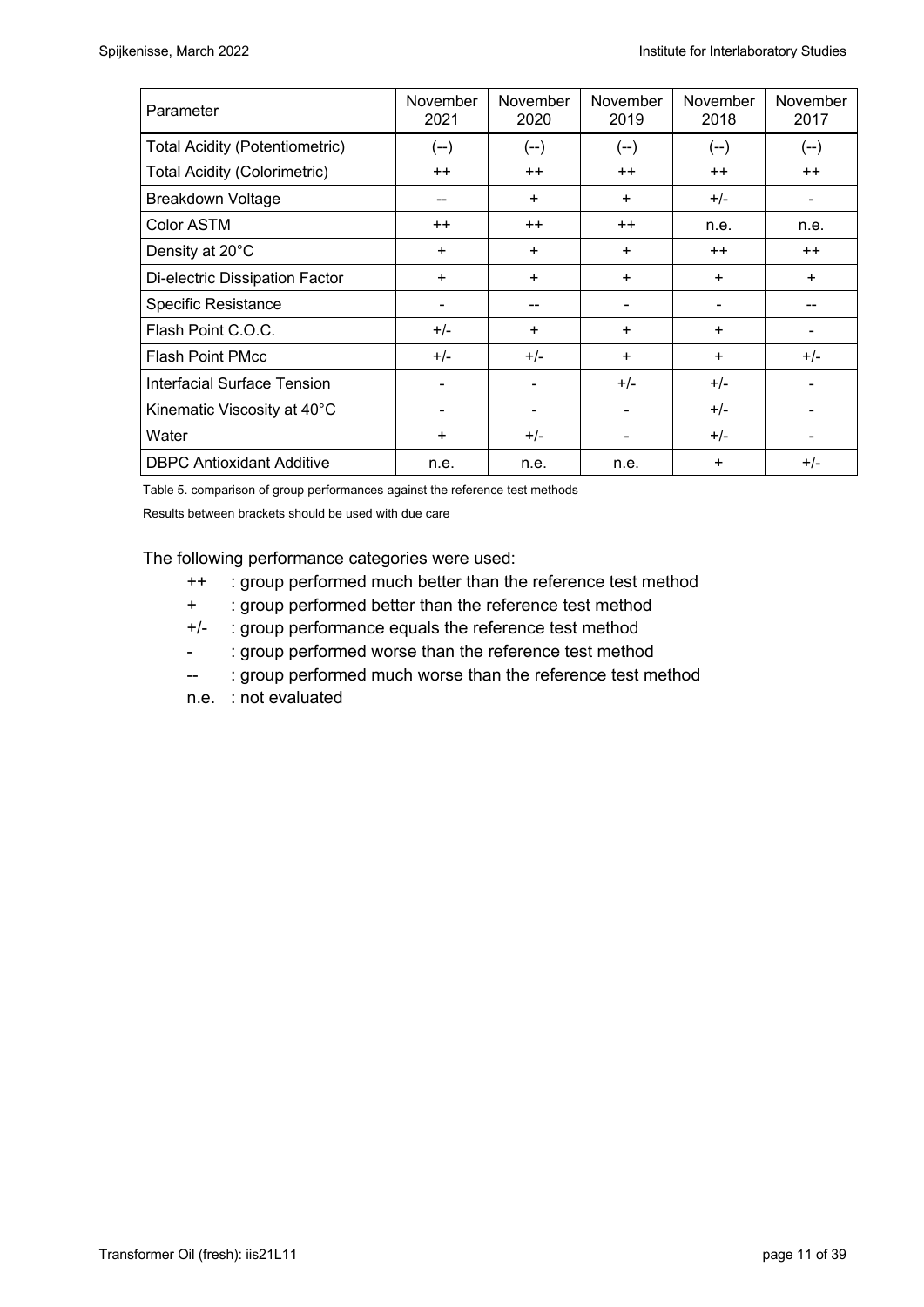#### **APPENDIX 1**

| Determination of Total Acidity (Potentiometric) on sample #21240; results in mg KOH/g |  |  |
|---------------------------------------------------------------------------------------|--|--|
|                                                                                       |  |  |

|      |            |        |         |         | Determination of Total Acidity (Fotentioniethc) on sample #2.1240, results in my KOH/g |
|------|------------|--------|---------|---------|----------------------------------------------------------------------------------------|
| lab  | method     | value  | mark    | z(targ) | remarks                                                                                |
| 173  |            | -----  |         | -----   |                                                                                        |
| 179  | D664       | < 0.01 |         | -----   |                                                                                        |
| 273  |            | -----  |         |         |                                                                                        |
| 325  |            |        |         |         |                                                                                        |
| 360  |            |        |         |         |                                                                                        |
|      |            |        |         |         |                                                                                        |
| 398  |            |        |         |         |                                                                                        |
| 446  |            |        |         |         |                                                                                        |
| 614  |            |        |         |         |                                                                                        |
| 657  | D664-A     | < 0.1  |         |         |                                                                                        |
| 862  | D664-A     | 0.01   |         |         |                                                                                        |
| 902  |            |        |         |         |                                                                                        |
| 912  |            |        |         |         |                                                                                        |
| 913  |            |        |         |         |                                                                                        |
| 963  |            |        |         |         |                                                                                        |
|      |            | -----  |         |         |                                                                                        |
| 974  | D664-A     | 0.01   |         |         |                                                                                        |
| 1146 | D664       | 0.026  | R(0.01) | -----   | possibly a false positive test result?                                                 |
| 1178 | IEC62021-1 | 0.0065 |         | -----   |                                                                                        |
| 1213 |            | -----  |         |         |                                                                                        |
| 1262 | EN62021-1  | 0.0082 |         |         |                                                                                        |
| 1264 | D664-A     | 0.004  |         |         |                                                                                        |
| 1304 |            | -----  |         |         |                                                                                        |
| 1306 |            | -----  |         |         |                                                                                        |
|      | EN62021-1  | 0.0059 |         |         |                                                                                        |
| 1326 |            |        |         |         |                                                                                        |
| 1381 |            | -----  |         |         |                                                                                        |
| 1442 | EN62021-1  | $0,01$ |         | -----   |                                                                                        |
| 1444 | IEC62021-1 | 0.004  |         |         |                                                                                        |
| 1458 |            | -----  |         | -----   |                                                                                        |
| 1461 |            | -----  |         |         |                                                                                        |
| 1478 | IEC62021-1 | 0.0055 |         |         |                                                                                        |
| 1513 | IEC62021-1 | 0.0032 |         |         |                                                                                        |
| 1529 | IEC62021-1 | 0.0075 |         |         |                                                                                        |
|      |            |        |         |         |                                                                                        |
| 1560 | IEC62021-1 | 0.006  |         |         |                                                                                        |
| 1660 | IEC62021-1 | 0.005  |         |         |                                                                                        |
| 1687 | D664-A     | 0.007  |         |         |                                                                                        |
| 1702 | IEC62021-1 | 0.008  |         |         |                                                                                        |
| 1719 | D664-A     | 0.01   |         |         |                                                                                        |
| 1747 | IEC62021-1 | 0.0063 |         |         |                                                                                        |
| 1801 | EN62021-1  | 0.009  |         |         |                                                                                        |
| 1885 |            | -----  |         | -----   |                                                                                        |
|      |            | 0.009  |         |         |                                                                                        |
| 1890 | ISO6619    |        |         | -----   |                                                                                        |
| 1923 | EN62021-1  | 0.005  |         |         |                                                                                        |
| 1924 | EN62021-1  | 0.005  |         |         |                                                                                        |
| 1925 | EN62021-1  | 0.005  |         |         |                                                                                        |
| 1943 |            |        |         |         |                                                                                        |
| 6000 |            |        |         |         |                                                                                        |
| 6015 |            |        |         |         |                                                                                        |
| 6048 |            |        |         |         |                                                                                        |
| 6053 | IEC62021-1 | 0.007  |         |         |                                                                                        |
| 6067 | EN62021-1  | 0.006  |         |         |                                                                                        |
|      |            |        |         |         |                                                                                        |
| 6071 |            | -----  |         |         |                                                                                        |
| 6074 |            | -----  |         |         |                                                                                        |
| 6085 | D8045      | 0.01   |         |         |                                                                                        |
| 6088 | IEC62021-1 | 0.01   |         |         |                                                                                        |
| 6099 | IEC62021-1 | 0.008  |         |         |                                                                                        |
| 6120 |            | -----  |         | ----    |                                                                                        |
| 6141 | D664-A     | 0.01   |         |         |                                                                                        |
| 6167 |            | -----  |         |         |                                                                                        |
| 6169 |            | -----  |         |         |                                                                                        |
| 6253 |            |        |         |         |                                                                                        |
|      |            | -----  |         |         |                                                                                        |
| 6275 | IEC62021-1 | 0.0033 |         |         |                                                                                        |
| 6278 |            | -----  |         |         |                                                                                        |
| 6280 | IEC62021-1 | 0.0041 |         |         |                                                                                        |
| 6334 |            | -----  |         |         |                                                                                        |
| 6382 | EN62021-1  | $0,01$ |         |         |                                                                                        |
| 6425 |            | -----  |         |         |                                                                                        |
| 6428 |            | -----  |         |         |                                                                                        |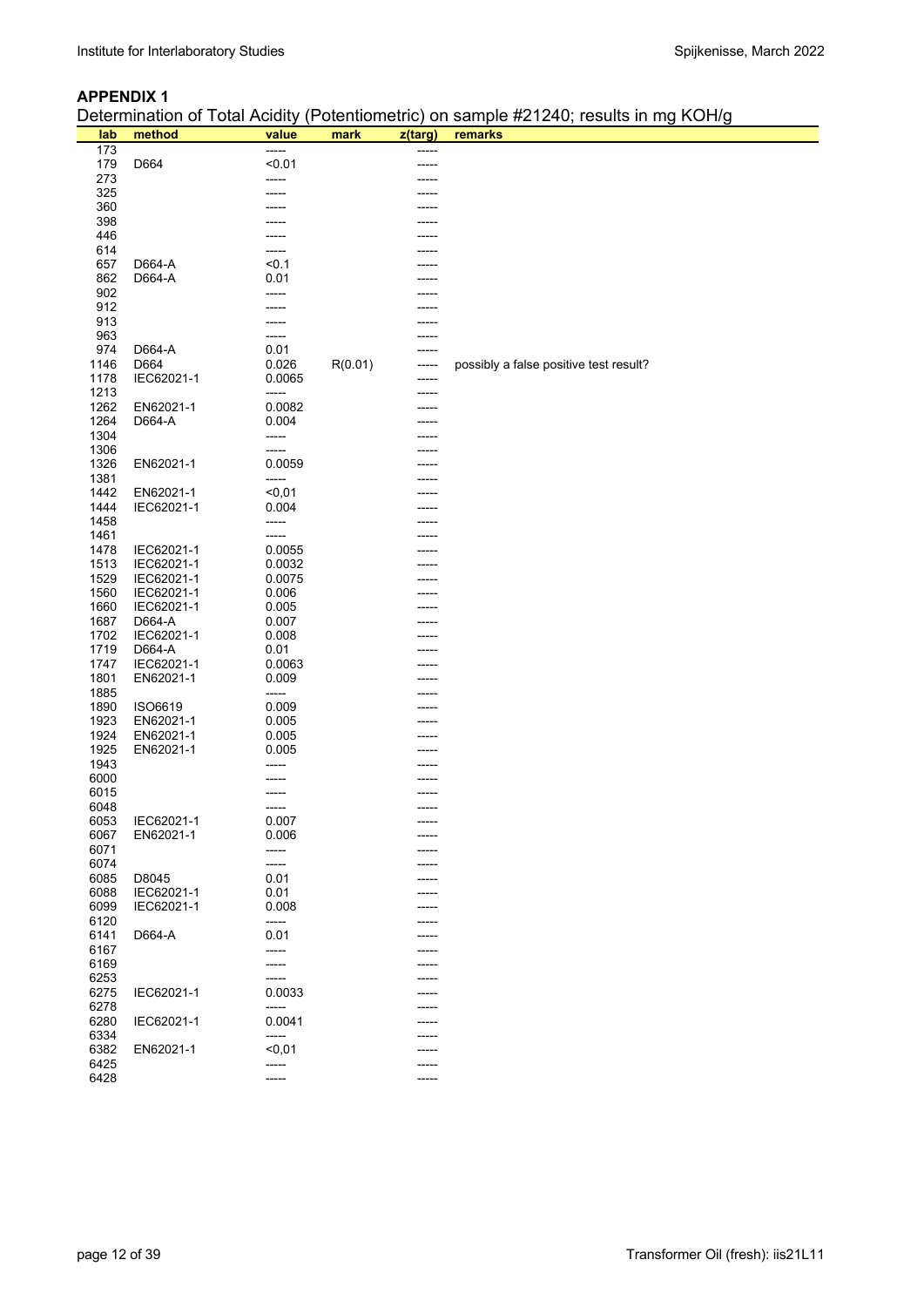| normality                  | ΟK        |                                                          |
|----------------------------|-----------|----------------------------------------------------------|
| n                          | 29        |                                                          |
| outliers                   |           |                                                          |
| mean $(n)$                 | 0.0068    |                                                          |
| st.dev. (n)                | 0.00225   |                                                          |
| R(calc.)                   | 0.0063    |                                                          |
| st.dev.(EN62021-1:03)      | (0.00068) |                                                          |
| R(EN62021-1:03)<br>compare | (0.0019)  | quantification limit EN62021-1:03: >0.014 mg KOH/g       |
| R(D664-A:18e2, IP 60mL)    | (0.0068)  | application range ASTM D664-A:18e2: $0.1 - 150$ mg KOH/g |
|                            |           |                                                          |



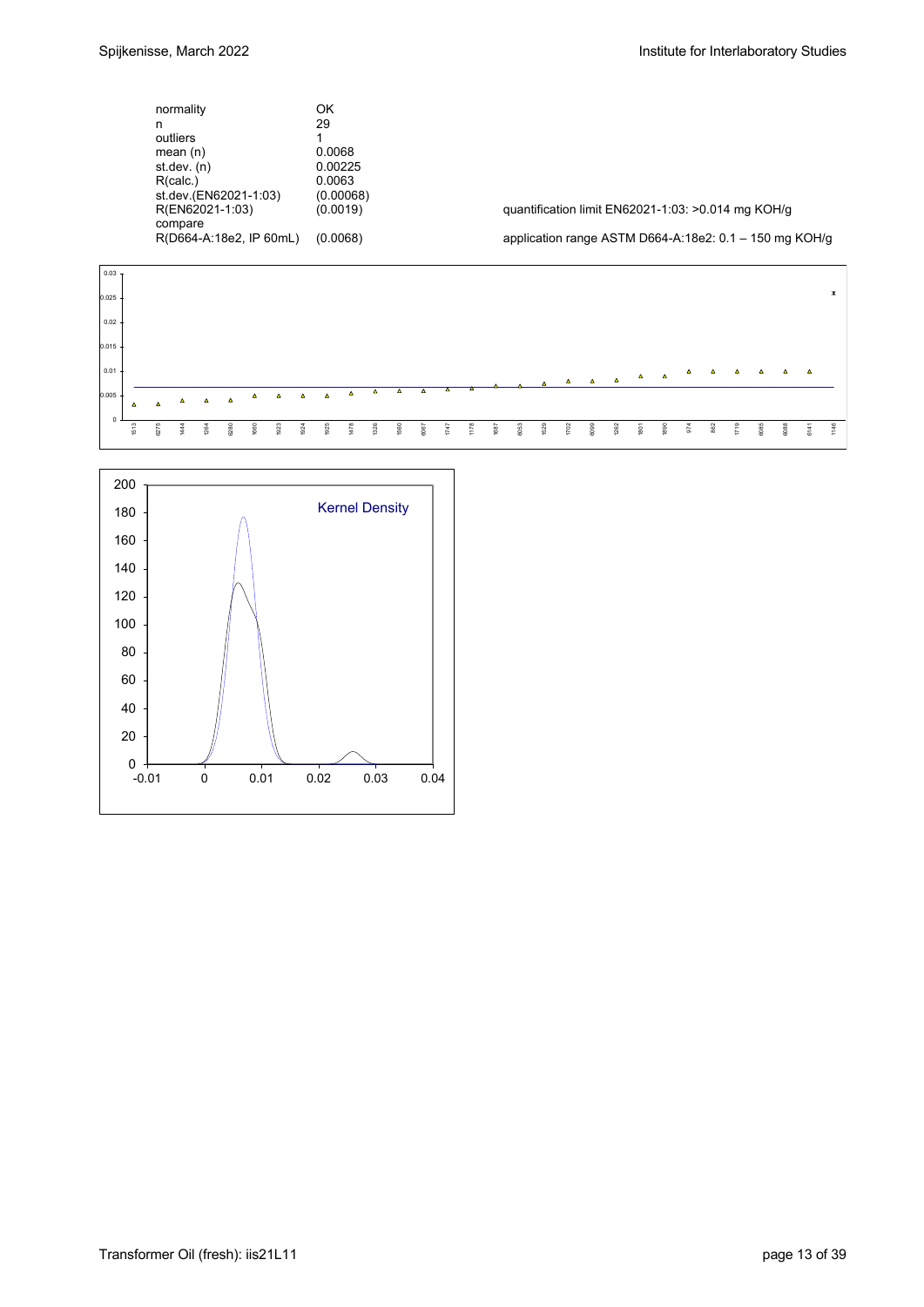# Determination of Total Acidity (Colorimetric) on sample #21240; results in mg KOH/g

| lab          | method         | value             | mark        | z(targ)          | remarks                                     |
|--------------|----------------|-------------------|-------------|------------------|---------------------------------------------|
| 173          |                | -----             |             | -----            |                                             |
| 179          | D974           | < 0.02            |             | -----            |                                             |
| 273          | D974           | 0.008             |             | 0.03             |                                             |
| 325          |                | -----             |             | -----            |                                             |
| 360          | EN62021-2      | 0.008             |             | 0.03             |                                             |
| 398          |                | -----             |             | -----            |                                             |
| 446          | D974           | < 0.02            |             |                  |                                             |
| 614          | D974           | 0.006             |             | -----<br>$-0.11$ |                                             |
|              | D974           | < 0.02            |             | -----            |                                             |
| 657<br>862   | D974           | 0.0086            |             | 0.07             |                                             |
| 902          | D974           |                   |             | 0.17             |                                             |
|              |                | 0.01              |             |                  |                                             |
| 912<br>913   | D974           | 0.0022<br>-----   |             | $-0.38$<br>----- |                                             |
| 963          | D974           | 0.0064            |             | $-0.09$          |                                             |
| 974          |                |                   |             |                  |                                             |
| 1146         | D974           | 0.006             |             | $-0.11$          |                                             |
|              |                | -----<br>-----    |             | -----            |                                             |
| 1178         | D974           | < 0.02            |             | -----            |                                             |
| 1213         | <b>ISO6618</b> |                   |             | -----<br>0.17    |                                             |
| 1262         |                | 0.010<br>0.005201 |             |                  |                                             |
| 1264         | D974           | < 0.01            |             | $-0.17$          |                                             |
| 1304         | In house       |                   |             | -----            |                                             |
| 1306         | D974           | 0.00974           |             | 0.15             |                                             |
| 1326         |                | -----             |             | -----            |                                             |
| 1381         |                | -----             |             |                  |                                             |
| 1442         |                |                   |             |                  |                                             |
| 1444<br>1458 | D974           | -----<br>< 0.01   |             |                  |                                             |
| 1461         |                | -----             |             | -----            |                                             |
| 1478         |                | -----             |             | -----            |                                             |
| 1513         | IEC62021-2     | 0.0021            |             | $-0.39$          |                                             |
| 1529         |                | -----             |             | -----            |                                             |
| 1560         |                |                   |             |                  |                                             |
| 1660         |                |                   |             |                  |                                             |
| 1687         |                |                   |             |                  |                                             |
| 1702         |                |                   |             |                  |                                             |
| 1719         |                |                   |             |                  |                                             |
| 1747         |                |                   |             | -----            |                                             |
| 1801         |                | -----             |             | -----            |                                             |
| 1885         | D974           | 0.007             |             | -0.04            |                                             |
| 1890         |                |                   |             | -----            |                                             |
| 1923         |                |                   |             | -----            |                                             |
| 1924         |                |                   |             | -----            |                                             |
| 1925         |                | -----             |             | -----            |                                             |
| 1943         | ISO6618        | 0.008             | $\mathsf C$ | 0.03             | first reported 0.022                        |
| 6000         |                | -----             |             | -----            |                                             |
| 6015         |                | -----             |             | -----            |                                             |
| 6048         | D974           | $0,01$            |             | -----            |                                             |
| 6053         |                | -----             |             | -----            |                                             |
| 6067         | D974           | 0.01              |             | 0.17             |                                             |
| 6071         | D974           | < 0.01            |             | -----            |                                             |
| 6074         |                | -----             | W           | -----            | test result withdrawn, first reported 0.045 |
| 6085<br>6088 |                |                   |             |                  |                                             |
| 6099         |                |                   |             | -----            |                                             |
| 6120         |                | -----             |             | -----            |                                             |
| 6141         | D974           | 0.012             |             | -----<br>0.31    |                                             |
| 6167         |                | -----             |             | -----            |                                             |
| 6169         |                | -----             |             | -----            |                                             |
| 6253         |                | -----             |             | -----            |                                             |
| 6275         | D974           | 0.0058            |             | $-0.13$          |                                             |
| 6278         | D974           | 0.001             |             | $-0.46$          |                                             |
| 6280         | IEC62021-2     | 0.0023            |             | $-0.37$          |                                             |
| 6334         | IEC62021-2     | 0.015             |             | 0.52             |                                             |
| 6382         |                | -----             |             | -----            |                                             |
| 6425         |                | -----             |             | -----            |                                             |
| 6428         | ISO6618        | 0.017             |             | 0.66             |                                             |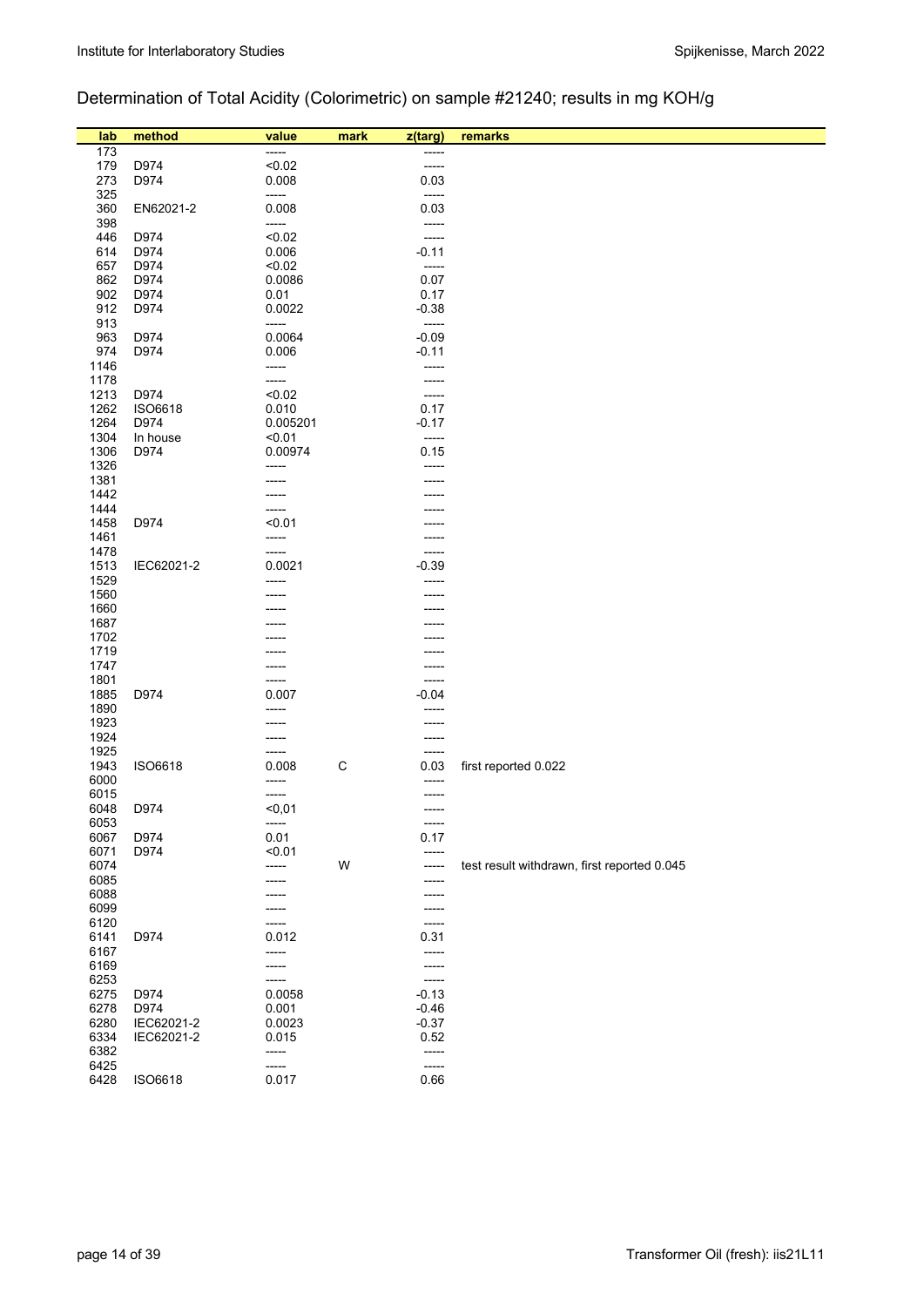| normality                                                     | ΟK                         |
|---------------------------------------------------------------|----------------------------|
| n                                                             | 21                         |
| outliers                                                      | n                          |
| mean(n)                                                       | 0.0076                     |
| st.dev. (n)                                                   | 0.00408                    |
| R(calc.)                                                      | 0.0114                     |
| st.dev.(D974:21)<br>R(D974:21)<br>compare<br>R(IEC62021-2:07) | 0.01429<br>0.04<br>(0.003) |

quantification limit IEC62021-2:07: >0.01 mgKOH/g



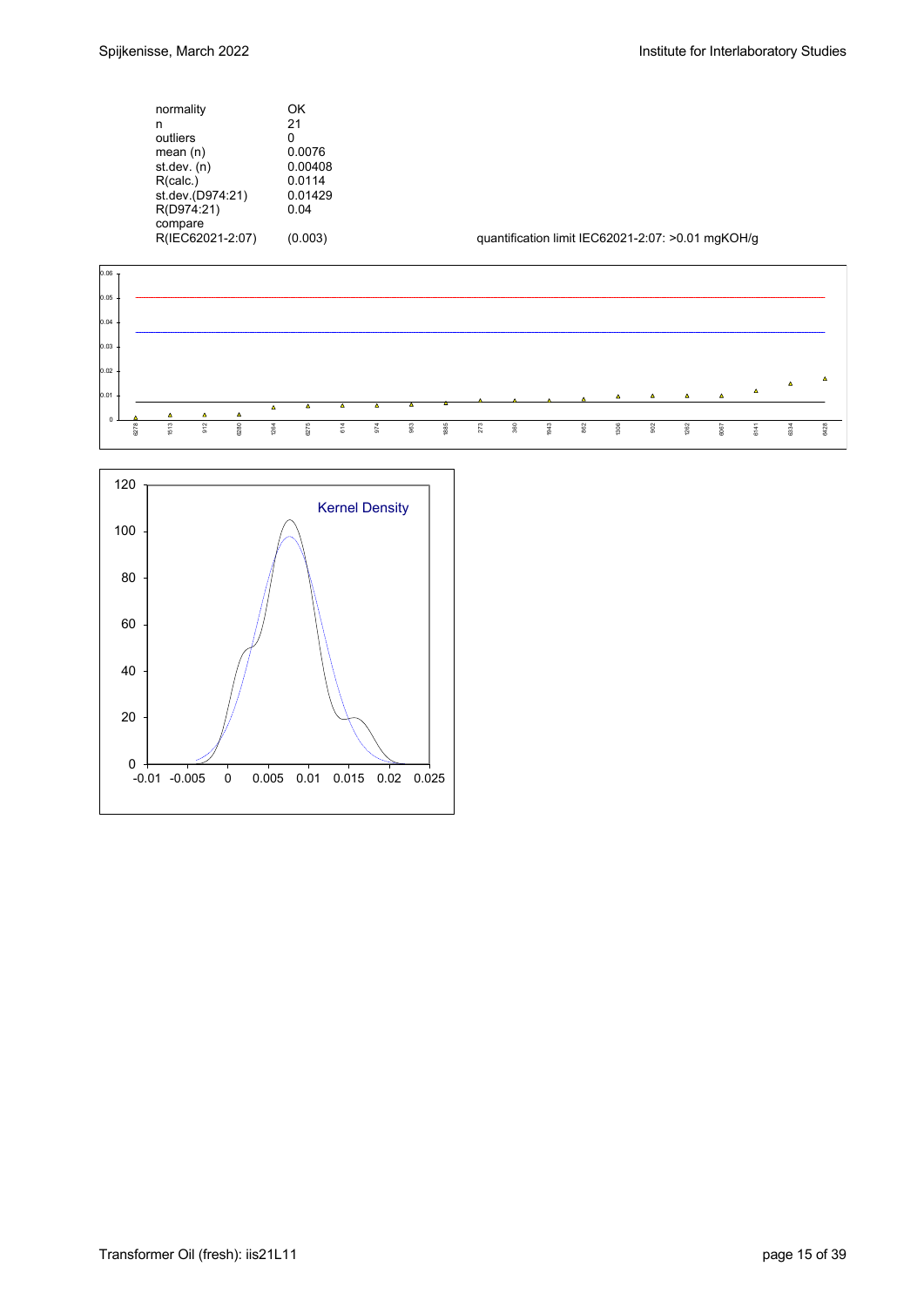# Determination of Appearance on sample #21240;

| lab          | method          | value                                              | mark<br>z(targ) | remarks |
|--------------|-----------------|----------------------------------------------------|-----------------|---------|
| 173          | Visual          | Clear & Bright                                     |                 |         |
| 179          |                 | -----                                              |                 |         |
| 273          | Visual          | Clear & Bright                                     |                 |         |
| 325          |                 | -----                                              |                 |         |
| 360          | Visual          | Clear and Bright                                   |                 |         |
| 398          | Visual          | Clear                                              |                 |         |
| 446          | Visual          | Pass                                               |                 |         |
| 614          |                 | -----                                              |                 |         |
| 657          | Visual          | Clear                                              |                 |         |
| 862          |                 | Clear & Bright                                     |                 |         |
| 902          |                 | -----                                              |                 |         |
| 912          | Visual          | Clear                                              |                 |         |
| 913          |                 | -----                                              |                 |         |
| 963          | D1524           | Bright & Clear                                     | -----           |         |
| 974          | Visual          | Clear and Bright                                   |                 |         |
| 1146         |                 | Clear                                              |                 |         |
| 1178         | Visual          | bright, clear                                      |                 |         |
| 1213         | <b>IEC60296</b> | -----<br>clear                                     | ----            |         |
| 1262<br>1264 |                 |                                                    |                 |         |
| 1304         | D1524           | Clear<br>-----                                     |                 |         |
| 1306         | Visual          | Clear                                              | -----           |         |
| 1326         |                 | -----                                              |                 |         |
| 1381         |                 | -----                                              |                 |         |
| 1442         | Visual          | clear                                              |                 |         |
| 1444         |                 | clear                                              |                 |         |
| 1458         | Visual          | Clear slight Yellow                                |                 |         |
| 1461         |                 | -----                                              |                 |         |
| 1478         | <b>IEC60296</b> | clear                                              |                 |         |
| 1513         | Visual          | Clear                                              |                 |         |
| 1529         | Visual          | clear/no deposits                                  |                 |         |
| 1560         | Visual          | Clear & Bright                                     |                 |         |
| 1660         | Visual          | Clear                                              |                 |         |
| 1687         |                 | -----                                              |                 |         |
| 1702         | Visual          | Clear                                              |                 |         |
| 1719         |                 | -----                                              |                 |         |
| 1747         |                 | -----                                              |                 |         |
| 1801         |                 | -----                                              |                 |         |
| 1885         | Visual          | clear bright                                       |                 |         |
| 1890         | Visual          | <b>CLEAR</b>                                       |                 |         |
| 1923         |                 | -----                                              |                 |         |
| 1924         |                 | -----                                              |                 |         |
| 1925<br>1943 |                 |                                                    |                 |         |
| 6000         |                 |                                                    |                 |         |
| 6015         |                 |                                                    |                 |         |
| 6048         | Visual          | clear & bright                                     | -----           |         |
| 6053         | Visual          | Straw                                              | -----           |         |
| 6067         |                 | Clear and free from sediments and suspended matter | -----           |         |
| 6071         |                 | -----                                              |                 |         |
| 6074         | Visual          | Amber                                              |                 |         |
| 6085         |                 | -----                                              |                 |         |
| 6088         | Visual          | clear and bright                                   |                 |         |
| 6099         | Visual          | clair                                              |                 |         |
| 6120         |                 | -----                                              |                 |         |
| 6141         | Visual          | Clear & Bright                                     |                 |         |
| 6167         |                 | -----                                              |                 |         |
| 6169         |                 | -----                                              |                 |         |
| 6253         |                 | -----                                              |                 |         |
| 6275         | Visual          | Clear                                              |                 |         |
| 6278         | Visual          | <b>Bright and Clear</b>                            |                 |         |
| 6280         |                 | -----                                              |                 |         |
| 6334         | Visual          | Clear                                              |                 |         |
| 6382         | Visual          | Clear, free from sediments<br>-----                |                 |         |
| 6425         |                 |                                                    |                 |         |
| 6428         | Visual          | clear transparent without sediment and separated w | -----           |         |
|              |                 | 36                                                 |                 |         |
|              | n<br>mean(n)    | Clear and Bright                                   |                 |         |
|              |                 |                                                    |                 |         |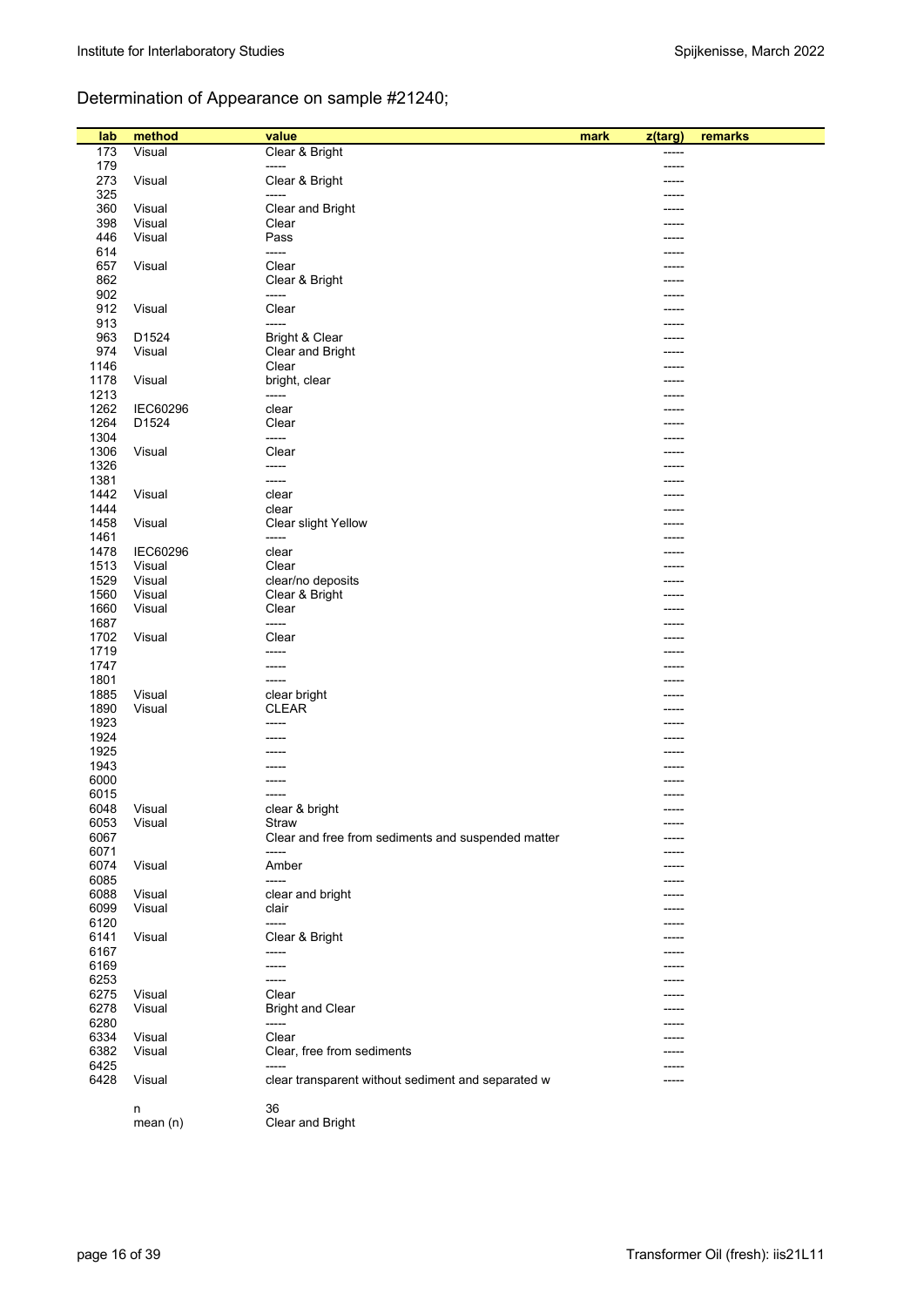# Determination of Breakdown Voltage on sample #21240, results in kV/2.5 mm

| lab          | method               | value         | mark | z(targ)            | stirred                  | remarks                                                       |
|--------------|----------------------|---------------|------|--------------------|--------------------------|---------------------------------------------------------------|
| 173          |                      | -----         |      | -----              | ---                      |                                                               |
| 179          | D877                 | 49.1          |      | $-0.55$            | Yes                      |                                                               |
| 273          | IEC60156             | 49.96         |      | -0.40              | Yes                      |                                                               |
| 325          |                      | -----         |      | -----              | $\overline{\phantom{a}}$ |                                                               |
| 360<br>398   | EN60156<br>EN60156   | 53.3<br>44.6  |      | 0.20<br>$-1.36$    | Yes<br>---               |                                                               |
| 446          | EN60156              | 43            |      | $-1.65$            | Yes                      |                                                               |
| 614          | EN60156              | 74            |      | 3.90               | Yes                      |                                                               |
| 657          | IEC60156             | 39.80         |      | $-2.22$            | No                       |                                                               |
| 862          | IEC60156             | 64.3          |      | 2.16               | Yes                      |                                                               |
| 902          | D877                 | 52            |      | $-0.04$            | Yes                      |                                                               |
| 912<br>913   | IEC60156             | 48<br>-----   |      | $-0.75$<br>-----   | ---<br>---               |                                                               |
| 963          | IEC60156             | 47.7          |      | $-0.80$            | ---                      |                                                               |
| 974          | EN60156              | 55            |      | 0.50               | Yes                      |                                                               |
| 1146         | <b>IEC156</b>        | 44.3          |      | $-1.41$            | Yes                      |                                                               |
| 1178         | IEC60156             | 61.9          |      | 1.73               | Yes                      |                                                               |
| 1213         |                      | -----         |      | -----              | $\overline{\phantom{a}}$ |                                                               |
| 1262<br>1264 | EN60156              | 62.6          |      | 1.86<br>3.48       | Yes                      |                                                               |
| 1304         | EN60156<br>IEC60156  | 71.66<br>76.0 |      | 4.26               | No<br>Yes                |                                                               |
| 1306         | IEC60156             | 31.9          |      | $-3.63$            | Yes                      |                                                               |
| 1326         | EN60156              | 52.7          |      | 0.09               | ---                      |                                                               |
| 1381         |                      | -----         |      | -----              | ---                      |                                                               |
| 1442         | IEC60156             | 51.4          |      | $-0.14$            | Yes                      |                                                               |
| 1444         | IEC60156             | 47.0          |      | $-0.93$            | Yes                      |                                                               |
| 1458<br>1461 | IEC60156             | 57.3<br>----- |      | 0.91<br>-----      | Yes<br>Yes               |                                                               |
| 1478         | IEC60156             | 53.4          |      | 0.21               | Yes                      |                                                               |
| 1513         | IEC60156             | 38.2          |      | $-2.50$            | Yes                      |                                                               |
| 1529         | IEC60156             | 51.1          |      | $-0.20$            | Yes                      |                                                               |
| 1560         | IEC60156             | 47.6          |      | $-0.82$            | Yes                      |                                                               |
| 1660         | IEC60156             | 64.5          |      | 2.20               | Yes                      |                                                               |
| 1687<br>1702 | EN60156<br>IEC60156  | 63.2<br>26.0  |      | 1.97<br>-4.68      | No<br>Yes                |                                                               |
| 1719         | IEC60156             | 77.9          |      | 4.60               | Yes                      |                                                               |
| 1747         | IEC60156             | 46            |      | $-1.11$            | Yes                      |                                                               |
| 1801         | EN60156              | 32.8          |      | $-3.47$            | Yes                      |                                                               |
| 1885         | IEC60156             | 68.1          |      | 2.84               | No                       |                                                               |
| 1890         | IEC60156             | 43.4          |      | $-1.57$            | Yes                      |                                                               |
| 1923<br>1924 | EN60156<br>EN60156   | 46.4<br>38.5  |      | $-1.04$<br>$-2.45$ | No<br>Yes                |                                                               |
| 1925         | EN60156              | 39.5          |      | $-2.27$            | No                       |                                                               |
| 1943         | EN60156              | 43.63         |      | $-1.53$            | Yes                      | stirred between breakdowns, breakdown moment without stirring |
| 6000         | EN60156              | 50.5          |      | $-0.30$            | Yes                      |                                                               |
| 6015         | EN60156              | 65.05         |      | 2.30               | Yes                      |                                                               |
| 6048         |                      |               |      |                    |                          |                                                               |
| 6053<br>6067 | IEC60156<br>EN60156  | 64.7<br>70.95 |      | 2.23<br>3.35       | Yes<br>Yes               |                                                               |
| 6071         | IEC60156             | 44.2          |      | -1.43              | Yes                      |                                                               |
| 6074         |                      | -----         |      | -----              | No                       |                                                               |
| 6085         | IEC60156             | 45.0          |      | $-1.29$            | Yes                      |                                                               |
| 6088         | IEC60156             | 55.1          |      | 0.52               | Yes                      |                                                               |
| 6099         | IEC60156             | 69.1          |      | 3.02               | No                       |                                                               |
| 6120<br>6141 | IEC60156<br>IEC60156 | 51.2<br>54.6  |      | $-0.18$<br>0.43    | Yes<br>Yes               |                                                               |
| 6167         | IEC60156             | 53.1          |      | 0.16               | Yes                      |                                                               |
| 6169         |                      | -----         |      | $-----$            | ---                      |                                                               |
| 6253         | EN60156              | 33.9          |      | $-3.27$            | No                       |                                                               |
| 6275         | IEC60156             | 38.9          |      | $-2.38$            | No                       |                                                               |
| 6278<br>6280 | IEC60156<br>IEC60156 | 56.43<br>46.9 |      | 0.76               | No                       |                                                               |
| 6334         | IEC60156             | 36.0          |      | $-0.95$<br>$-2.90$ | Yes<br>Yes               |                                                               |
| 6382         | IEC60156             | 74.2          |      | 3.93               | Yes                      |                                                               |
| 6425         |                      | -----         |      | -----              | ---                      |                                                               |
| 6428         | EN60156              | 55.65         |      | 0.62               | Yes                      |                                                               |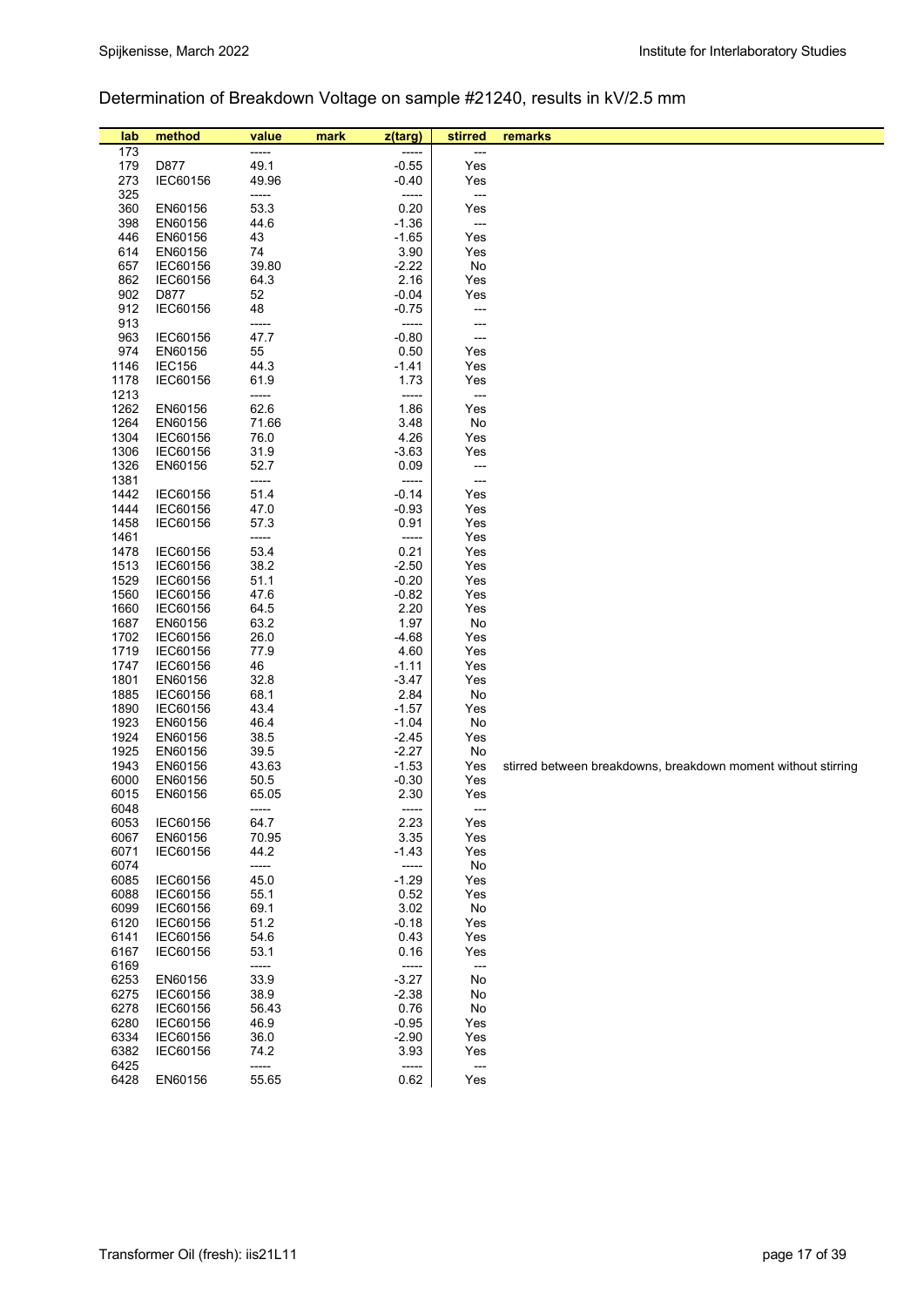|                      |        | 'stirred' only | 'not stirred' only |
|----------------------|--------|----------------|--------------------|
| normality            | ΟK     | ΟK             | ΟK                 |
| n                    | 56     | 42             | 11                 |
| outliers             | 0      | 0              |                    |
| mean $(n)$           | 52.20  | 52.46          | 52.75              |
| st.dev. (n)          | 12.139 | 12.187         | 13.836             |
| R(calc.)             | 33.99  | 34.12          | 38.74              |
| st.dev.(IEC60156:18) | 5.593  | 5.621          | 5.652              |
| R(IEC60156:18)       | 15.66  | 15.74          | 15.83              |
|                      |        |                |                    |



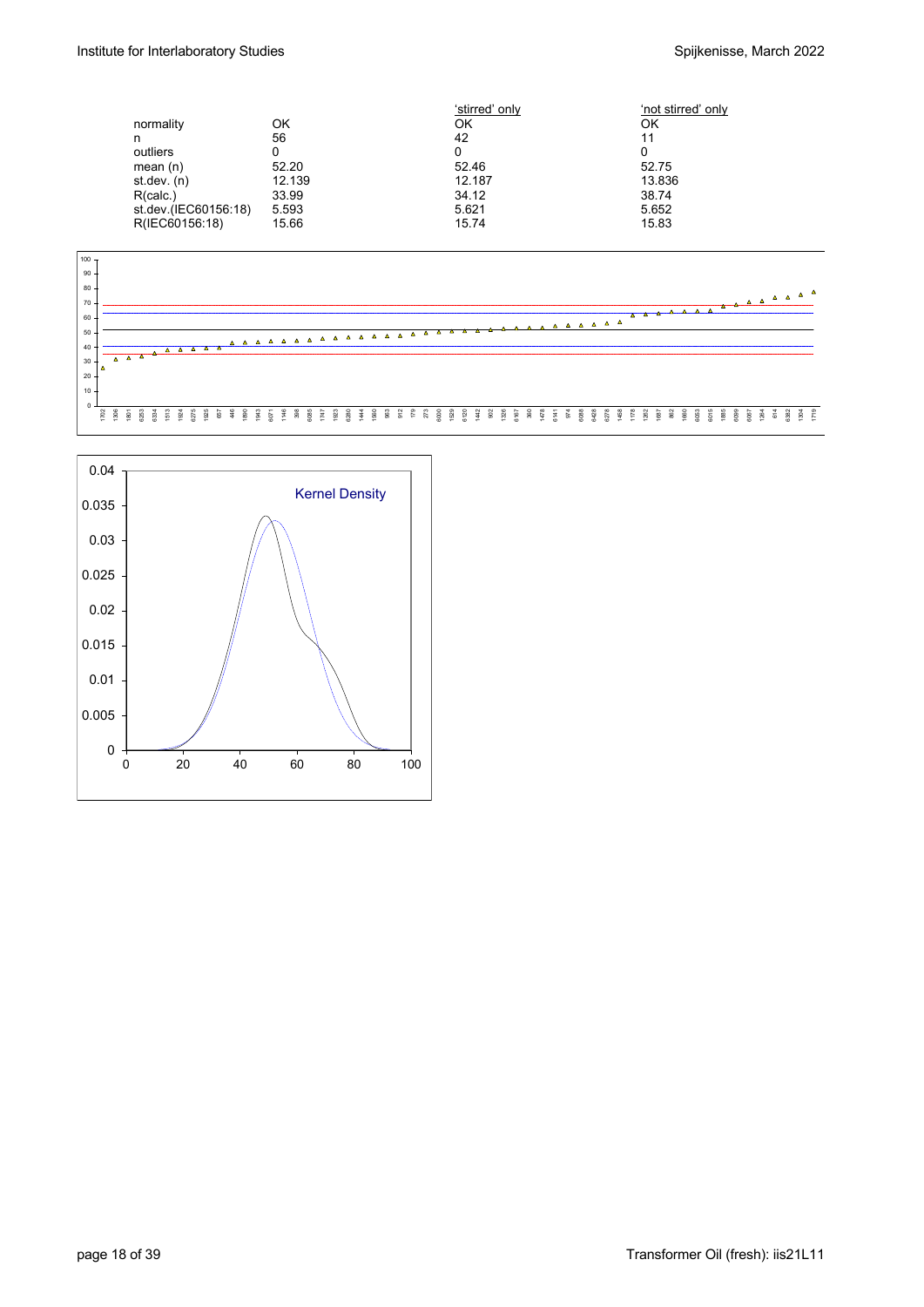# Determination of Color ASTM on sample #21240;

| lab          | method                       | value                                | iis conversion * | mark    | z(targ)            | remarks |
|--------------|------------------------------|--------------------------------------|------------------|---------|--------------------|---------|
| 173          | D <sub>1500</sub>            | L <sub>0.5</sub>                     | 0.25             |         | 0.04               |         |
| 179          |                              | -----                                | -----            |         | -----              |         |
| 273          | D1500                        | L <sub>0.5</sub>                     | 0.25             |         | 0.04               |         |
| 325          |                              | -----                                | -----            |         | -----              |         |
| 360          | ISO2049                      | $L_{0.5}$                            | 0.25             |         | 0.04               |         |
| 398          | ISO2049                      | L <sub>0.5</sub>                     | 0.25             |         | 0.04               |         |
| 446          | D1500                        | < 0.5                                | 0.25             |         | 0.04               |         |
| 614          | D1500                        | < 0.5                                | 0.25             |         | 0.04               |         |
| 657<br>862   | D1500<br>D1500               | L <sub>0.5</sub><br>L <sub>0.5</sub> | 0.25<br>0.25     |         | 0.04<br>0.04       |         |
| 902          | D1500                        | L <sub>0.5</sub>                     | 0.25             |         | 0.04               |         |
| 912          |                              | -----                                | -----            |         | -----              |         |
| 913          |                              | -----                                | -----            |         | -----              |         |
| 963          | D1500                        | L <sub>0.5</sub>                     | 0.25             |         | 0.04               |         |
| 974          | D1500                        | L <sub>0.5</sub>                     | 0.25             |         | 0.04               |         |
| 1146         |                              | -----                                | -----            |         | -----              |         |
| 1178         | ISO2049                      | 0.2                                  | 0.2              |         | $-0.10$            |         |
| 1213         | D1500                        | < 0.5                                | 0.25             |         | 0.04               |         |
| 1262         | ISO2049                      | L <sub>0.5</sub>                     | 0.25             |         | 0.04               |         |
| 1264         | D1500                        | L <sub>0.5</sub>                     | 0.25             |         | 0.04               |         |
| 1304<br>1306 | In house<br>D1500            | 0.0<br>0.1                           | 0.0<br>0.1       | R(0.01) | $-0.66$<br>$-0.38$ |         |
| 1326         |                              | -----                                | -----            |         | -----              |         |
| 1381         | D6045                        | < 0.5                                | 0.25             |         | 0.04               |         |
| 1442         | ISO2049                      | L <sub>0,5</sub>                     | 0.25             |         | 0.04               |         |
| 1444         | ISO2049                      | 0.3                                  | 0.3              |         | 0.18               |         |
| 1458         | D1500                        | L1.0                                 | 0.75             | R(0.01) | 1.44               |         |
| 1461         |                              | -----                                | -----            |         | -----              |         |
| 1478         | ISO2049                      | 0.2                                  | $0.2\,$          |         | $-0.10$            |         |
| 1513         | ISO2049                      | L <sub>0,5</sub>                     | 0.25             |         | 0.04               |         |
| 1529         | ISO2049                      | L <sub>0.5</sub>                     | 0.25             |         | 0.04               |         |
| 1560<br>1660 | ISO2049<br>D1500             | L <sub>0.5</sub><br>0.1              | 0.25<br>0.1      |         | 0.04<br>$-0.38$    |         |
| 1687         |                              | -----                                | -----            |         | -----              |         |
| 1702         | D1500                        | L <sub>0.5</sub>                     | 0.25             |         | 0.04               |         |
| 1719         | D1524                        | < 0.5                                | 0.25             |         | 0.04               |         |
| 1747         | ISO2049                      | <1 [STRAW]                           | 0.75             | R(0.01) | 1.44               |         |
| 1801         | ISO2049                      | < 0.5                                | 0.25             |         | 0.04               |         |
| 1885         | D1500                        | < 0.5                                | 0.25             |         | 0.04               |         |
| 1890         | D1500                        | $0,5$                                | 0.25             |         | 0.04               |         |
| 1923         |                              | -----                                | -----            |         |                    |         |
| 1924<br>1925 |                              | -----<br>-----                       | -----<br>-----   |         | -----<br>-----     |         |
| 1943         | ISO2049                      | 0.2                                  | 0.2              |         | $-0.10$            |         |
| 6000         |                              | -----                                | -----            |         |                    |         |
| 6015         |                              | -----                                | -----            |         | -----              |         |
| 6048         | D1500                        | L <sub>0.5</sub>                     | 0.25             |         | 0.04               |         |
| 6053         | ISO2049                      | Straw                                | -----            |         |                    |         |
| 6067         | ISO2049                      | L <sub>0.5</sub>                     | 0.25             |         | 0.04               |         |
| 6071         |                              | -----                                | -----            |         | -----              |         |
| 6074         | D1500                        | 0.1                                  | 0.1              |         | $-0.38$            |         |
| 6085<br>6088 | D1500<br>D1500               | ${}_{0.5}$<br>L <sub>0.5</sub>       | 0.25<br>0.25     |         | 0.04<br>0.04       |         |
| 6099         | D1500                        | 0.4                                  | 0.4              |         | 0.46               |         |
| 6120         |                              | -----                                | -----            |         | -----              |         |
| 6141         | D1500                        | L <sub>0.5</sub>                     | 0.25             |         | 0.04               |         |
| 6167         |                              | -----                                | -----            |         | -----              |         |
| 6169         |                              | -----                                | -----            |         | -----              |         |
| 6253         | ISO2049                      | L <sub>0.5</sub>                     | 0.25             |         | 0.04               |         |
| 6275         | D1500                        | L <sub>0.5</sub>                     | 0.25             |         | 0.04               |         |
| 6278         | D1500                        | < 0.5                                | 0.25             |         | 0.04               |         |
| 6280         | D <sub>1500</sub>            | 0.1                                  | 0.1              |         | $-0.38$            |         |
| 6334<br>6382 | D <sub>1500</sub><br>ISO2049 | $5 - 5$<br>0.1                       | 0.25<br>0.1      |         | 0.04<br>$-0.38$    |         |
| 6425         | D1500                        | $0,5$                                | 0.25             |         | 0.04               |         |
| 6428         |                              | -----                                | -----            |         | -----              |         |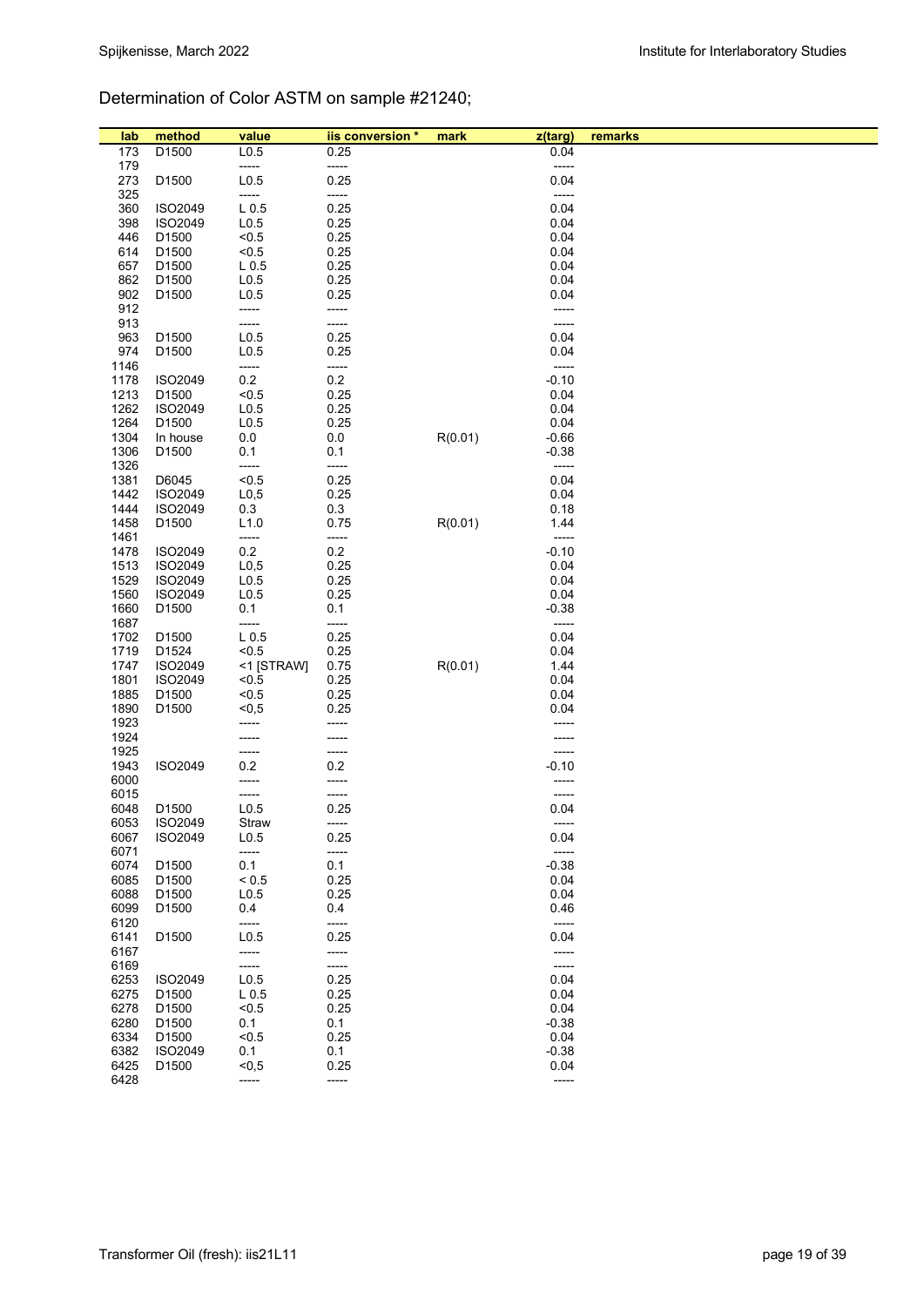| normality         | not OK |
|-------------------|--------|
| n                 | 44     |
| outliers          | 3      |
| mean $(n)$        | 0.23   |
| st.dev. (n)       | 0.056  |
| R(calc.)          | 0.16   |
| st.dev.(D1500:12) | 0.357  |
| R(D1500:12)       |        |
|                   |        |

\*) In the calculation of the mean, standard deviation and the reproducibility in this column, a reported value of 'L y' or '<y' is changed to y-0.25 (for example L0.5 is changed into 0.25).



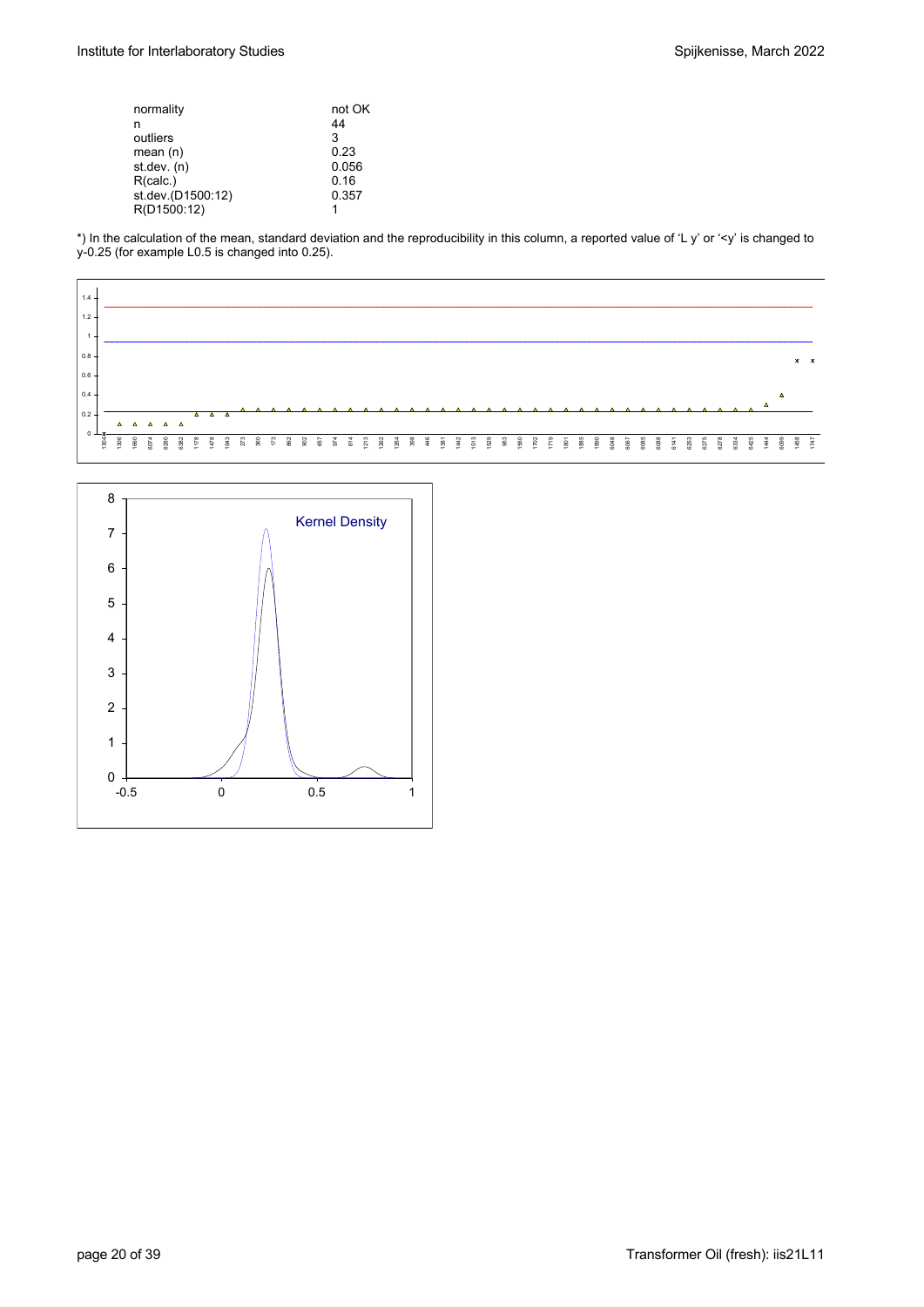# Determination of Density at 20°C on sample #21240; results in kg/m3

| lab          | method              | value           | mark        | z(targ)         | remarks                                   |
|--------------|---------------------|-----------------|-------------|-----------------|-------------------------------------------|
| 173          | D4052               | 874.6           |             | $-0.11$         |                                           |
| 179          | D4052               | 874.8           |             | 0.36            |                                           |
| 273          | D4052               | 874.8           |             | 0.36            |                                           |
| 325          |                     | -----           |             | -----           |                                           |
| 360          | ISO12185            | 874.6           |             | $-0.11$         |                                           |
| 398          | ISO12185            | 874.7           |             | 0.13            |                                           |
| 446          | ISO12185            | 874.8           |             | 0.36            |                                           |
| 614          | D4052               | 874.8           |             | 0.36            |                                           |
| 657          | D4052               | 874.7           |             | 0.13            |                                           |
| 862          | D4052               | 874.7           |             | 0.13            |                                           |
| 902          |                     | -----           |             | -----           |                                           |
| 912          | D4052               | 874.6           |             | $-0.11$         |                                           |
| 913          |                     | -----           |             | -----           |                                           |
| 963          | D4052               | 874.7           |             | 0.13            |                                           |
| 974          | D4052               | 874.7           |             | 0.13            |                                           |
| 1146         | D4052               | 874.7           | $\mathsf C$ | 0.13            | reported 0.8747 kg/m <sup>3</sup>         |
| 1178         | ISO12185            | 874.7           |             | 0.13            |                                           |
| 1213         |                     | -----           |             | -----           |                                           |
| 1262         | ISO3675             | 874.6           |             | $-0.11$         |                                           |
| 1264         | D4052               | 874.59          |             | $-0.13$         |                                           |
| 1304         |                     | -----           |             | -----           |                                           |
| 1306         | D4052               | 874.5           |             | $-0.34$         |                                           |
| 1326         | D4052               | 874.8           |             | 0.36            |                                           |
| 1381         |                     | -----           |             | -----           |                                           |
| 1442         | ISO12185            | 874.70          |             | 0.13            |                                           |
| 1444         |                     | -----           |             | -----           |                                           |
| 1458         | D4052               | 874.8           |             | 0.36            |                                           |
| 1461         |                     | 874.1           |             | $-1.27$         |                                           |
| 1478<br>1513 | ISO12185            | 874.8           |             | 0.36            |                                           |
| 1529         | ISO12185            | 874.831         |             | 0.43<br>-----   |                                           |
| 1560         |                     | -----<br>-----  |             | -----           |                                           |
| 1660         | D7042               | 874.5           | $\mathsf C$ | $-0.34$         | first reported $0.8745$ kg/m <sup>3</sup> |
| 1687         | ISO12185            | 874.64          |             | $-0.01$         |                                           |
| 1702         | ISO12185            | 874.67          |             | 0.06            |                                           |
| 1719         |                     | -----           |             |                 |                                           |
| 1747         |                     | -----           |             | -----           |                                           |
| 1801         | ISO3675             | 874.8           |             | 0.36            |                                           |
| 1885         |                     | -----           |             | -----           |                                           |
| 1890         | ISO12185            | 874.6           |             | $-0.11$         |                                           |
| 1923         |                     |                 |             |                 |                                           |
| 1924         |                     |                 |             |                 |                                           |
| 1925         |                     |                 |             |                 |                                           |
| 1943         | ISO3675             | 874.5           | $\mathsf C$ | $-0.34$         | first reported 873.6                      |
| 6000         |                     | -----           |             | -----           |                                           |
| 6015         | ISO12185            | 874.90          |             | 0.59            |                                           |
| 6048         | ISO12185            | 874.7           |             | 0.13            |                                           |
| 6053         |                     | -----           |             | -----           |                                           |
| 6067         | ISO3675             | 875.3           |             | 1.53            |                                           |
| 6071         |                     | -----<br>874.82 |             | -----           | first reported 0.87482 kg/m <sup>3</sup>  |
| 6074         | D4052               |                 | C           | 0.41            |                                           |
| 6085         | D7042               | 874.51          |             | $-0.32$         | first reported 871.96                     |
| 6088<br>6099 | ISO3675<br>ISO12185 | 873.77<br>874.9 | C, R(0.05)  | $-2.04$<br>0.59 |                                           |
| 6120         |                     | -----           |             | -----           |                                           |
| 6141         | D4052               | 874.7           |             | 0.13            |                                           |
| 6167         |                     | -----           |             | -----           |                                           |
| 6169         | ISO12185            | 874.84          |             | 0.45            |                                           |
| 6253         | <b>ISO3675</b>      | 877.9           | R(0.01)     | 7.59            |                                           |
| 6275         | D4052               | 874.1           |             | $-1.27$         |                                           |
| 6278         | D1298               | 874.44948       |             | $-0.46$         |                                           |
| 6280         |                     | 874             | C           | $-1.51$         | reported $0.874$ kg/m <sup>3</sup>        |
| 6334         |                     | -----           |             | -----           |                                           |
| 6382         | DIN51757            | 874             |             | $-1.51$         |                                           |
| 6425         | D4052               | 874.6           |             | $-0.11$         |                                           |
| 6428         | ISO3675             | 881             | C, R(0.01)  | 14.83           | first reported 871                        |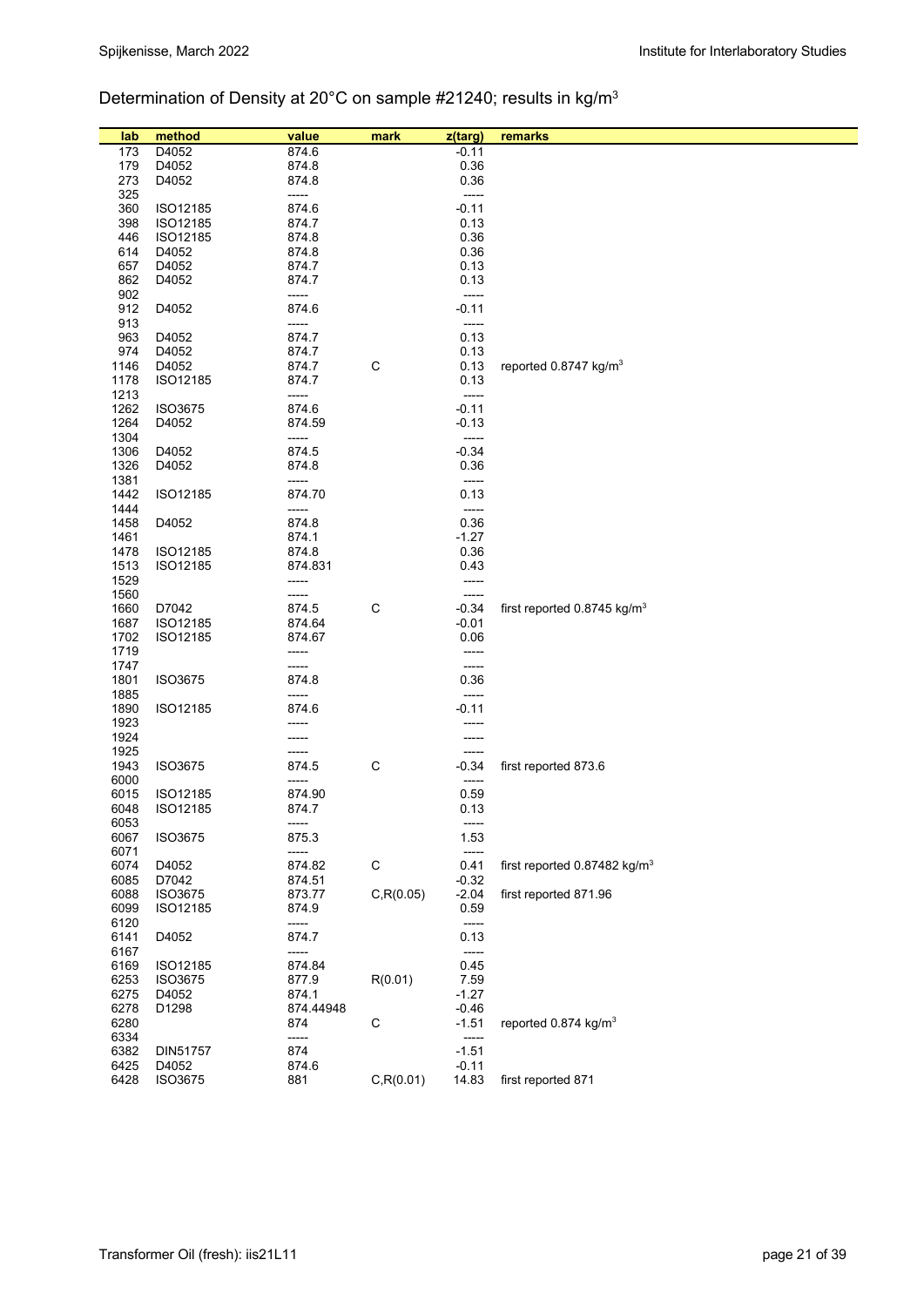|                     |         | D4052/ISO12185 only | ISO3675 only |
|---------------------|---------|---------------------|--------------|
| normality           | not OK  | not OK              | not OK       |
| n                   | 42      | 32                  | 5            |
| outliers            | 3       | 0                   | 3            |
| mean $(n)$          | 874.646 | 874.700             | 874.780      |
| st.dev. $(n)$       | 0.2443  | 0.1468              | 0.3114       |
| R(calc.)            | 0.684   | 0.411               | 0.872        |
| st.dev.(ISO3675:98) | 0.4286  |                     | 0.4286       |
| R(ISO3675:98)       | 1.2     |                     | 1.2          |
| compare             |         |                     |              |
| R(D4052:18a)        | 0.50    | 0.50                |              |
| R(ISO12185:96)      | 0.5     | 0.5                 |              |
|                     |         |                     |              |



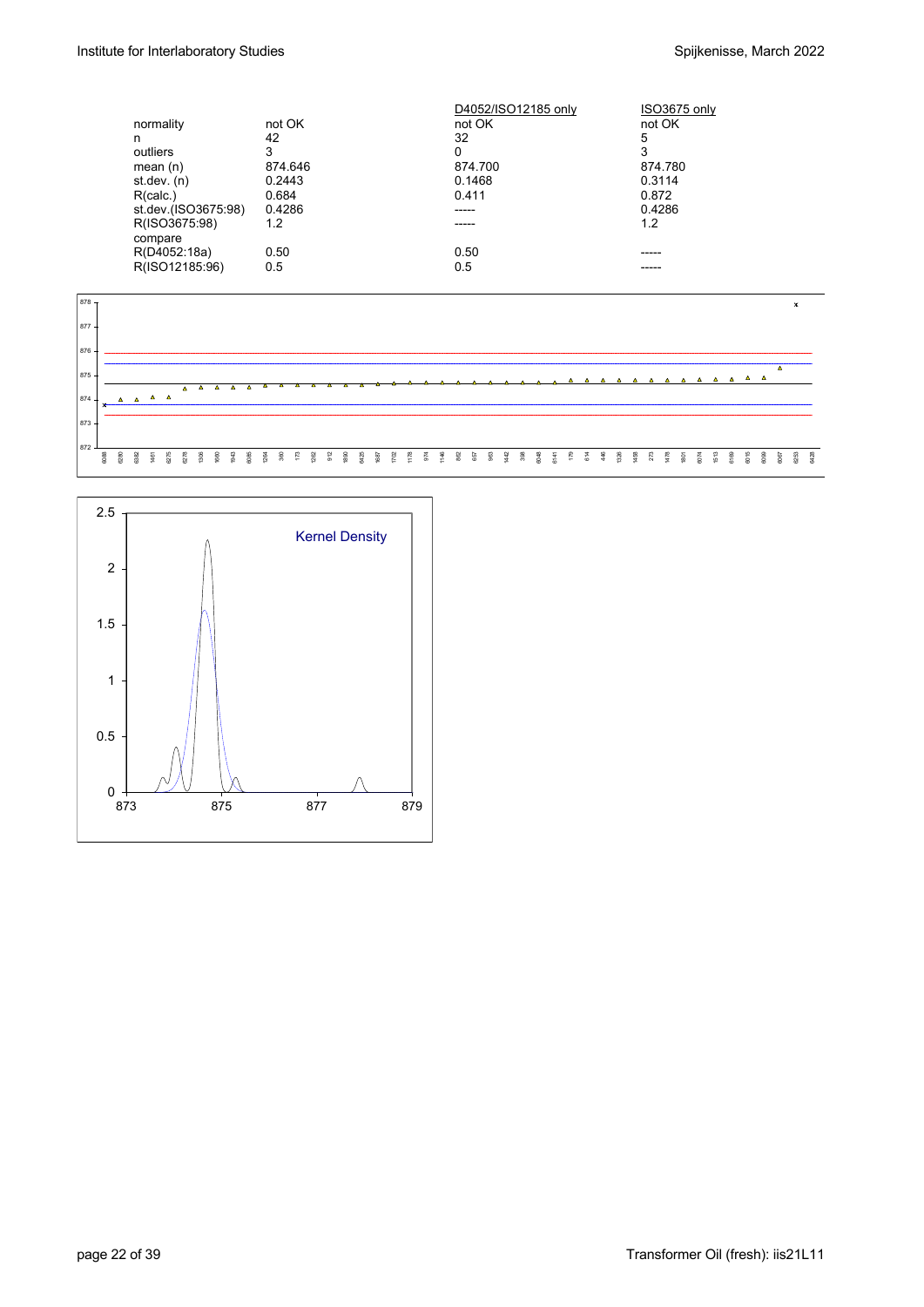# Determination of Di-electric Dissipation Factor (DDF) at 90°C on sample #21240

| lab          | method                     | value                | mark       | z(targ)            | frequency      | remarks               |
|--------------|----------------------------|----------------------|------------|--------------------|----------------|-----------------------|
| 173          |                            | $- - - - -$          |            |                    | -----          |                       |
| 179          |                            |                      |            | -----              | -----          |                       |
| 273          | IEC60247                   | 0.00084              |            | $-0.74$            | -----          |                       |
| 325<br>360   | EN60247                    | -----<br>0.00092     |            | -----<br>$-0.65$   | -----          |                       |
| 398          | EN60247                    | 0.002032             |            | 0.66               | -----          |                       |
| 446          | EN60247                    | 0.0010               |            | $-0.55$            | 50             |                       |
| 614          |                            | ------               |            | -----              | -----          |                       |
| 657          | <b>IEC60247</b>            | 0.001728             |            | 0.30               | 50             |                       |
| 862          | <b>IEC60247</b>            | 0.0019               |            | 0.50               | 50             |                       |
| 902          | EN60247                    | 0.002100             |            | 0.74               | 50             |                       |
| 912<br>913   | IS6262                     | 0.0023               | C          | 0.97               | -----<br>----- | first reported 0.0113 |
| 963          | IEC60247                   | -----<br>0.0009      |            | -----<br>$-0.67$   | -----          |                       |
| 974          | EN60247                    | 0.00121              |            | $-0.31$            | 60             |                       |
| 1146         |                            | -----                |            | -----              | -----          |                       |
| 1178         | IEC60247                   | 0.00225              |            | 0.91               | 50.0           |                       |
| 1213         |                            | -----                |            | -----              | -----          |                       |
| 1262         | EN60247                    | 0.00139              |            | $-0.10$            | 50             |                       |
| 1264         | EN60247                    | 0.001503             |            | 0.04               | 60             |                       |
| 1304         | <b>IEC60247</b>            | 0.001740             |            | 0.31               | 50             |                       |
| 1306<br>1326 | <b>IEC60247</b><br>EN60247 | 0.001257<br>0.001060 |            | $-0.25$<br>$-0.48$ | -----<br>50    |                       |
| 1381         | <b>IEC60247</b>            | 0.00095              |            | $-0.61$            | -----          |                       |
| 1442         | <b>IEC60247</b>            | 0.00133              |            | $-0.17$            | 55             |                       |
| 1444         | <b>IEC60247</b>            | 0.001254             |            | $-0.25$            | -----          |                       |
| 1458         | <b>IEC60247</b>            | 0.002655             |            | 1.39               | 50             |                       |
| 1461         |                            | 0.001214             |            | $-0.30$            | -----          |                       |
| 1478         | <b>IEC60247</b>            | 0.001113             |            | $-0.42$            | -----          |                       |
| 1513         | <b>IEC60247</b>            | 0.00238              |            | 1.06               | -----          |                       |
| 1529         | <b>IEC60247</b>            | 0.00149              |            | 0.02               | 50             |                       |
| 1560         | <b>IEC60247</b>            | 0.000428             | R(0.05)    | $-1.22$            | 50             |                       |
| 1660<br>1687 | <b>IEC60247</b><br>EN60247 | 0.002790<br>0.00115  |            | 1.54<br>$-0.38$    | 60<br>50       |                       |
| 1702         | <b>IEC60247</b>            | 0.00112              |            | $-0.41$            | -----          |                       |
| 1719         | <b>IEC60247</b>            | 0.00218              |            | 0.83               | -----          |                       |
| 1747         | <b>IEC60247</b>            | 0.000822             | C          | $-0.76$            | -----          | first reported 0.0822 |
| 1801         | EN60247                    | 0.00238              |            | 1.06               | -----          |                       |
| 1885         | <b>IEC60247</b>            | 0.000919             |            | $-0.65$            | 60             |                       |
| 1890         | <b>IEC60247</b>            | 0.001164             |            | $-0.36$            | 60Hz           |                       |
| 1923         | EN60247                    | 0.00121              |            | $-0.31$            | -----          |                       |
| 1924<br>1925 | EN60247<br>EN60247         | 0.00108<br>0.00111   |            | $-0.46$<br>$-0.42$ | -----<br>----- |                       |
| 1943         | EN60247                    | 0.001418             |            | $-0.06$            | 50             |                       |
| 6000         |                            | -----                |            |                    | -----          |                       |
| 6015         | EN60247                    | 0.0014080            |            | $-0.07$            | 50             |                       |
| 6048         | <b>IEC60247</b>            | 0.000827             |            | $-0.75$            | -----          |                       |
| 6053         |                            | -----                |            | -----              | -----          |                       |
| 6067         | EN60247                    | 0.002407             |            | 1.10               | 50             |                       |
| 6071<br>6074 |                            |                      |            | -----<br>-----     | -----<br>----- |                       |
| 6085         | IEC60247                   | 0.001147             |            | $-0.38$            | 50             |                       |
| 6088         | <b>IEC60247</b>            | 0.00096              |            | $-0.60$            | -----          |                       |
| 6099         | <b>IEC60247</b>            | 0.003491             | R(0.05)    | 2.36               | -----          |                       |
| 6120         |                            | -----                |            | -----              | -----          |                       |
| 6141         | <b>IEC60247</b>            | 0.001312             |            | $-0.19$            | 50             |                       |
| 6167         |                            | ------               |            | -----              | -----          |                       |
| 6169         |                            | -----                |            | -----              | -----          |                       |
| 6253<br>6275 | <b>IEC60247</b>            | 0.001268             |            | -----<br>$-0.24$   | -----<br>55    |                       |
| 6278         | <b>IEC60247</b>            | 0.001575             |            | 0.12               | -----          |                       |
| 6280         | <b>IEC60247</b>            | 0.001379             |            | $-0.11$            | 50             |                       |
| 6334         | <b>IEC60247</b>            | 0.00172              |            | 0.29               | -----          |                       |
| 6382         | <b>IEC60247</b>            | 0.00129              |            | $-0.21$            | -----          |                       |
| 6425         |                            | -----                |            |                    |                |                       |
| 6428         | EN60247                    | 0.033                | C, R(0.01) | 36.90              | $-----$        | first reported 0.0033 |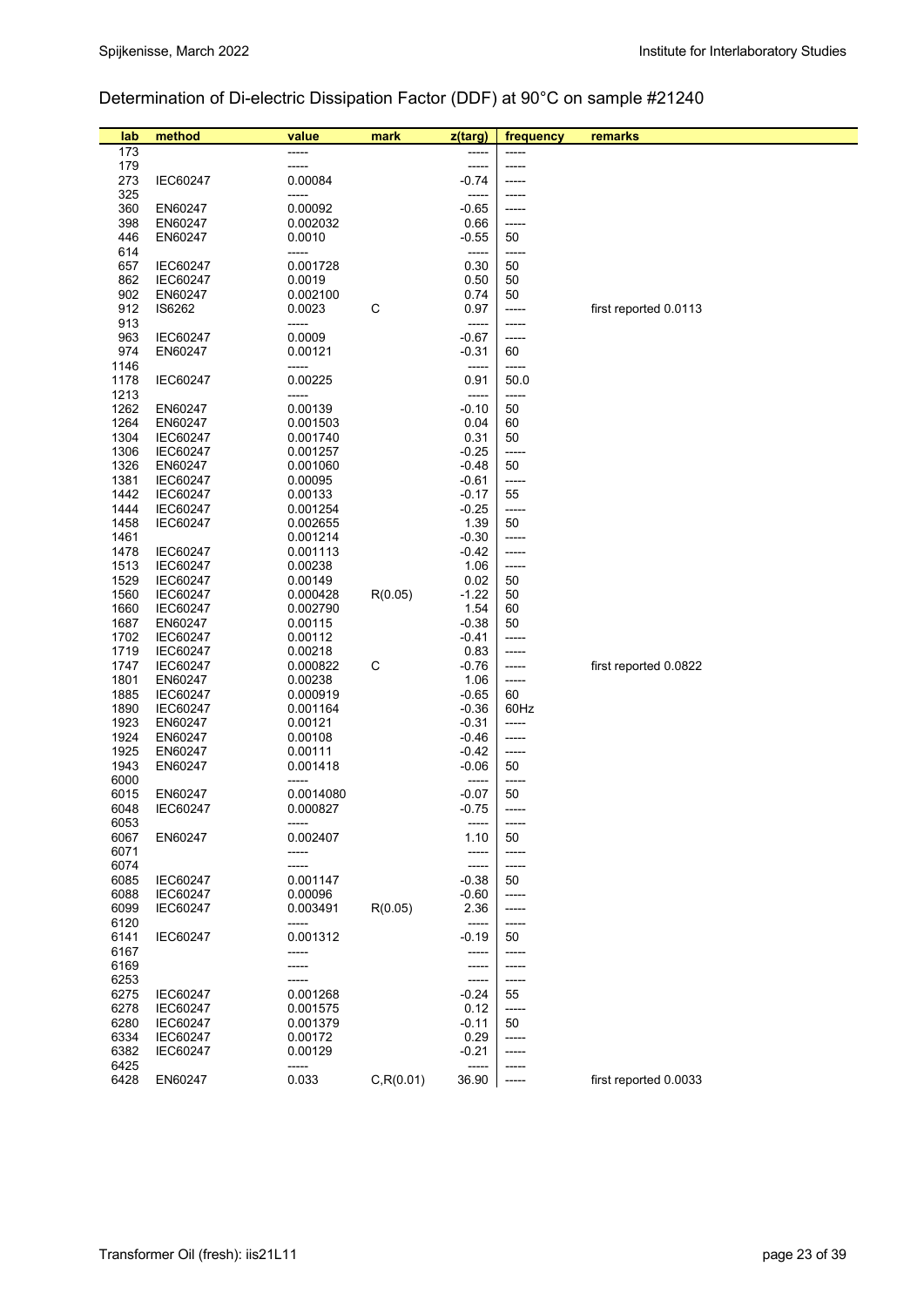| normality<br>n<br>outliers<br>mean $(n)$<br>st.dev. (n) | ΩK<br>47<br>3<br>0.001471<br>0.0005304 |
|---------------------------------------------------------|----------------------------------------|
|                                                         |                                        |
|                                                         |                                        |
| R(calc.)                                                | 0.001485                               |
| st.dev.(EN60247:04)                                     | 0.0008545                              |
| R(EN60247:04)                                           | 0.002393                               |
|                                                         |                                        |



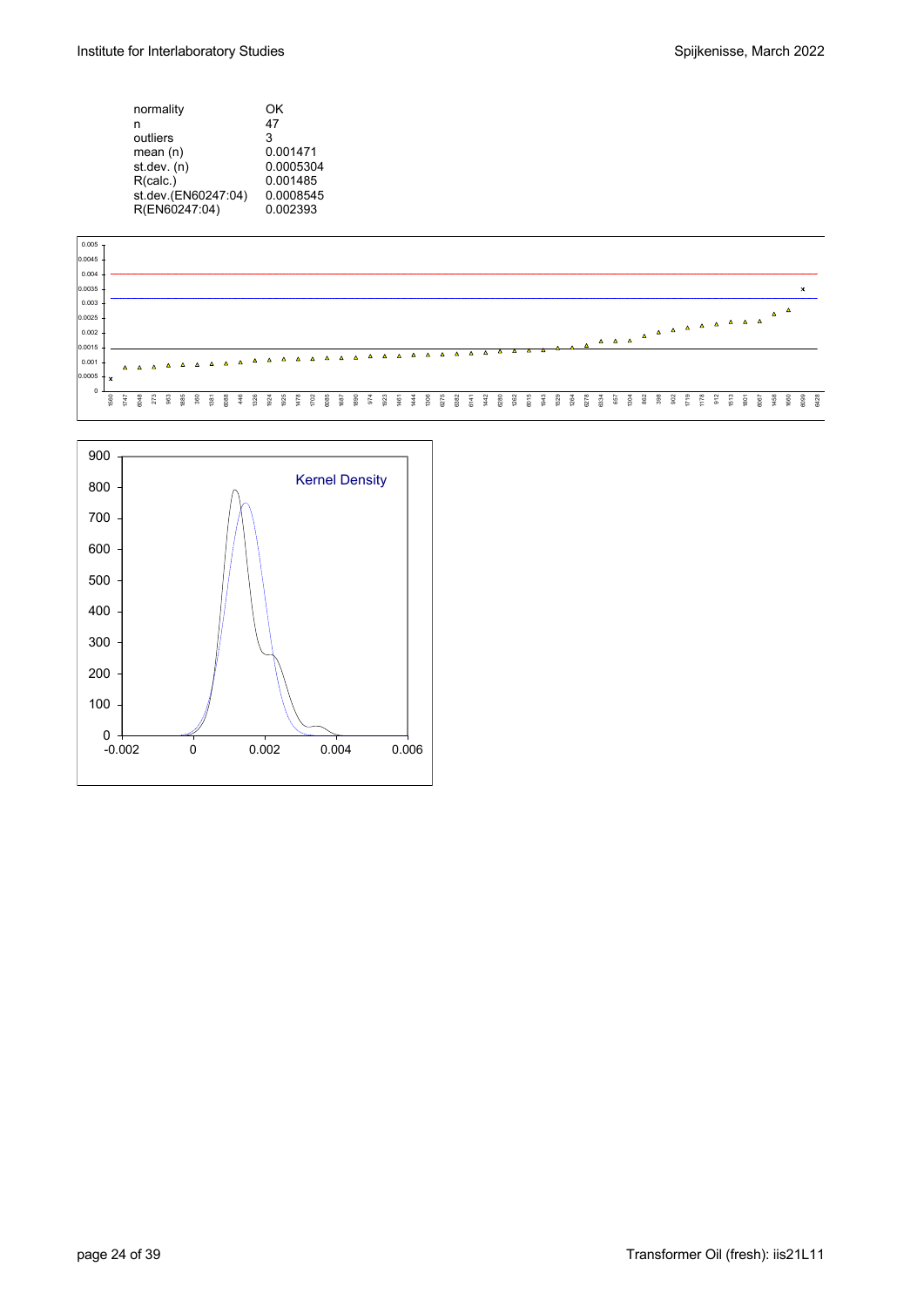# Determination of Specific Resistance at 90°C on sample #21240; results in G $\Omega$ m

| lab          | method          | value          | mark    | z(targ)          | remarks                    |
|--------------|-----------------|----------------|---------|------------------|----------------------------|
| 173          |                 |                |         |                  |                            |
| 179          |                 |                |         |                  |                            |
| 273          |                 |                |         |                  |                            |
| 325          |                 |                |         |                  |                            |
| 360          | EN60247         | 1024           |         | 1.17             |                            |
| 398          |                 |                |         | -----            |                            |
| 446          |                 |                |         |                  |                            |
| 614          |                 | -----          |         | -----            |                            |
| 657          | <b>IEC60247</b> | 3720           | R(0.01) | 11.27            |                            |
| 862          |                 | -----          |         | -----            |                            |
| 902          | <b>IEC60247</b> | 444.5          |         | $-1.00$          |                            |
| 912          | <b>IEC60247</b> | 25.78          |         | $-2.57$          |                            |
| 913          |                 | -----          |         | -----            |                            |
| 963<br>974   | <b>IEC60247</b> | 401<br>-----   |         | $-1.16$<br>----- |                            |
| 1146         |                 | -----          |         | -----            |                            |
| 1178         | <b>IEC60247</b> | 864.5          |         | 0.57             |                            |
| 1213         |                 | -----          |         | -----            |                            |
| 1262         | EN60247         | 653.9          |         | $-0.22$          |                            |
| 1264         | EN60247         | 526.09         |         | $-0.70$          |                            |
| 1304         | <b>IEC60247</b> | 1890           |         | 4.42             |                            |
| 1306         | IEC60247        | 253.61         |         | $-1.72$          |                            |
| 1326         |                 | -----          |         | -----            |                            |
| 1381         |                 | -----          |         | -----            |                            |
| 1442         | <b>IEC60247</b> | 1081           |         | 1.38             |                            |
| 1444         | <b>IEC60247</b> | 471.29         |         | $-0.90$          |                            |
| 1458         | <b>IEC60247</b> | 585.5          |         | $-0.47$          |                            |
| 1461         |                 | -----          |         | -----            |                            |
| 1478         | IEC60247        | 4650<br>-----  | R(0.01) | 14.76<br>-----   |                            |
| 1513<br>1529 | <b>IEC60247</b> | 313.5          |         | $-1.49$          |                            |
| 1560         | <b>IEC60247</b> | 711.71         |         | 0.00             |                            |
| 1660         | <b>IEC60247</b> | 189.05         |         | $-1.96$          |                            |
| 1687         | EN60247         | 185.90         |         | $-1.97$          |                            |
| 1702         | <b>IEC60247</b> | 343.47         |         | $-1.38$          |                            |
| 1719         | <b>IEC60247</b> | 328.55         |         | $-1.44$          |                            |
| 1747         | <b>IEC60247</b> | 2070           |         | 5.09             |                            |
| 1801         |                 | -----          |         | -----            |                            |
| 1885         | IEC60247        | 1350           |         | 2.39             |                            |
| 1890         | <b>IEC60247</b> | 1033.6         |         | 1.21             |                            |
| 1923         |                 |                |         | -----            |                            |
| 1924         |                 |                |         |                  |                            |
| 1925         |                 |                |         |                  |                            |
| 1943<br>6000 |                 |                |         | -----            |                            |
| 6015         | EN60247         | 820.3          |         | 0.41             |                            |
| 6048         | <b>IEC60247</b> | 1430           |         | 2.69             |                            |
| 6053         |                 | -----          |         | -----            |                            |
| 6067         | EN60247         | 346.88         |         | $-1.37$          |                            |
| 6071         |                 | -----          |         | -----            |                            |
| 6074         |                 | -----          |         | -----            |                            |
| 6085         | <b>IEC60247</b> | 1060           |         | 1.31             |                            |
| 6088         | IEC60247        | 1540           |         | 3.10             |                            |
| 6099         | <b>IEC60247</b> | 185.65         |         | $-1.97$          |                            |
| 6120         |                 | -----          |         | -----            |                            |
| 6141         | IEC60247        | 1210           |         | 1.87             |                            |
| 6167<br>6169 |                 | -----<br>----- |         | -----<br>-----   |                            |
| 6253         |                 |                |         | -----            |                            |
| 6275         | IEC60247        | 551.5          |         | $-0.60$          |                            |
| 6278         | <b>IEC60247</b> | 191            |         | $-1.95$          |                            |
| 6280         | <b>IEC60247</b> | 643.05         |         | $-0.26$          |                            |
| 6334         | <b>IEC60247</b> | 585.9          |         | $-0.47$          |                            |
| 6382         |                 | -----          |         | -----            |                            |
| 6425         |                 | -----          |         | -----            |                            |
| 6428         | EN60247         | 173            | C       | $-2.02$          | first reported 1,737*10^11 |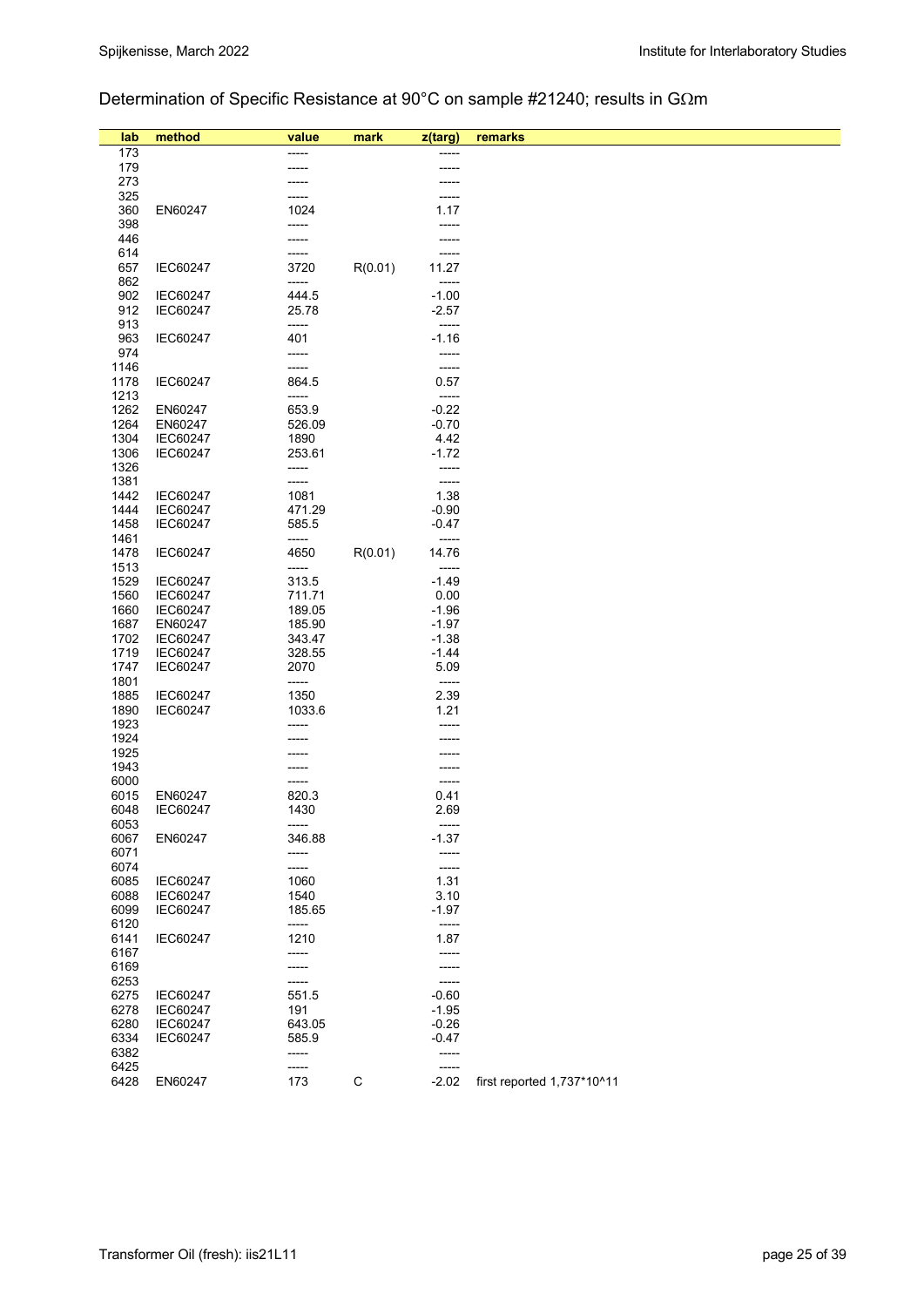| normality           | suspect |
|---------------------|---------|
| n                   | 33      |
| outliers            | 2       |
| mean (n)            | 711.64  |
| st.dev. (n)         | 516.988 |
| R(calc.)            | 1447.57 |
| st.dev.(EN60247:04) | 266.866 |
| R(EN60247:04)       | 747.23  |
|                     |         |



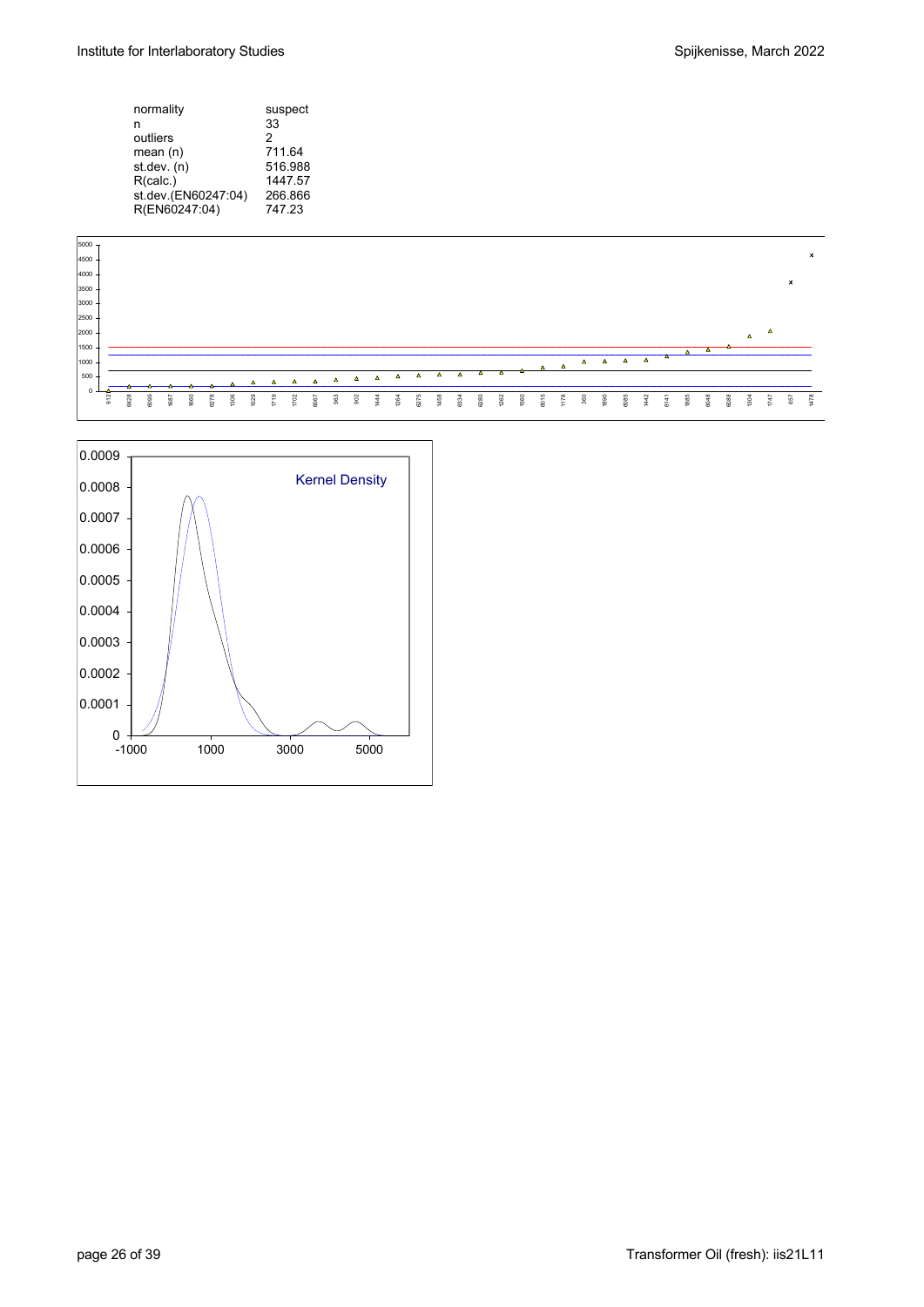# Determination of Flash Point C.O.C. on sample #21240; results in °C

| lab          | method         | value          | mark        | z(targ)        | remarks            |
|--------------|----------------|----------------|-------------|----------------|--------------------|
| 173          | D92            | 171.0          |             | 1.49           |                    |
| 179          | D92            | 150            |             | $-1.78$        |                    |
| 273          |                | -----          |             | -----          |                    |
| 325          |                | -----          |             | -----          |                    |
| 360          | ISO2592        | 162            |             | 0.09           |                    |
| 398          | D92            | 157            |             | $-0.69$        |                    |
| 446          |                | -----          |             | -----          |                    |
| 614          |                | -----          |             | -----          |                    |
| 657          | D92            | 162.4          |             | 0.15           |                    |
| 862          | D92            | 164            |             | 0.40           |                    |
| 902<br>912   |                | -----<br>----- |             | -----<br>----- |                    |
| 913          |                | -----          |             | -----          |                    |
| 963          | D92            | 162            |             | 0.09           |                    |
| 974          | D92            | 160            |             | $-0.22$        |                    |
| 1146         |                | -----          |             | -----          |                    |
| 1178         | ISO2592        | 168.0          |             | 1.02           |                    |
| 1213         | D92            | 169.7          |             | 1.29           |                    |
| 1262         | D92            | 164            |             | 0.40           |                    |
| 1264         | D92            | 154            |             | $-1.15$        |                    |
| 1304         |                |                |             | -----          |                    |
| 1306         |                | -----          |             | -----          |                    |
| 1326         | ISO2592        | -----          |             | -----          |                    |
| 1381         |                | 159.0          |             | $-0.38$        |                    |
| 1442<br>1444 | D92            | 171.0<br>----- |             | 1.49<br>-----  |                    |
| 1458         |                |                |             |                |                    |
| 1461         |                |                |             |                |                    |
| 1478         |                |                |             |                |                    |
| 1513         |                |                |             |                |                    |
| 1529         |                |                |             |                |                    |
| 1560         |                |                |             | -----          |                    |
| 1660         | D92            | 159            |             | $-0.38$        |                    |
| 1687         |                |                |             | -----          |                    |
| 1702         |                |                |             |                |                    |
| 1719         |                |                |             |                |                    |
| 1747<br>1801 |                |                |             |                |                    |
| 1885         |                |                |             |                |                    |
| 1890         |                |                |             |                |                    |
| 1923         |                |                |             |                |                    |
| 1924         |                |                |             |                |                    |
| 1925         |                |                |             | -----          |                    |
| 1943         | ISO2592        | 164            |             | 0.40           |                    |
| 6000         |                | -----          |             | -----          |                    |
| 6015         | ISO2592        | 163.0          |             | 0.25           |                    |
| 6048         | D92            | 164            |             | 0.40           |                    |
| 6053<br>6067 |                |                |             |                |                    |
| 6071         |                |                |             | -----<br>----- |                    |
| 6074         | D92            | 162            |             | 0.09           |                    |
| 6085         |                | -----          |             | -----          |                    |
| 6088         |                |                |             | -----          |                    |
| 6099         |                |                |             | -----          |                    |
| 6120         |                | -----          |             | -----          |                    |
| 6141         | D92            | 158            |             | $-0.53$        |                    |
| 6167         |                | -----          |             | -----          |                    |
| 6169         |                | -----          |             | -----          |                    |
| 6253         | <b>ISO2592</b> | 154            |             | $-1.15$        |                    |
| 6275         | D92            | 168            |             | 1.02           |                    |
| 6278<br>6280 |                | -----          |             | -----<br>----- |                    |
| 6334         |                |                |             | -----          |                    |
| 6382         |                | -----          |             | -----          |                    |
| 6425         | ISO2592        | 159            |             | $-0.38$        |                    |
| 6428         | ISO2592        | 149            | $\mathsf C$ | $-1.93$        | first reported 140 |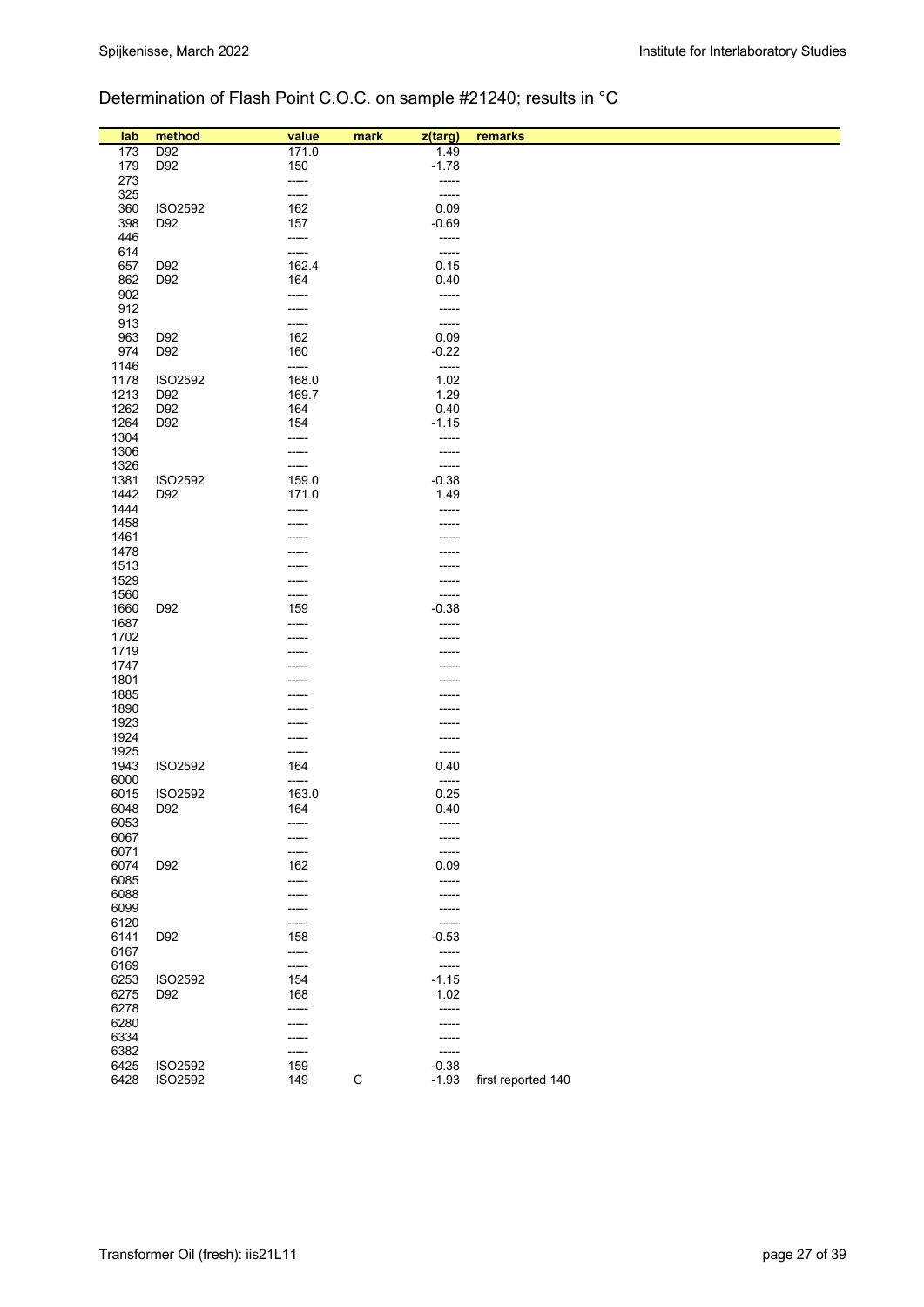| normality       | OK     |
|-----------------|--------|
| n               | 24     |
| outliers        | 0      |
| mean (n)        | 161.42 |
| st.dev. (n)     | 5.954  |
| R(calc.)        | 16.67  |
| st.dev.(D92:18) | 6.429  |
| R(D92:18)       | 18     |
| compare         |        |
| R(ISO2592:17)   | 18     |
|                 |        |



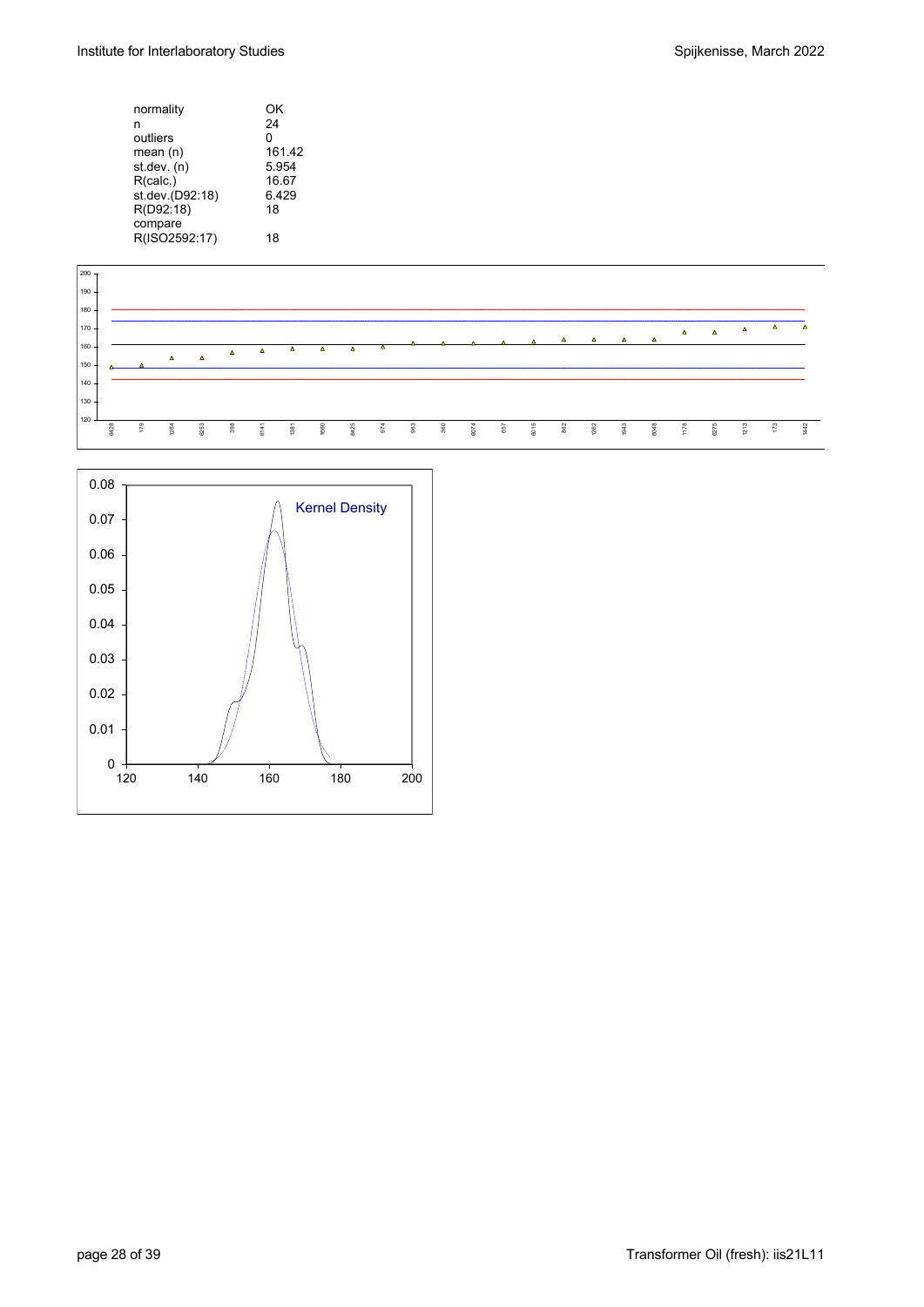# Determination of Flash Point PMcc on sample #21240; results in °C

| lab          | method                 | value          | mark        | z(targ)         | remarks            |
|--------------|------------------------|----------------|-------------|-----------------|--------------------|
| 173          |                        | -----          |             | -----           |                    |
| 179          | D93                    | 154.5          |             | 0.71            |                    |
| 273          | D93-A                  | 153.0          |             | 0.32            |                    |
| 325          |                        | -----          |             | -----           |                    |
| 360          | ISO2719-A              | 151.0          |             | $-0.20$         |                    |
| 398          |                        | -----          |             | -----           |                    |
| 446          | ISO2719-A              | 150.0          |             | $-0.46$         |                    |
| 614          | D93-A                  | 160<br>-----   |             | 2.14<br>-----   |                    |
| 657<br>862   | D93-A                  | 148            |             | $-0.98$         |                    |
| 902          |                        | -----          |             | -----           |                    |
| 912          | D93-C                  | 144            |             | $-2.02$         |                    |
| 913          |                        | -----          |             | -----           |                    |
| 963          |                        | -----          |             | -----           |                    |
| 974          | D93-A                  | 152.0          |             | 0.06            |                    |
| 1146         | D93-A                  | 152.0          |             | 0.06            |                    |
| 1178<br>1213 |                        | -----<br>----- |             | -----<br>-----  |                    |
| 1262         | ISO2719-A              | 152.0          |             | 0.06            |                    |
| 1264         | D93-A                  | 152            |             | 0.06            |                    |
| 1304         | In house               | 146.2          |             | $-1.44$         |                    |
| 1306         | D93-A                  | 144.4          |             | $-1.91$         |                    |
| 1326         | D93-A                  | 153.0          |             | 0.32            |                    |
| 1381         | ISO2719-A              | 152.50         |             | 0.19            |                    |
| 1442         | ISO2719-A              | 152.0          |             | 0.06            |                    |
| 1444<br>1458 |                        | -----          |             | -----           |                    |
| 1461         |                        | -----<br>152   | $\mathsf C$ | -----<br>0.06   | first reported 164 |
| 1478         | ISO2719-A              | 152.0          |             | 0.06            |                    |
| 1513         | ISO2719-A              | 154.0          |             | 0.58            |                    |
| 1529         |                        | -----          |             | -----           |                    |
| 1560         | ISO2719-A              | 152.5          |             | 0.19            |                    |
| 1660         | D93-A                  | 152            |             | 0.06            |                    |
| 1687<br>1702 | ISO2719-A              | -----<br>160.5 |             | -----<br>2.27   |                    |
| 1719         |                        | -----          |             | -----           |                    |
| 1747         |                        |                |             |                 |                    |
| 1801         |                        |                |             |                 |                    |
| 1885         |                        |                |             |                 |                    |
| 1890         |                        |                |             |                 |                    |
| 1923<br>1924 |                        |                |             |                 |                    |
| 1925         |                        | -----          |             | -----<br>-----  |                    |
| 1943         | ISO2719-A              | 152            |             | 0.06            |                    |
| 6000         | ISO2719-A              | 153.5713       |             | 0.47            |                    |
| 6015         | ISO2719-A              | 154.0          |             | 0.58            |                    |
| 6048         | D93-A                  | 150.0          |             | $-0.46$         |                    |
| 6053         |                        |                |             |                 |                    |
| 6067<br>6071 |                        |                |             |                 |                    |
| 6074         |                        |                |             | ---             |                    |
| 6085         |                        |                |             |                 |                    |
| 6088         |                        |                |             | ----            |                    |
| 6099         |                        |                |             |                 |                    |
| 6120         |                        |                |             |                 |                    |
| 6141         |                        |                |             | -----           |                    |
| 6167<br>6169 | ISO2719-A              | -----<br>152.0 |             | -----<br>0.06   |                    |
| 6253         |                        | -----          |             | -----           |                    |
| 6275         | D93-A                  | 155            |             | 0.84            |                    |
| 6278         |                        | $- - - - -$    |             | -----           |                    |
| 6280         |                        | -----          |             | -----           |                    |
| 6334         |                        |                |             | -----           |                    |
| 6382         |                        |                |             | -----           |                    |
| 6425<br>6428 | ISO2719-A<br>ISO2719-A | 155.5<br>141   | C           | 0.97<br>$-2.80$ | first reported 135 |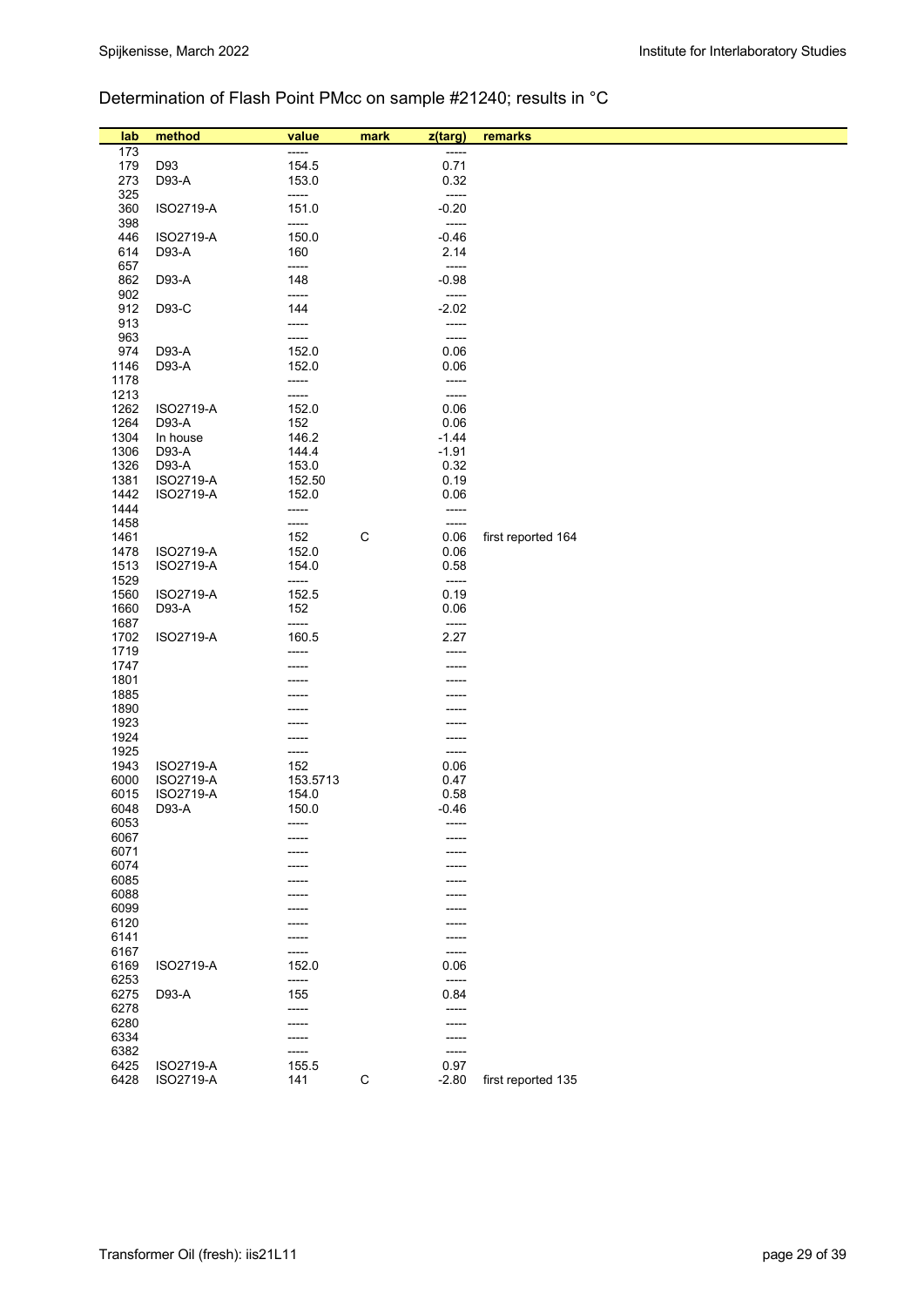| normality             | suspect |
|-----------------------|---------|
| n                     | 30      |
| outliers              | 0       |
| mean $(n)$            | 151.76  |
| st.dev. (n)           | 4.053   |
| R(calc.)              | 11.35   |
| st.dev.(ISO2719-A.16) | 3.848   |
| R(ISO2719-A:16)       | 10.77   |
| compare               |         |
| R(D93-A:20)           | 10.77   |
|                       |         |



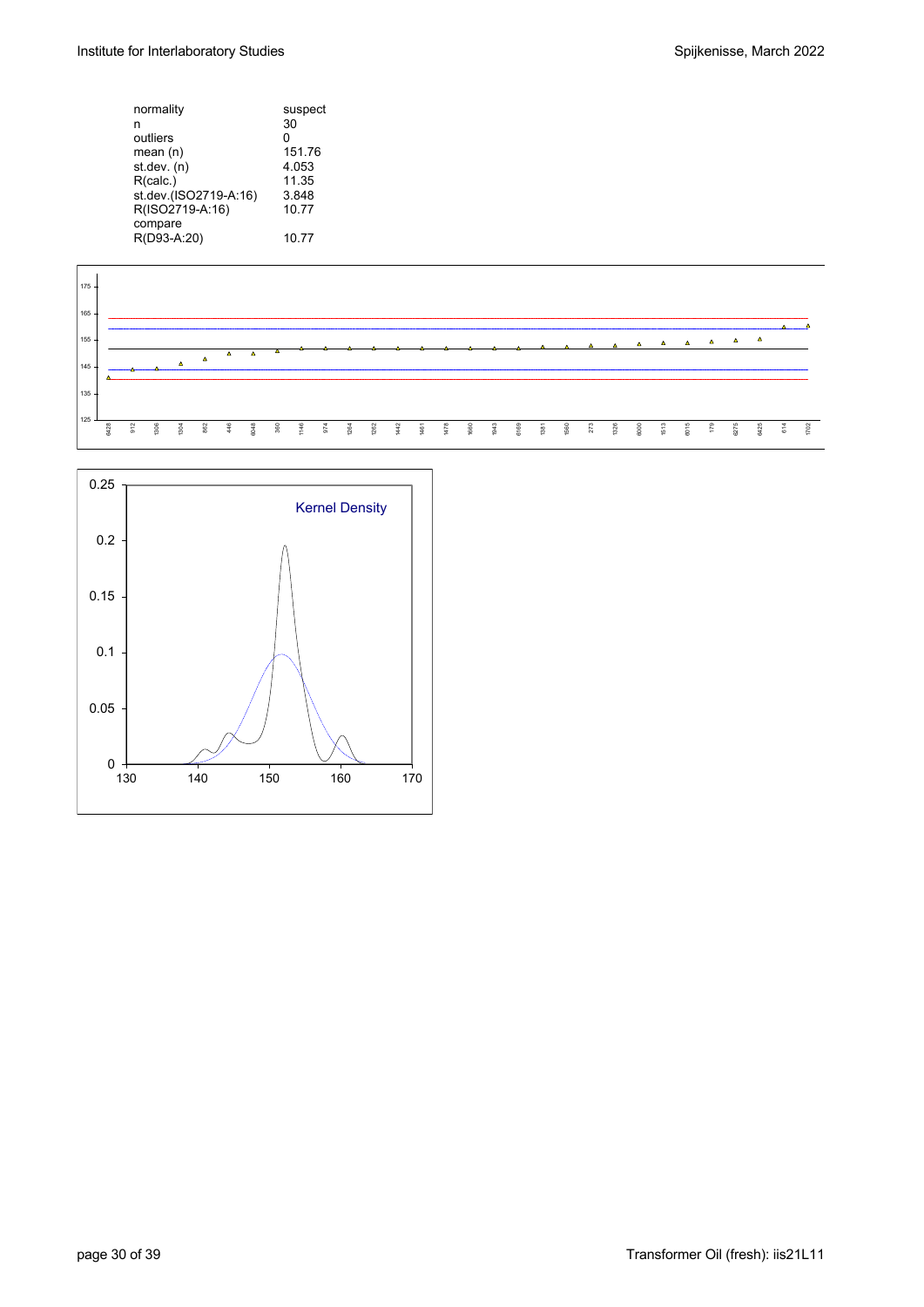# Determination of Interfacial Surface Tension on sample #21240; results in mN/m

| lab<br>173   | method          | value<br>----- | mark<br>z(targ)<br>----- | remarks |
|--------------|-----------------|----------------|--------------------------|---------|
| 179          | D971            | 49             | 1.01                     |         |
| 273          |                 | -----          | -----                    |         |
| 325          |                 | -----          | -----                    |         |
| 360          | D971            | 47.2           | $-0.06$                  |         |
| 398          |                 | -----          | -----                    |         |
| 446          |                 | -----          | -----                    |         |
| 614          | D971            | 49             | 1.01                     |         |
| 657          | D971            | 42.993         | $-2.55$                  |         |
| 862<br>902   | D971<br>D971    | 50.2<br>49.27  | 1.72<br>1.17             |         |
| 912          | D971            | 45.1           | $-1.30$                  |         |
| 913          |                 | -----          | $-----$                  |         |
| 963          | D971            | 49             | 1.01                     |         |
| 974          | D971            | 46.20          | $-0.65$                  |         |
| 1146         |                 | -----          | -----                    |         |
| 1178         | D971            | 47.54          | 0.14                     |         |
| 1213         |                 | -----          | -----                    |         |
| 1262         | D971            | 44.9           | $-1.42$                  |         |
| 1264         | D971            | 44.325         | $-1.76$                  |         |
| 1304         | In house        | 47.75          | 0.27                     |         |
| 1306<br>1326 | D971<br>D971    | 47.54<br>48.42 | 0.14<br>0.66             |         |
| 1381         |                 | -----          | $\frac{1}{2}$            |         |
| 1442         | EN14210         | 45.3           | $-1.18$                  |         |
| 1444         |                 | 48.41          | 0.66                     |         |
| 1458         | D971            | 48.3           | 0.59                     |         |
| 1461         |                 | -----          | -----                    |         |
| 1478         | D971            | 49.85          | 1.51                     |         |
| 1513         | D971            | 47.9           | 0.36                     |         |
| 1529         | D971            | 49.75          | 1.45                     |         |
| 1560<br>1660 | D971<br>D971    | 47.5<br>44.6   | 0.12<br>$-1.60$          |         |
| 1687         | D971            | 44.74          | $-1.52$                  |         |
| 1702         | D971            | 47.725         | 0.25                     |         |
| 1719         | D2285           | 43.2           | $-2.43$                  |         |
| 1747         |                 | -----          | -----                    |         |
| 1801         | D971            | 46.18          | $-0.66$                  |         |
| 1885         | D971            | 45.6           | $-1.01$                  |         |
| 1890         |                 |                |                          |         |
| 1923         |                 |                |                          |         |
| 1924<br>1925 |                 |                |                          |         |
| 1943         |                 |                |                          |         |
| 6000         |                 | -----          | -----                    |         |
| 6015         | D971            | 45.300         | $-1.18$                  |         |
| 6048         | D971            | 48.5           | 0.71                     |         |
| 6053         |                 | -----          | -----                    |         |
| 6067         | D971            | 47.9           | 0.36                     |         |
| 6071         |                 | -----          | -----                    |         |
| 6074         |                 | -----          | -----                    |         |
| 6085<br>6088 | D971<br>ISO6295 | 48.193<br>51   | 0.53<br>2.19             |         |
| 6099         | <b>ISO6295</b>  | 43.5           | $-2.25$                  |         |
| 6120         |                 | -----          | -----                    |         |
| 6141         | D971            | 46.36          | $-0.56$                  |         |
| 6167         |                 | -----          | -----                    |         |
| 6169         | EN14210         | 48.851         | 0.92                     |         |
| 6253         |                 | -----          | -----                    |         |
| 6275         | D971            | 52.7           | 3.20                     |         |
| 6278         | D971            | 45.7           | $-0.95$                  |         |
| 6280         | D971<br>D971    | 48.8           | 0.89                     |         |
| 6334<br>6382 | <b>ISO6295</b>  | 48.61<br>46.4  | 0.78<br>$-0.53$          |         |
| 6425         |                 | -----          | -----                    |         |
| 6428         |                 |                |                          |         |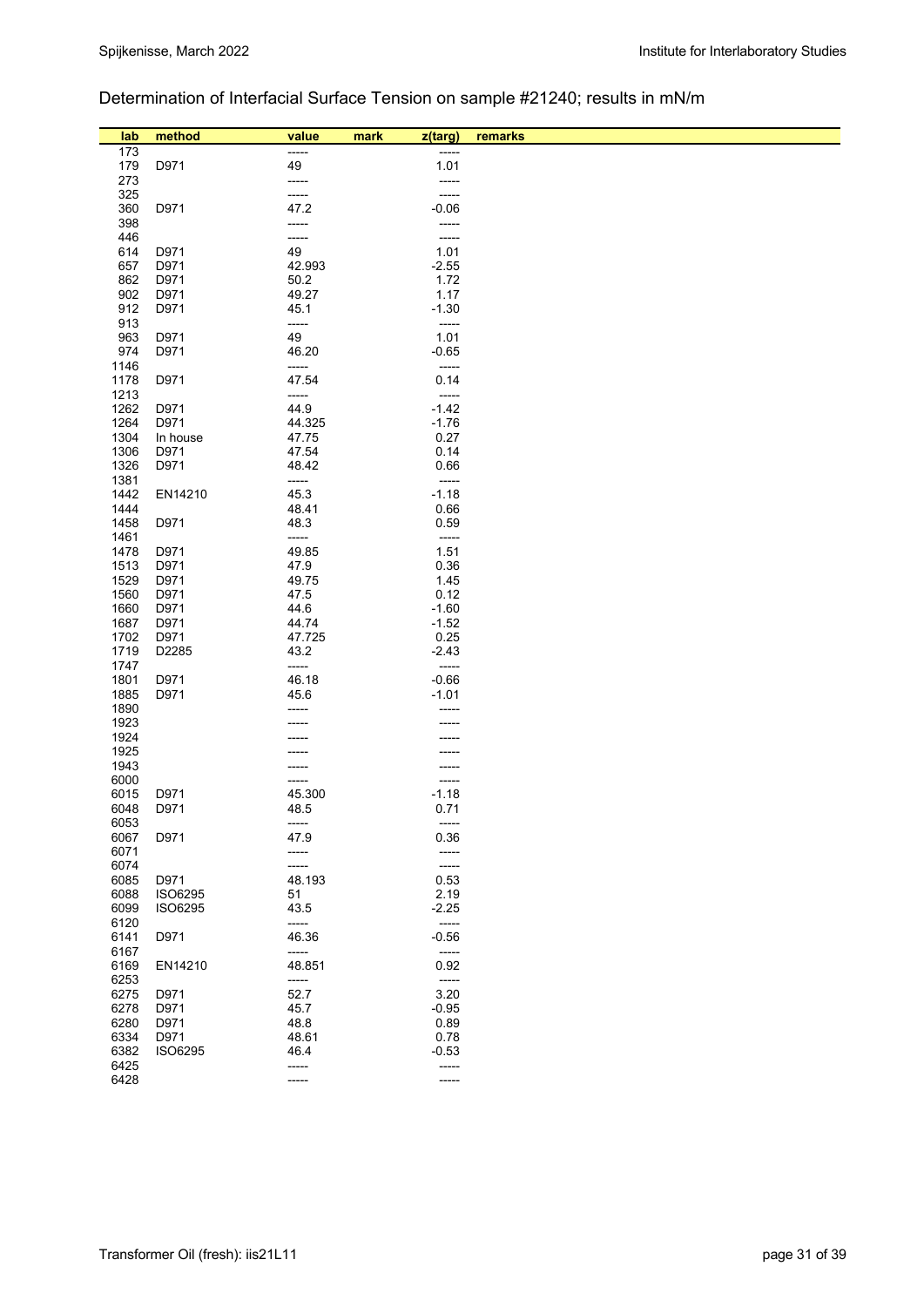| normality        | OK     |
|------------------|--------|
| n                | 41     |
| outliers         | 0      |
| mean $(n)$       | 47.300 |
| st.dev. (n)      | 2.1816 |
| R(calc.)         | 6.109  |
| st.dev.(D971:20) | 1.6893 |
| R(D971:20)       | 4.730  |
|                  |        |



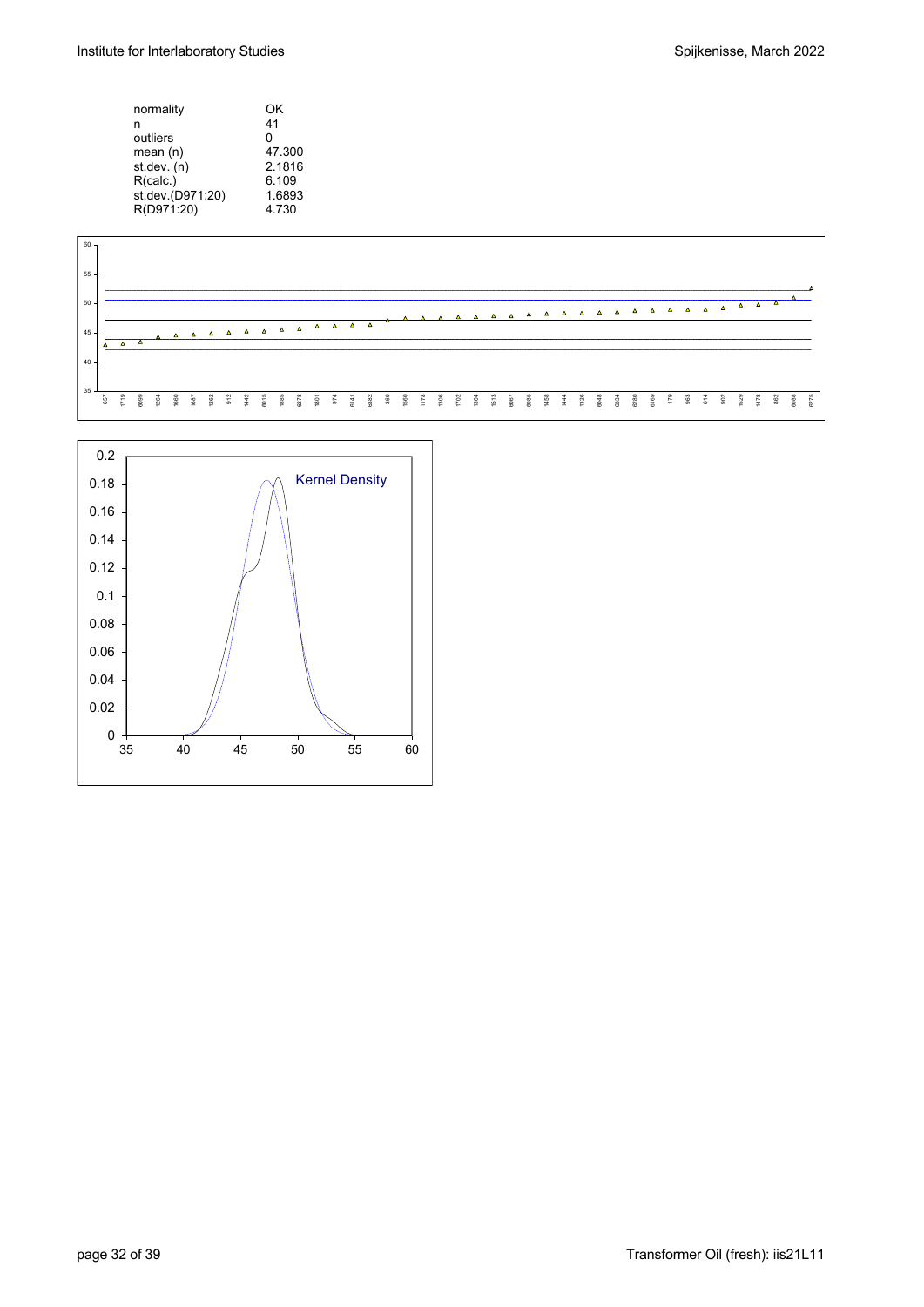# Determination of Kinematic Viscosity at 40°C on sample #21240; results in mm<sup>2</sup>/s

| lab          | method           | value           | mark       | z(targ)              | remarks                 |
|--------------|------------------|-----------------|------------|----------------------|-------------------------|
| 173          | D <sub>445</sub> | 10.05           |            | 0.99                 |                         |
| 179          | D445             | 10.04           |            | 0.76                 |                         |
| 273          | D445             | 9.931           |            | $-1.74$              |                         |
| 325          |                  | -----           |            | -----                |                         |
| 360          | ISO3104          | 9.9915          |            | $-0.35$              |                         |
| 398          |                  | -----           |            | -----                |                         |
| 446          | D445             | 9.968           | C          | $-0.89$              | first reported 9.676    |
| 614          | D7042            | 9.9711          |            | $-0.82$              |                         |
| 657          |                  | -----           |            | -----                |                         |
| 862          | D445             | 10.01           |            | 0.07                 |                         |
| 902          | D445             | -----           |            | -----<br>2.59        |                         |
| 912<br>913   |                  | 10.12<br>-----  |            | -----                |                         |
| 963          | D445             | 9.971           |            | $-0.82$              |                         |
| 974          | D445             | 10.04           |            | 0.76                 |                         |
| 1146         | D445             | 9.985           |            | $-0.50$              |                         |
| 1178         | D7042            | 10.013          |            | 0.14                 |                         |
| 1213         | D445             | 10.00           |            | $-0.16$              |                         |
| 1262         | D445             | 9.996           |            | $-0.25$              |                         |
| 1264         | D7042            | 10.1495         |            | 3.27                 |                         |
| 1304         |                  | -----           |            | -----                |                         |
| 1306<br>1326 | D445<br>D445     | 10.00<br>10.09  |            | $-0.16$<br>1.91      |                         |
| 1381         | ISO3104          | 9.9820          |            | $-0.57$              |                         |
| 1442         | D7042            | 9.97            |            | $-0.85$              |                         |
| 1444         |                  | -----           |            | -----                |                         |
| 1458         |                  | -----           |            | -----                |                         |
| 1461         |                  | 10.1295         |            | 2.81                 |                         |
| 1478         | D7042            | 10.109          |            | 2.34                 |                         |
| 1513         | ISO3104          | 10.019          |            | 0.28                 |                         |
| 1529         |                  | -----           |            | -----                |                         |
| 1560         | ISO3104          | 9.865           |            | $-3.25$              |                         |
| 1660<br>1687 | D7042            | 9.9580<br>----- |            | $-1.12$<br>-----     |                         |
| 1702         | D7042            | 10.03           |            | 0.53                 |                         |
| 1719         |                  | -----           |            | -----                |                         |
| 1747         |                  | -----           |            | -----                |                         |
| 1801         | ISO3104          | 9.914           |            | $-2.13$              |                         |
| 1885         |                  | -----           |            | -----                |                         |
| 1890         | ISO3104          | 9.9755          |            | $-0.72$              |                         |
| 1923         |                  | -----           |            | -----                |                         |
| 1924         |                  | -----           |            | -----                |                         |
| 1925<br>1943 | ISO3104          | -----<br>9.91   |            | -----<br>$-2.22$     |                         |
| 6000         | ISO3104          | 10.0035         |            | $-0.08$              |                         |
| 6015         |                  | -----           |            | $-----$              |                         |
| 6048         | D445             | 9.975           |            | $-0.73$              |                         |
| 6053         |                  | -----           |            | -----                |                         |
| 6067         | D445             | 10.69           | R(0.01)    | 15.67                |                         |
| 6071         |                  | -----           |            | -----                |                         |
| 6074         | D445             | 9.954           |            | $-1.21$              |                         |
| 6085<br>6088 | D7042            | 10.036          |            | 0.67                 |                         |
| 6099         |                  | -----<br>-----  |            | -----<br>-----       |                         |
| 6120         |                  |                 |            | -----                |                         |
| 6141         | D445             | 10.0835         |            | 1.76                 |                         |
| 6167         |                  | -----           |            | -----                |                         |
| 6169         | EN16896          | 9.9344          |            | $-1.66$              |                         |
| 6253         | ISO3104          | 10.05           |            | 0.99                 |                         |
| 6275         | D445             | 10.07           |            | 1.45                 |                         |
| 6278         | D445             | 11.1446         | C, R(0.01) | 26.09                | first reported 11.04037 |
| 6280<br>6334 |                  | -----           |            | $- - - - -$<br>----- |                         |
| 6382         | DIN51562-1       | -----<br>10.01  |            | 0.07                 |                         |
| 6425         | D7042            | 9.672           | C, R(0.01) | $-7.68$              | first reported 9.3472   |
| 6428         | ISO3104          | 9.9565          |            | $-1.16$              |                         |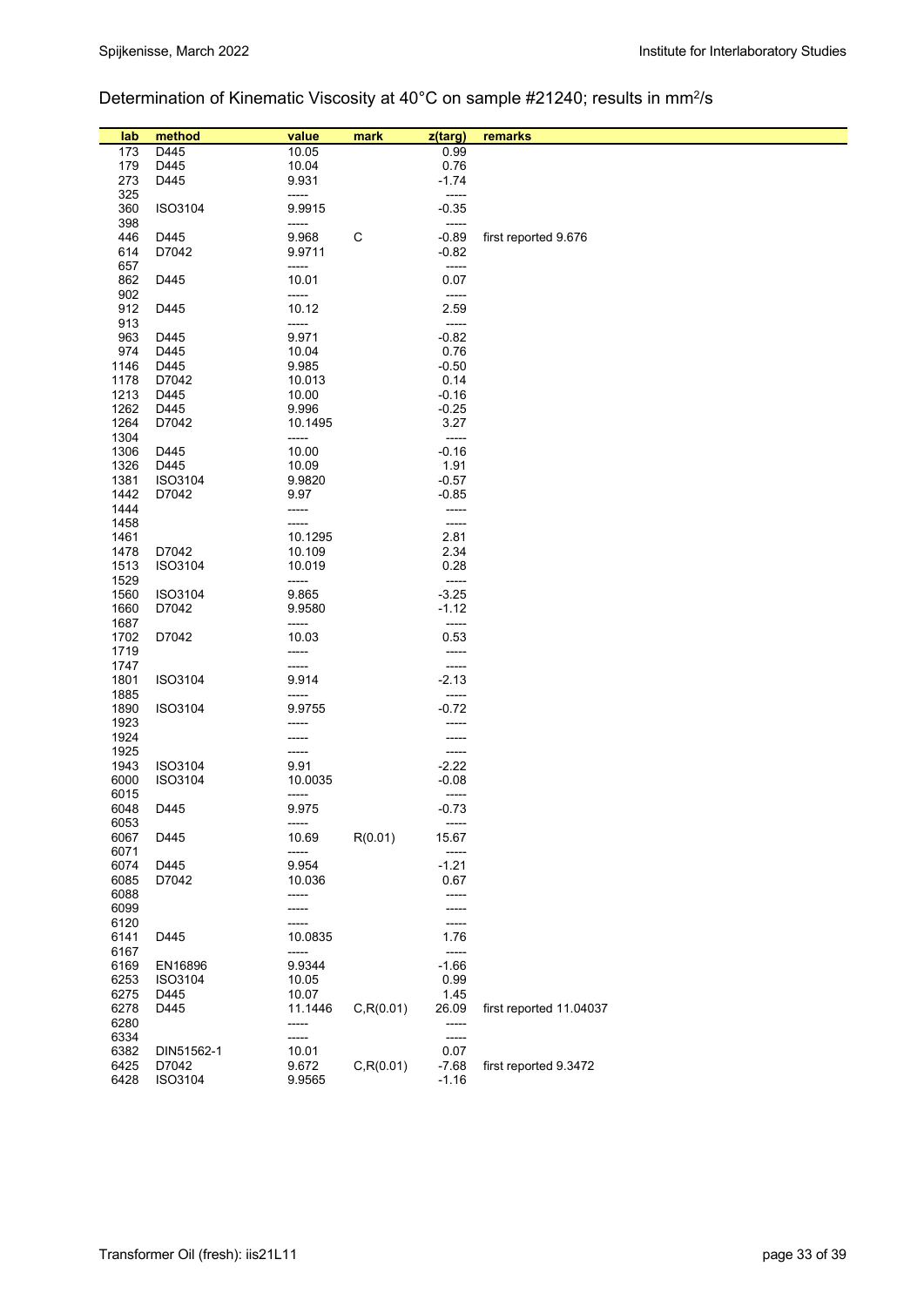|                  |        | D445 only | ISO3104 only | D7042 only |
|------------------|--------|-----------|--------------|------------|
| normality        | OK     | ΟK        | ΟK           | ΟK         |
| n                | 38     | 17        | 10           | 8          |
| outliers         | 3      | っ         | 0            |            |
| mean $(n)$       | 10.007 | 10.017    | 9.967        | 10.030     |
| st.dev. $(n)$    | 0.0634 | 0.0531    | 0.0562       | 0.0688     |
| R(calc.)         | 0.178  | 0.149     | 0.157        | 0.193      |
| st.dev.(D445:21) | 0.0436 | 0.0436    | -----        | ------     |
| R(D445:21)       | 0.122  | 0.122     | -----        | -----      |
| compare          |        |           |              |            |
| R(ISO3104:20)    | 0.122  | -----     | 0.122        | -----      |
| R(D7042:21a)     | 0.244  |           | -----        | 0.244      |
|                  |        |           |              |            |



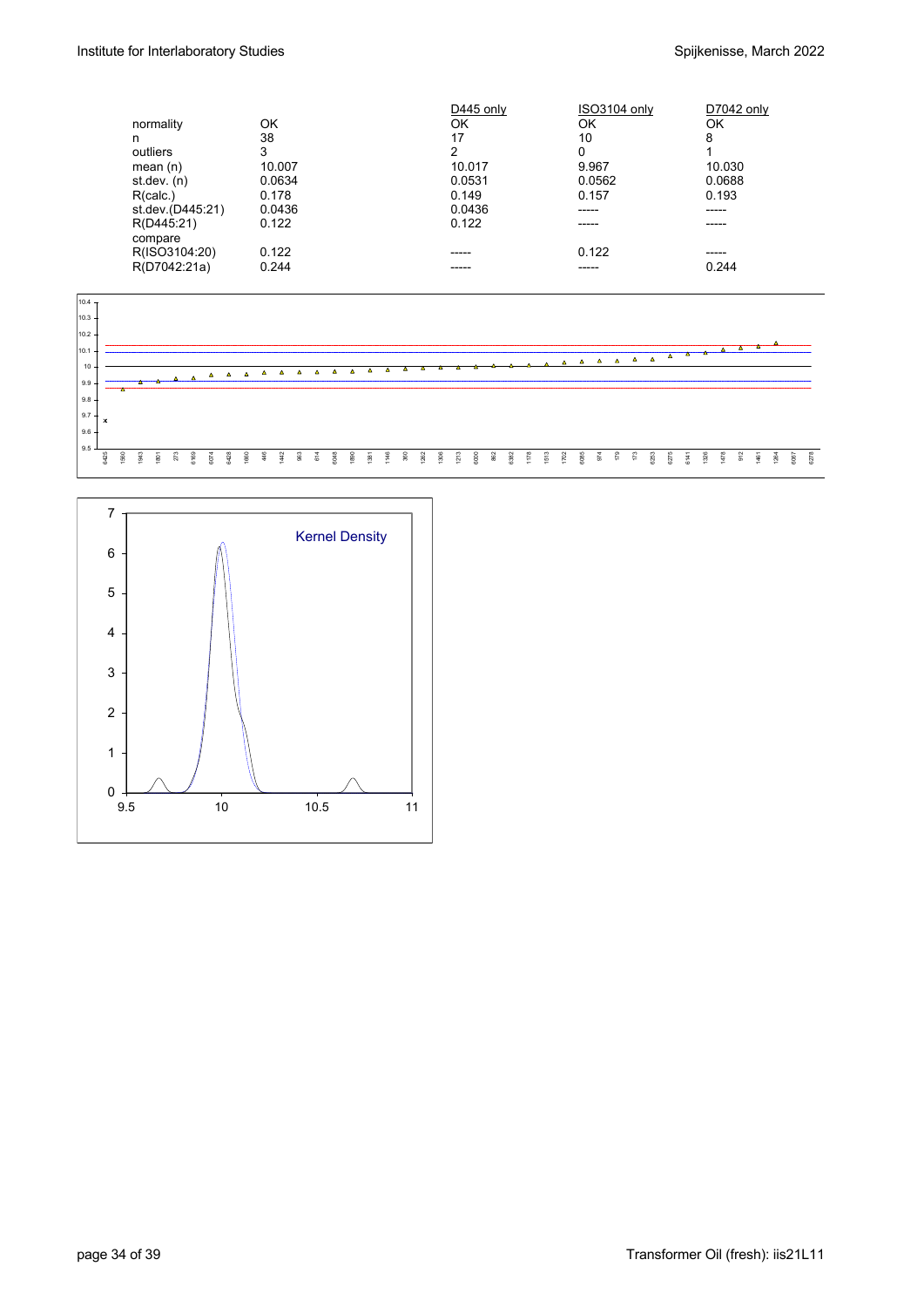# Determination of Water on sample #21240; results in mg/kg

| lab          | method               | value          | mark        | z(targ)         | remarks               |
|--------------|----------------------|----------------|-------------|-----------------|-----------------------|
| 173          | D6304-C              | 10.2288        | R(0.05)     | $-2.96$         |                       |
| 179          | D1533                | 35             | R(0.01)     | 8.34            |                       |
| 273          | <b>IEC60814</b>      | 19.6           |             | 1.31            |                       |
| 325          |                      | -----          |             | -----           |                       |
| 360          | EN60814              | 18.1           |             | 0.63            |                       |
| 398<br>446   | EN60814              | -----<br>18    |             | -----<br>0.58   |                       |
| 614          | <b>IEC60814</b>      | 19.5           |             | 1.27            |                       |
| 657          | D6304-A              | 11.69          |             | $-2.30$         |                       |
| 862          | D6304-A              | 15             |             | $-0.79$         |                       |
| 902          | D1533                | 17             |             | 0.13            |                       |
| 912          | IS13567              | 15             |             | $-0.79$         |                       |
| 913          |                      | -----          |             | -----           |                       |
| 963          | D1533                | 21             |             | 1.95            |                       |
| 974          |                      | -----          |             | -----           |                       |
| 1146<br>1178 | D6304-C<br>IEC60814  | 100<br>16.8    |             | -----<br>0.04   |                       |
| 1213         |                      | -----          |             | -----           |                       |
| 1262         | EN60814              | 15.0           |             | $-0.79$         |                       |
| 1264         | D <sub>1533</sub>    | 27.4           | R(0.01)     | 4.87            |                       |
| 1304         | In house             | 14.9           |             | $-0.83$         |                       |
| 1306         | D1533                | 16.75          |             | 0.01            |                       |
| 1326         |                      | -----          |             | -----           |                       |
| 1381         | IEC60814             | 17.50<br>16.90 |             | 0.36            |                       |
| 1442<br>1444 | IEC60814<br>IEC60814 | 16.72430       |             | 0.08<br>0.00    |                       |
| 1458         | IEC60814             | 16.2           |             | $-0.24$         |                       |
| 1461         |                      | -----          |             | -----           |                       |
| 1478         | IEC60814             | 17.05          |             | 0.15            |                       |
| 1513         | <b>IEC60814</b>      | 16.1           |             | $-0.28$         |                       |
| 1529         | IEC60814             | 13.4           |             | $-1.52$         |                       |
| 1560         | <b>IEC60814</b>      | 16             |             | $-0.33$         |                       |
| 1660<br>1687 | IEC60814/IEC60247    | 15             |             | $-0.79$<br>0.36 |                       |
| 1702         | EN60814<br>IEC60814  | 17.5<br>17.6   |             | 0.40            |                       |
| 1719         | IEC60814             | 13.8           |             | $-1.33$         |                       |
| 1747         | IEC60814             | 17             |             | 0.13            |                       |
| 1801         | EN60814              | 18.2           |             | 0.67            |                       |
| 1885         | D1533                | 19.9           |             | 1.45            |                       |
| 1890         | IEC60814             | 19.27          |             | 1.16            |                       |
| 1923         | EN60814              | 16.2           |             | $-0.24$         |                       |
| 1924<br>1925 | EN60814<br>EN60814   | 15.26<br>17.45 |             | $-0.67$         |                       |
| 1943         | EN60814              | 14.04          |             | 0.33<br>$-1.22$ |                       |
| 6000         |                      | -----          |             | -----           |                       |
| 6015         |                      | -----          |             | -----           |                       |
| 6048         | ISO12937             | 17             |             | 0.13            |                       |
| 6053         | IEC60814             | 17.2           |             | 0.22            |                       |
| 6067         | EN60814              | 17.95          |             | 0.56            |                       |
| 6071<br>6074 | IEC60814             | 17.6<br>-----  | W           | 0.40<br>$-----$ | first reported 9.7153 |
| 6085         | D6304-C              | 19             |             | 1.04            |                       |
| 6088         | D1533                | 10             | C, R(0.05)  | $-3.07$         | first reported 32.4   |
| 6099         | IEC60814             | 16.3           |             | $-0.19$         |                       |
| 6120         |                      | -----          |             | $-----$         |                       |
| 6141         | D1533                | 15             |             | $-0.79$         |                       |
| 6167         |                      | -----          |             | -----           |                       |
| 6169         |                      |                |             |                 |                       |
| 6253<br>6275 | IEC60814             | -----<br>16.38 |             | $-0.16$         |                       |
| 6278         | D1533                | 16.62          |             | $-0.05$         |                       |
| 6280         | IEC60814             | 17.7           |             | 0.45            |                       |
| 6334         | IEC60814mod          | 15.41          |             | $-0.60$         |                       |
| 6382         | EN60814              | 37.8           | R(0.01)     | 9.62            |                       |
| 6425         | D6304-A              | 16             |             | $-0.33$         |                       |
| 6428         | EN60814              | 17.6           | $\mathsf C$ | 0.40            | first reported 22.9   |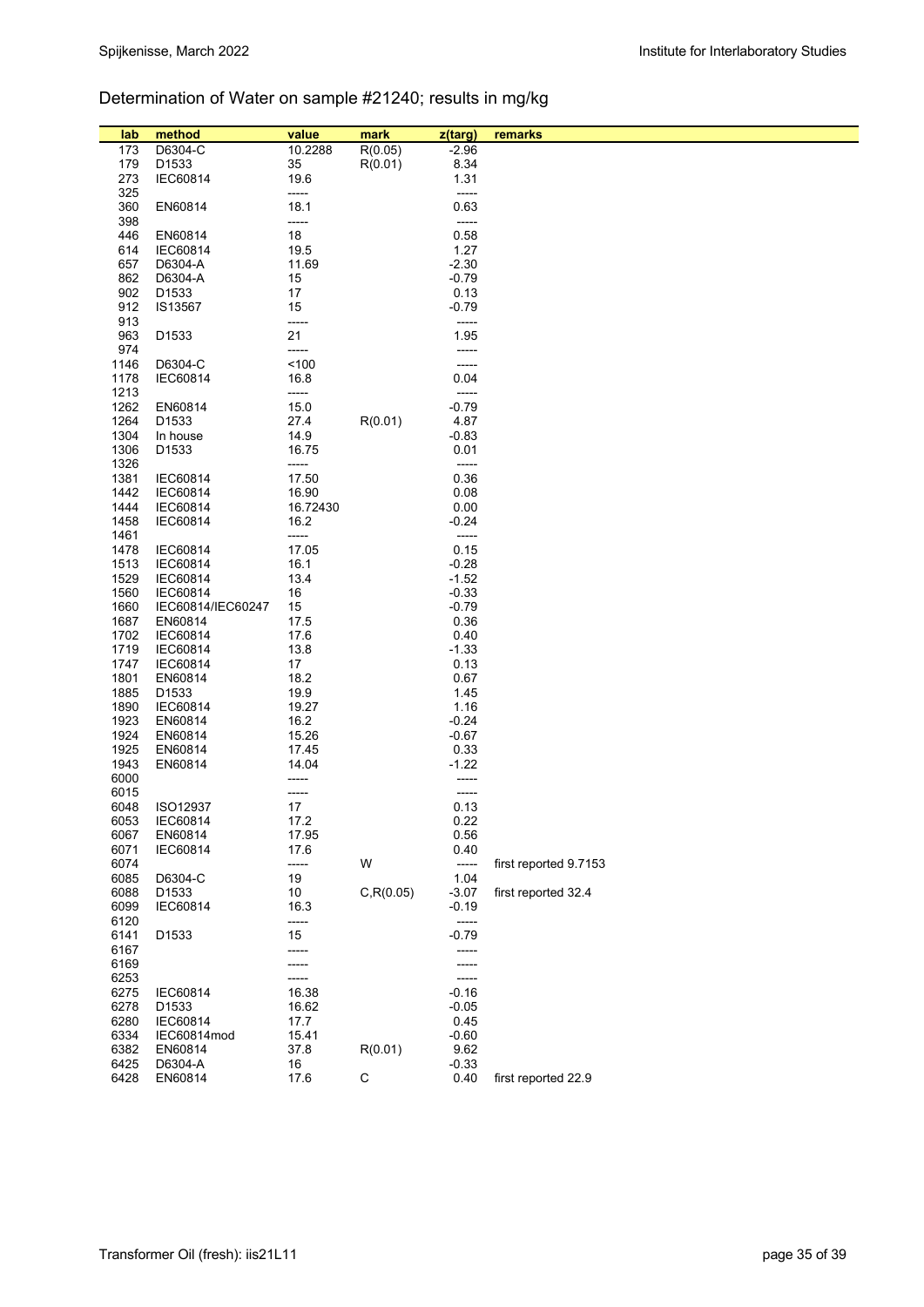| normality           | OK     |
|---------------------|--------|
| n                   | 46     |
| outliers            | 5      |
| mean $(n)$          | 16.722 |
| st.dev. (n)         | 1.7969 |
| R(calc.)            | 5.031  |
| st.dev.(EN60814:97) | 2.1906 |
| R(EN60814:97)       | 6.134  |
|                     |        |



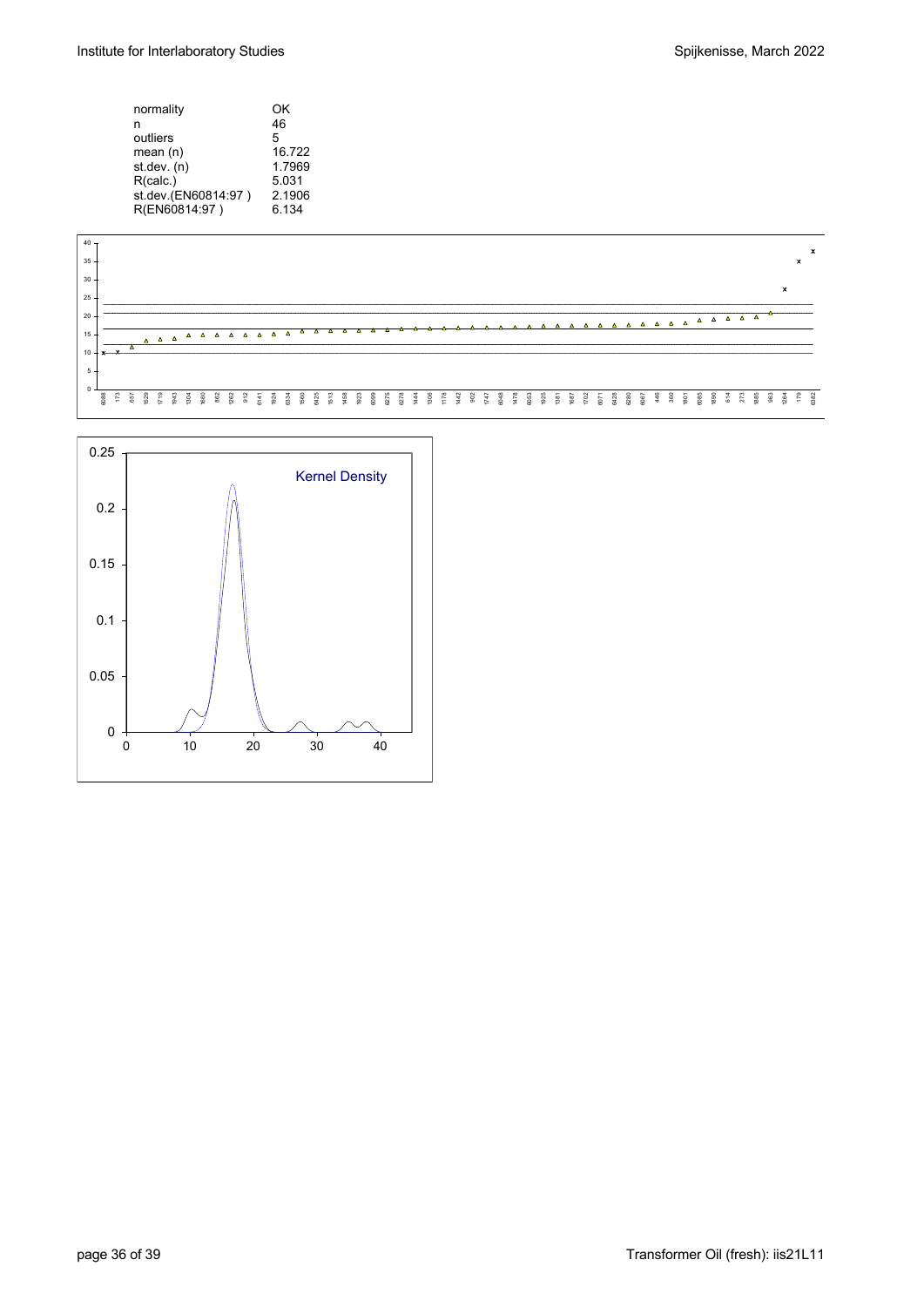### **APPENDIX 2** Other reported test results on sample #21240

2,6-Ditertiary-butyl phenol (DBP) in %M/M, 2,6-Ditertiary-butyl paracresol (DBPC) in %M/M, Dibenzyl disulfide (DBDS) in mg/kg, Benzotriazole (BTA) in mg/kg and Irgamet 39 in mg/kg

| lab          | <b>DBP</b>     | <b>DBPC</b>       | <b>DBDS</b>     | <b>BTA</b>      | <b>Irgamet 39</b> | remarks |
|--------------|----------------|-------------------|-----------------|-----------------|-------------------|---------|
| 173          | -----          | -----             | -----           | -----           | -----             |         |
| 179          | -----          | -----             | -----           | -----           | -----             |         |
| 273          | -----          | -----             | -----           | -----           | -----             |         |
| 325          | -----          | -----             | -----           |                 | -----             |         |
| 360          | -----          | < 0.01            | -----           | -----           | -----             |         |
| 398          | -----          | -----             |                 |                 | -----             |         |
| 446          | -----          | -----             | -----           | -----           | -----             |         |
| 614          | -----          |                   | -----           | -----           | -----             |         |
| 657          | 0.066865       | 0.063388          | -----           | -----           | -----             |         |
| 862          | < 0.05         | < 0.01            | -----           | $5$             | -----             |         |
| 902<br>912   | -----          | < 0.05            | -----           | -----           | -----             |         |
| 913          | -----<br>----- | -----<br>-----    | -----<br>-----  | -----<br>-----  | -----<br>-----    |         |
| 963          | < 0.02         | < 0.02            | $< 5$           | <1              | <1                |         |
| 974          | -----          | -----             | -----           | -----           | -----             |         |
| 1146         | -----          | -----             | -----           | -----           | -----             |         |
| 1178         | $-----$        | 0.009             | -----           | -----           | ------            |         |
| 1213         | -----          | -----             | -----           | -----           | -----             |         |
| 1262         | -----          | 0                 |                 |                 | -----             |         |
| 1264         | Not Detected   | Not Detected      | Not Detected    | Not Detected    | Not Detected      |         |
| 1304         | -----          | < 0.01            | -----           | -----           | -----             |         |
| 1306         | $-----$        | 0                 | 0               | -----           | -----             |         |
| 1326         | -----          | -----             | -----           | -----           | -----             |         |
| 1381<br>1442 | -----          | $-----$<br>< 0.03 | -----           | -----<br>< 0.04 | -----<br>$5$      |         |
| 1444         | -----<br>----- | -----             | < 0,05<br>----- | -----           | -----             |         |
| 1458         | -----          | < 0.02            | -----           | -----           | -----             |         |
| 1461         | -----          | -----             | -----           | -----           | -----             |         |
| 1478         | -----          | 0.00              | -----           | -----           | -----             |         |
| 1513         | $-----$        | $0,01$            | $5$             | -----           | $5$               |         |
| 1529         | 0              | 0.014             | 0               | 0               | 0                 |         |
| 1560         | $-----$        | Not detected      | $-----$         | -----           | -----             |         |
| 1660         | -----          | 0.013             | 0               | 0               | 0                 |         |
| 1687         | -----          | -----             | -----           | -----           | -----             |         |
| 1702         | -----          | Not Detected      | Not Detected    | -----           | Not Detected      |         |
| 1719<br>1747 | -----          | -----<br>-----    | -----           | -----           | -----<br>-----    |         |
| 1801         | -----<br>----- | 0.00              | -----<br>-----  | -----<br>-----  | 0.00              |         |
| 1885         | 0.000          | -----             | ------          | -----           | -----             |         |
| 1890         | -----          | -----             | ----            |                 | -----             |         |
| 1923         | -----          | -----             | -----           |                 | -----             |         |
| 1924         | -----          | -----             | -----           | -----           | -----             |         |
| 1925         | -----          | -----             |                 | -----           | -----             |         |
| 1943         | -----          | -----             | -----           | -----           | -----             |         |
| 6000         | -----          | -----             | -----           | -----           | -----             |         |
| 6015         | -----          | 0.006             | -----           | -----           | ------            |         |
| 6048         | -----          | -----             | -----           | -----           | -----             |         |
| 6053         | -----          | -----             | -----           | -----           | -----             |         |
| 6067<br>6071 | 0<br>-----     | 0<br>-----        | 0<br>-----      | 0<br>-----      | 0<br>-----        |         |
| 6074         | -----          |                   |                 |                 |                   |         |
| 6085         | -----          | -----             |                 |                 |                   |         |
| 6088         | -----          | 0.05              |                 |                 |                   |         |
| 6099         | -----          | 0.04              |                 |                 |                   |         |
| 6120         | -----          | -----             |                 |                 |                   |         |
| 6141         | 0              | 0                 | 0               | 0               | 0                 |         |
| 6167         | -----          | -----             | -----           | -----           | -----             |         |
| 6169         | -----          |                   |                 |                 |                   |         |
| 6253         | -----          |                   |                 |                 |                   |         |
| 6275         | -----          |                   |                 |                 |                   |         |
| 6278         | -----          |                   |                 |                 | -----             |         |
| 6280         | -----          |                   |                 |                 | -----             |         |
| 6334<br>6382 | -----          | 0.02              | <1              |                 | 0.54<br>-----     |         |
| 6425         | -----<br>----- | -----<br>----     |                 |                 | -----             |         |
| 6428         | -----          |                   |                 |                 | -----             |         |
|              |                |                   |                 |                 |                   |         |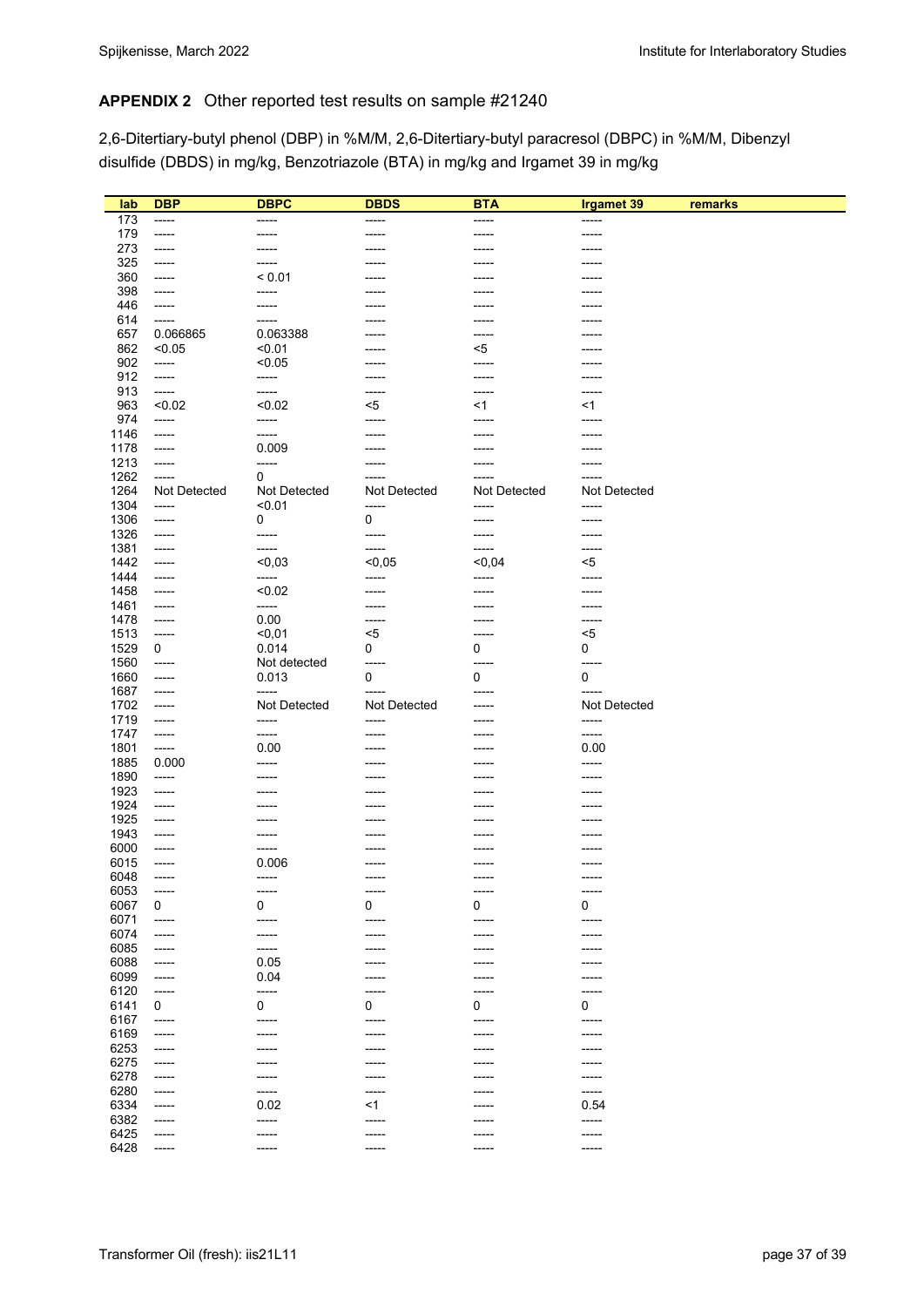#### **APPENDIX 3**

#### **Number of participants per country**

4 labs in AUSTRALIA 2 labs in BELGIUM 8 labs in BULGARIA 2 labs in CHINA, People's Republic 1 lab in CROATIA 1 lab in ESTONIA 6 labs in GERMANY 1 lab in GREECE 1 lab in HONG KONG 2 labs in INDIA 1 lab in INDONESIA 2 labs in ITALY 1 lab in KOREA, Republic of 1 lab in KUWAIT 1 lab in LATVIA 1 lab in MALAYSIA 1 lab in MOROCCO 2 labs in NETHERLANDS 1 lab in NEW ZEALAND 1 lab in PHILIPPINES 2 labs in POLAND 1 lab in PORTUGAL 1 lab in QATAR 3 labs in SAUDI ARABIA 3 labs in SINGAPORE 1 lab in SLOVENIA 2 labs in SOUTH AFRICA 2 labs in SPAIN 1 lab in SWITZERLAND 2 labs in TURKEY 3 labs in UNITED ARAB EMIRATES 2 labs in UNITED KINGDOM 2 labs in UNITED STATES OF AMERICA 1 lab in VIETNAM